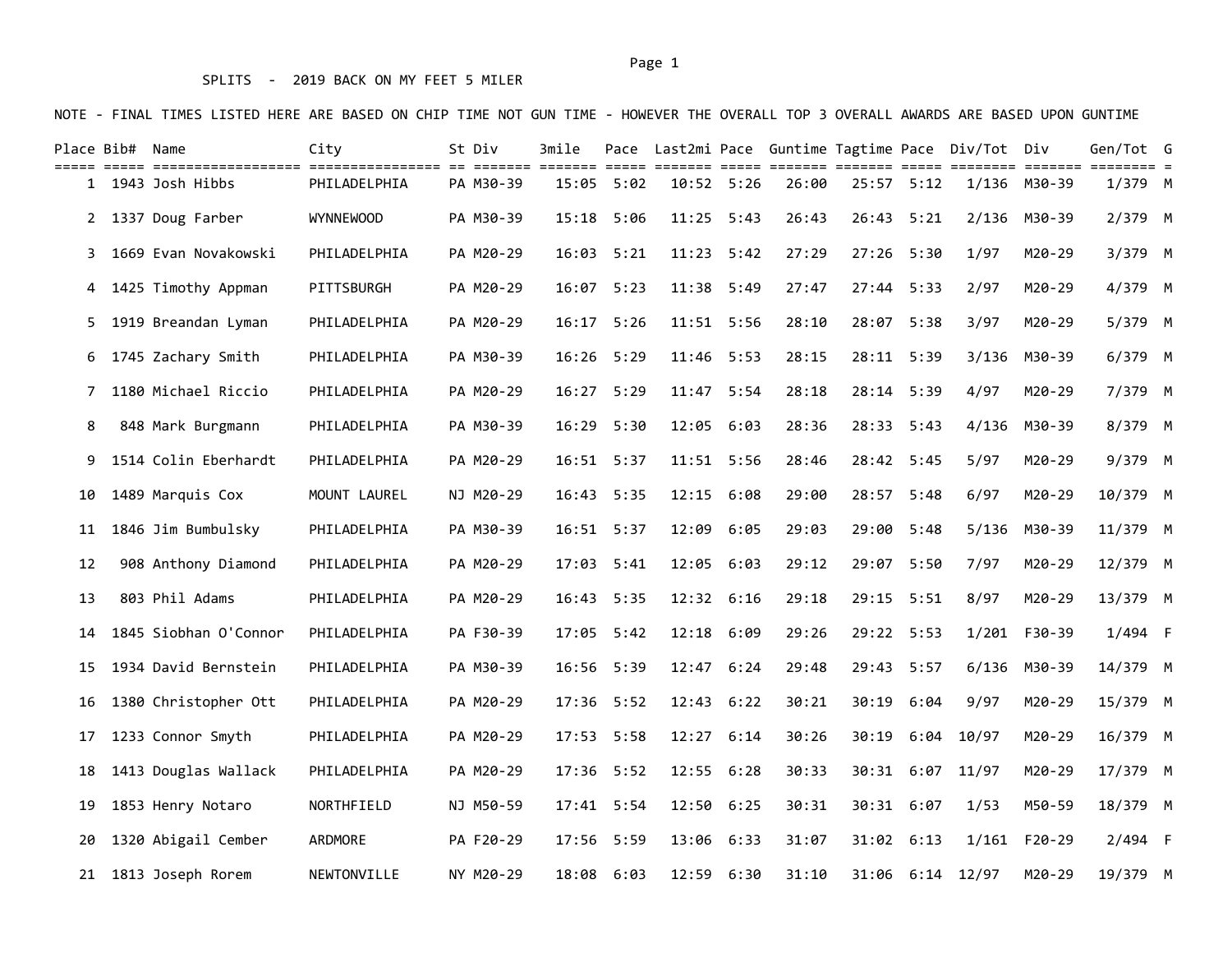|    | 22 1134 Tom Okane        | PHILADELPHIA | PA M20-29 |  |                       | 17:37 5:53 13:32 6:46 31:13 31:09 6:14 13/97 |  |      | M20-29 | 20/379 M |  |
|----|--------------------------|--------------|-----------|--|-----------------------|----------------------------------------------|--|------|--------|----------|--|
| 23 | 922 Eric Elicker         | PHILADELPHIA | PA M20-29 |  |                       | 18:42 6:14 12:47 6:24 31:33 31:28 6:18 14/97 |  |      | M20-29 | 21/379 M |  |
|    | 24 1686 Gerard Pescatore | PHILADELPHIA | PA M40-49 |  |                       | 17:39 5:53 13:51 6:56 31:33 31:30 6:18       |  | 1/66 | M40-49 | 22/379 M |  |
|    | 25 1927 Andy Cherry      | PHILADELPHIA | PA M50-59 |  | 18:27 6:09 13:15 6:38 | 31:45 31:41 6:21                             |  | 2/53 | M50-59 | 23/379 M |  |

#### Page 2 and 2 and 2 and 2 and 2 and 2 and 2 and 2 and 2 and 2 and 2 and 2 and 2 and 2 and 2 and 2 and 2 and 2

## SPLITS - 2019 BACK ON MY FEET 5 MILER

| Place Bib# | Name                 | City                       | St Div    | 3mile | Pace               |                |      |       |                |      | Last2mi Pace Guntime Tagtime Pace Div/Tot | Div          | Gen/Tot G |  |
|------------|----------------------|----------------------------|-----------|-------|--------------------|----------------|------|-------|----------------|------|-------------------------------------------|--------------|-----------|--|
| 26         | 1609 Brandon Lausch  | <b>SWARTHMORE</b>          | PA M30-39 | 18:37 | 6:13               | 13:07          | 6:34 | 31:57 | $31:44$ $6:21$ |      | 7/136                                     | M30-39       | 24/379 M  |  |
| 27         | 1855 Chris Shafer    | EGG HARBOR TOWNS NJ M50-59 |           | 18:38 | 6:13               | 13:10          | 6:35 | 31:52 | 31:48          | 6:22 | 3/53                                      | M50-59       | 25/379 M  |  |
| 28         | 1930 William Guo     | PHILADELPHIA               | PA M20-29 |       | $18:41$ $6:14$     | 13:07          | 6:34 | 31:55 | 31:48          | 6:22 | 15/97                                     | M20-29       | 26/379 M  |  |
| 29         | 1771 Alex Tozzo      | PHILADELPHIA               | PA M30-39 | 18:43 | 6:15               | $13:14$ $6:37$ |      | 32:01 | 31:57          | 6:24 | 8/136                                     | M30-39       | 27/379 M  |  |
| 30         | 978 Pat Hayburn      | GLENSIDE                   | PA M30-39 |       | $18:31$ $6:11$     | $13:26$ $6:43$ |      | 33:23 | $31:57$ 6:24   |      |                                           | 9/136 M30-39 | 28/379 M  |  |
| 31         | 1709 Nikolas Robbins | EAST STROUDSBURG PA M20-29 |           | 18:30 | 6:10               | 13:31 6:46     |      | 32:09 | $32:01$ 6:25   |      | 16/97                                     | M20-29       | 29/379 M  |  |
| 32         | 1126 Rebecca Nichols | PHILADELPHIA               | PA F20-29 | 18:35 | 6:12               | 13:27          | 6:44 | 32:06 | 32:02          | 6:25 | 2/161                                     | F20-29       | $3/494$ F |  |
| 33         | 926 David Elmets     | PHILADELPHIA               | PA M20-29 |       | 18:42 6:14         | 13:22 6:41     |      | 32:19 | 32:04          | 6:25 | 17/97                                     | M20-29       | 30/379 M  |  |
| 34         | 1856 Neil Adige      | PHILADELPHIA               | PA M30-39 |       | 18:57 6:19         | $13:15$ $6:38$ |      | 32:18 | 32:12 6:27     |      | 10/136                                    | M30-39       | 31/379 M  |  |
| 35         | 1857 Mark Mulray     | PHILADELPHIA               | PA M30-39 |       | 18:57 6:19         | 13:20          | 6:40 | 32:28 | 32:16          |      | 6:28 11/136 M30-39                        |              | 32/379 M  |  |
| 36         | 1443 Mikey Biffel    | <b>DOWNINGTOWN</b>         | PA M30-39 | 19:14 | 6:25               | 13:05          | 6:33 | 32:24 | 32:18          | 6:28 | 12/136                                    | M30-39       | 33/379 M  |  |
| 37         | 976 Andrew Haughton  | PHILADELPHIA               | PA M30-39 | 19:02 | 6:21               | 13:17          | 6:39 | 32:23 | 32:18          | 6:28 | 13/136                                    | M30-39       | 34/379 M  |  |
| 38         | 1513 Gene Dykes      | <b>BALA CYNWYD</b>         | PA M70+   |       | $19:12 \quad 6:24$ | 13:09 6:35     |      | 32:25 | 32:20          | 6:28 | 1/3                                       | M70+         | 35/379 M  |  |
| 39         | 1377 Lou Norella     | PHILADELPHIA               | PA M30-39 | 19:07 | 6:23               | 13:15          | 6:38 | 32:27 | 32:22          | 6:29 | 14/136                                    | M30-39       | 36/379 M  |  |
| 40         | 1434 Graham Barrett  | PHILADELPHIA               | PA M20-29 |       | 19:01 6:21         | $13:24$ 6:42   |      | 32:32 | 32:25          | 6:29 | 18/97                                     | M20-29       | 37/379 M  |  |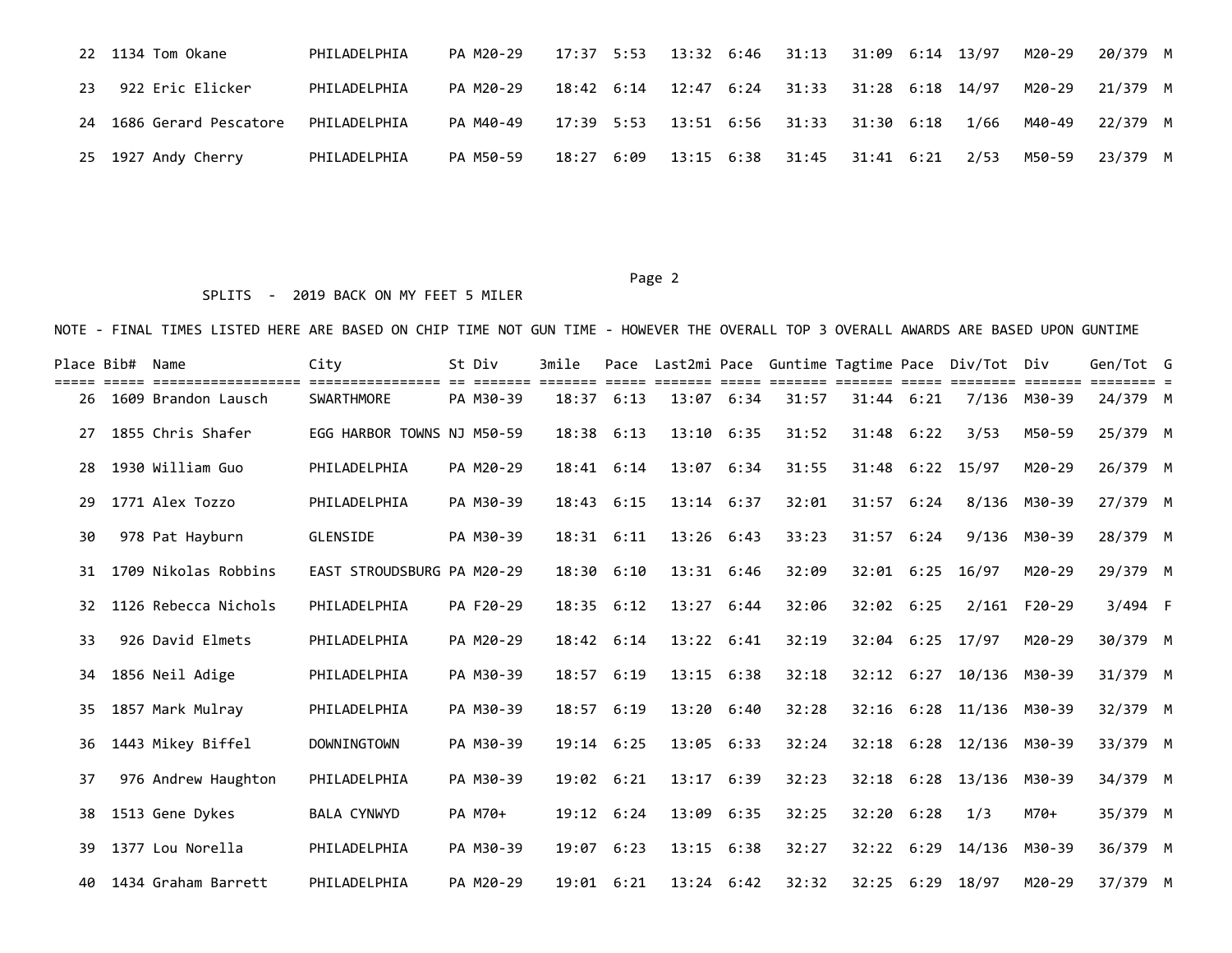| 41  | 1393 Madelena Rizzo                  | PHILADELPHIA        | PA F20-29  | 18:55              | 6:19 | 13:33          | 6:47 | 32:33 | 32:28            | 6:30 |             | 3/161 F20-29 | 4/494 F   |  |
|-----|--------------------------------------|---------------------|------------|--------------------|------|----------------|------|-------|------------------|------|-------------|--------------|-----------|--|
| 42  | 1868 Richard I Bockari               | WILLINGBORO         | NJ M30-39  | 19:05              | 6:22 | $13:30$ 6:45   |      | 32:38 | 32:34            |      | 6:31 15/136 | M30-39       | 38/379 M  |  |
| 43  | 1290 Anthony Wojciechow PHILADELPHIA |                     | PA M40-49  | $19:14$ $6:25$     |      | $13:21$ $6:41$ |      | 32:40 | 32:35            | 6:31 | 2/66        | M40-49       | 39/379 M  |  |
| 44  | 1285 Marc Whittington                | PHILADELPHIA        | PA M20-29  | $18:52 \quad 6:18$ |      | 13:59 7:00     |      | 32:59 | 32:50 6:34 19/97 |      |             | M20-29       | 40/379 M  |  |
| 45  | 1659 Mohit Mukherji                  | PHILADELPHIA        | PA M19&UND | 18:23              | 6:08 | 14:44 7:22     |      | 33:15 | 33:07 6:38       |      | 1/3         | M19&UND      | 41/379 M  |  |
| 46  | 1795 Bundy Wist                      | <b>WEST CHESTER</b> | PA M50-59  | 19:22              | 6:28 | $13:53$ $6:57$ |      | 33:18 | 33:15 6:39       |      | 4/53        | M50-59       | 42/379 M  |  |
| 47  | 1576 Nicholas Huffnagle PHILADELPHIA |                     | PA M20-29  | 19:27              | 6:29 | 14:12          | 7:06 | 33:56 | 33:39            | 6:44 | 20/97       | M20-29       | 43/379 M  |  |
| 48  | 1632 Sean McCreesh                   | PHILADELPHIA        | PA M20-29  | 20:00              | 6:40 | $13:44$ 6:52   |      | 34:18 | $33:44$ $6:45$   |      | 21/97       | M20-29       | 44/379 M  |  |
| 49  | 1149 Maria Paolillo                  | PHILADELPHIA        | PA F20-29  | 19:30              | 6:30 | 14:15          | 7:08 | 33:50 | 33:45            | 6:45 | 4/161       | F20-29       | $5/494$ F |  |
| 50. | 1258 Chris Turk                      | PHILADELPHIA        | PA M40-49  | 19:57              | 6:39 | $13:54$ 6:57   |      | 33:57 | 33:50            | 6:46 | 3/66        | M40-49       | 45/379 M  |  |

#### Page 3 and 2012 and 2012 and 2012 and 2012 and 2012 and 2012 and 2012 and 2012 and 2012 and 2012 and 2012 and

## SPLITS - 2019 BACK ON MY FEET 5 MILER

| Place Bib# | Name                                           | City                             | St Div                  | 3mile |                    |                    |      |       |            |      | Pace Last2mi Pace Guntime Tagtime Pace Div/Tot Div |              | Gen/Tot G |  |
|------------|------------------------------------------------|----------------------------------|-------------------------|-------|--------------------|--------------------|------|-------|------------|------|----------------------------------------------------|--------------|-----------|--|
|            | ===================<br>51 1733 Steven Shedaker | ================<br>PHILADELPHIA | es sessess<br>PA M30-39 | 20:28 | 6:50               | 14:04              | 7:02 | 35:04 |            |      | 34:32 6:55 16/136 M30-39                           |              | 46/379 M  |  |
| 52         | 845 Drew Brubaker                              | <b>STRASBURG</b>                 | PA M50-59               | 19:49 | 6:37               | $14:44$ 7:22       |      | 34:38 | 34:33      | 6:55 | 5/53                                               | M50-59       | 47/379 M  |  |
| 53         | 932 Daniel Fichter                             | PHILADELPHIA                     | PA M20-29               |       | $20:32 \quad 6:51$ | 14:02 7:01         |      | 35:24 | 34:33 6:55 |      | 22/97                                              | M20-29       | 48/379 M  |  |
| 54         | 1051 Aaron Levine                              | PHILADELPHIA                     | PA M20-29               | 19:53 | 6:38               | $14:45$ 7:23       |      | 34:47 | 34:38 6:56 |      | 23/97                                              | M20-29       | 49/379 M  |  |
| 55.        | 973 Carlie Hanson                              | PHILADELPHIA                     | PA F30-39               | 20:06 | 6:42               | 14:33              | 7:17 | 34:44 | 34:38 6:56 |      |                                                    | 2/201 F30-39 | $6/494$ F |  |
| 56.        | 1108 Richard Mitteer                           | PHILADELPHIA                     | PA M30-39               | 20:17 | 6:46               | 14:24              | 7:12 | 34:48 | 34:40      | 6:56 | 17/136                                             | M30-39       | 50/379 M  |  |
| 57         | 838 Rohan Brebion                              | PHILADELPHIA                     | PA M20-29               | 20:17 | 6:46               | 14:34              | 7:17 | 35:54 | 34:50      | 6:58 | 24/97                                              | M20-29       | 51/379 M  |  |
| 58         | 898 Anthony Davis                              | ORELAND                          | PA M40-49               | 21:08 | 7:03               | $13:43 \quad 6:52$ |      | 35:33 | 34:50      | 6:58 | 4/66                                               | M40-49       | 52/379 M  |  |
| 59         | 1614 Brian Lentz                               | PHILADELPHIA                     | PA M40-49               | 20:18 | 6:46               | 14:43              | 7:22 | 35:09 | 35:00      | 7:00 | 5/66                                               | M40-49       | 53/379 M  |  |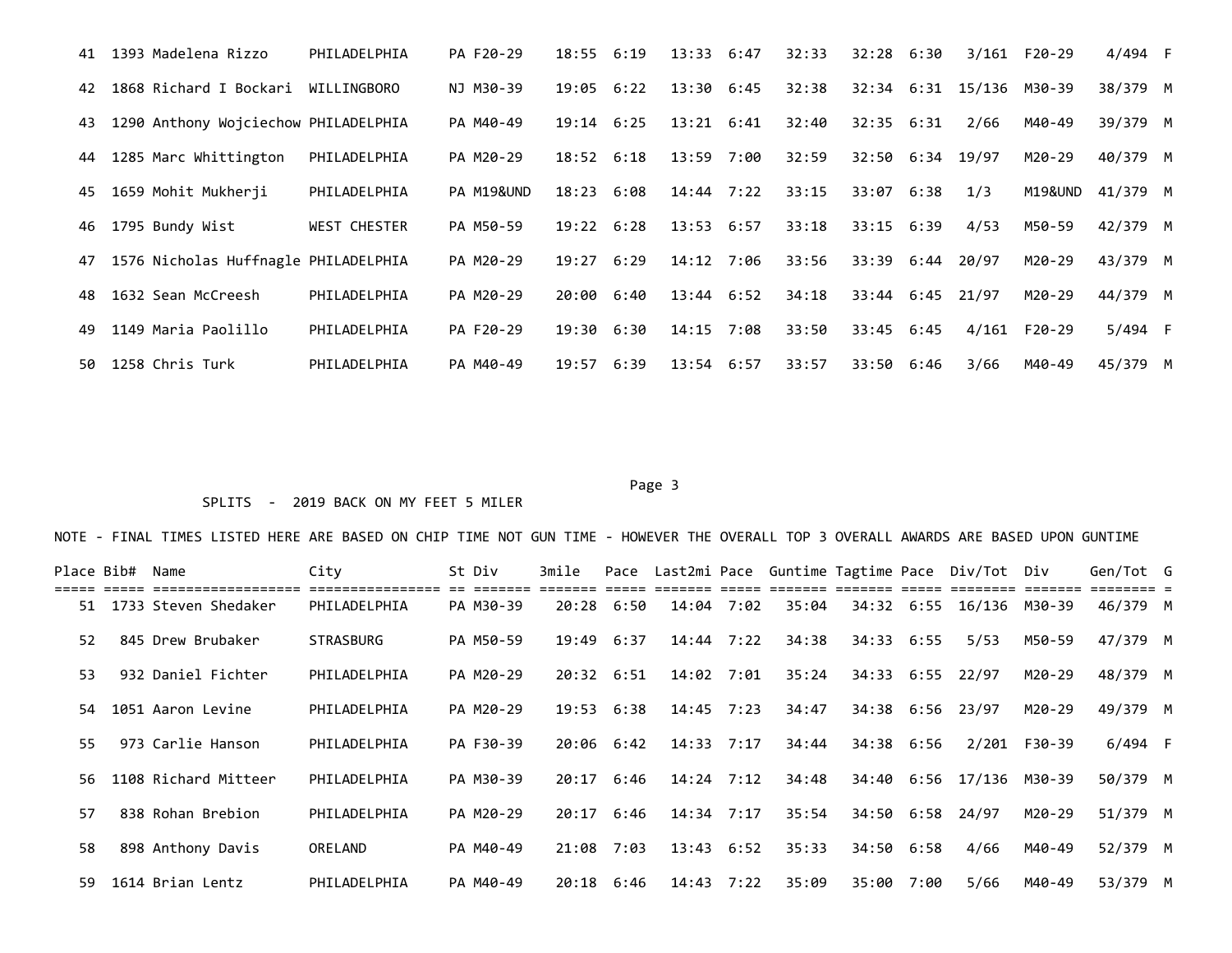| 60 | 814 Jeff Baatz                       | PHILADELPHIA               | PA M20-29  | 20:48        | 6:56 | 14:18        | 7:09 | 35:27 | 35:05        |      | 7:01 25/97    | M20-29             | 54/379 M |  |
|----|--------------------------------------|----------------------------|------------|--------------|------|--------------|------|-------|--------------|------|---------------|--------------------|----------|--|
| 61 | 1150 Jeffrey Pastva                  | PHILADELPHIA               | PA M30-39  | 20:43        | 6:55 | $14:26$ 7:13 |      | 36:12 | 35:08        | 7:02 | 18/136        | M30-39             | 55/379 M |  |
| 62 | 1735 Malachi Shell                   | PHILADELPHIA               | PA M20-29  | 21:09        | 7:03 | 14:03        | 7:02 | 35:54 | 35:12        | 7:03 | 26/97         | M20-29             | 56/379 M |  |
| 63 | 836 Lauren Brands                    | PHILADELPHIA               | PA F20-29  | 20:38        | 6:53 | $14:35$ 7:18 |      | 35:45 | 35:12        | 7:03 | 5/161         | F20-29             | 7/494 F  |  |
| 64 | 1257 Elaina Tully                    | PHILADELPHIA               | PA F30-39  | 20:39        | 6:53 | 14:38        | 7:19 | 35:21 | 35:16        | 7:04 | 3/201         | F30-39             | 8/494 F  |  |
| 65 | 1298 Devin Zuczek                    | SWARTHMORE                 | PA M30-39  | 20:52 6:58   |      | $14:34$ 7:17 |      | 35:47 | 35:26        | 7:06 | 19/136 M30-39 |                    | 57/379 M |  |
| 66 | 1350 Brian Heenan                    | PHILADELPHIA               | PA M30-39  | 21:00        | 7:00 | 14:46        | 7:23 | 36:00 | 35:45        | 7:09 | 20/136        | M30-39             | 58/379 M |  |
| 67 | 1184 Jakob Riz                       | PHILADELPHIA               | PA M19&UND | 20:49        | 6:57 | 14:58        | 7:29 | 35:50 | 35:46 7:10   |      | 2/3           | <b>M19&amp;UND</b> | 59/379 M |  |
| 68 | 1517 Reid Eichelberger               | PHILADELPHIA               | PA M30-39  | $21:44$ 7:15 |      | 14:09        | 7:05 | 36:03 | 35:52        | 7:11 | 21/136        | M30-39             | 60/379 M |  |
| 69 | 1737 Nathaniel Short                 | <b>DORCHESTER</b>          | MA M30-39  | 21:44        | 7:15 | 14:10        | 7:05 | 36:04 | 35:53        | 7:11 | 22/136 M30-39 |                    | 61/379 M |  |
| 70 | 1621 Nicholas Malfitano PHILADELPHIA |                            | PA M30-39  | 20:44 6:55   |      | 15:10 7:35   |      | 36:27 | 35:54        | 7:11 | 23/136 M30-39 |                    | 62/379 M |  |
| 71 | 810 Alexander Amati                  | PHILADELPHIA               | PA M20-29  | $21:34$ 7:12 |      | $14:21$ 7:11 |      | 36:15 | 35:54        | 7:11 | 27/97         | M20-29             | 63/379 M |  |
| 72 | 1526 Kellilyn Fierras                | <b>DORCHESTER</b>          | MA F30-39  | $21:44$ 7:15 |      | 14:12        | 7:06 | 36:06 | 35:55        | 7:11 | 4/201         | F30-39             | 9/494 F  |  |
| 73 | 1092 Abby McGill                     | <b>BRONX</b>               | NY F30-39  | 21:17 7:06   |      | 14:41 7:21   |      | 36:02 | 35:57        | 7:12 | 5/201         | F30-39             | 10/494 F |  |
| 74 | 1369 Sherman McLeod                  | <b>WYNNEWOOD</b>           | PA M40-49  | 21:15        | 7:05 | 14:49        | 7:25 | 36:49 | 36:03        | 7:13 | 6/66          | M40-49             | 64/379 M |  |
| 75 | 1630 Chris McCrea                    | HUNTINGDON VALLE PA M50-59 |            | 21:17 7:06   |      | 14:48 7:24   |      | 36:24 | $36:05$ 7:13 |      | 6/53          | M50-59             | 65/379 M |  |

Page 4 and the state of the state of the state of the state of the state of the state of the state of the state of the state of the state of the state of the state of the state of the state of the state of the state of the

## SPLITS - 2019 BACK ON MY FEET 5 MILER

|    | Place Bib# Name |                    | City          | St Div    |            |                       |  |  | 3mile Pace Last2mi Pace Guntime Tagtime Pace Div/Tot Div | Gen/Tot G |  |
|----|-----------------|--------------------|---------------|-----------|------------|-----------------------|--|--|----------------------------------------------------------|-----------|--|
|    |                 | 76 1519 Dan Ellis  | ORELAND       | PA M30-39 | 20:49 6:57 | 15:17 7:39            |  |  | 36:14 36:05 7:13 24/136 M30-39                           | 66/379 M  |  |
| 77 |                 | 892 Chris Curcio   | PHILADELPHIA  | PA M30-39 |            |                       |  |  | 20:47 6:56 15:23 7:42 36:13 36:10 7:14 25/136 M30-39     | 67/379 M  |  |
| 78 |                 | 982 Jordan Heichel | GARNET VALLEY | PA M30-39 |            | 21:18 7:06 15:02 7:31 |  |  |                                                          | 68/379 M  |  |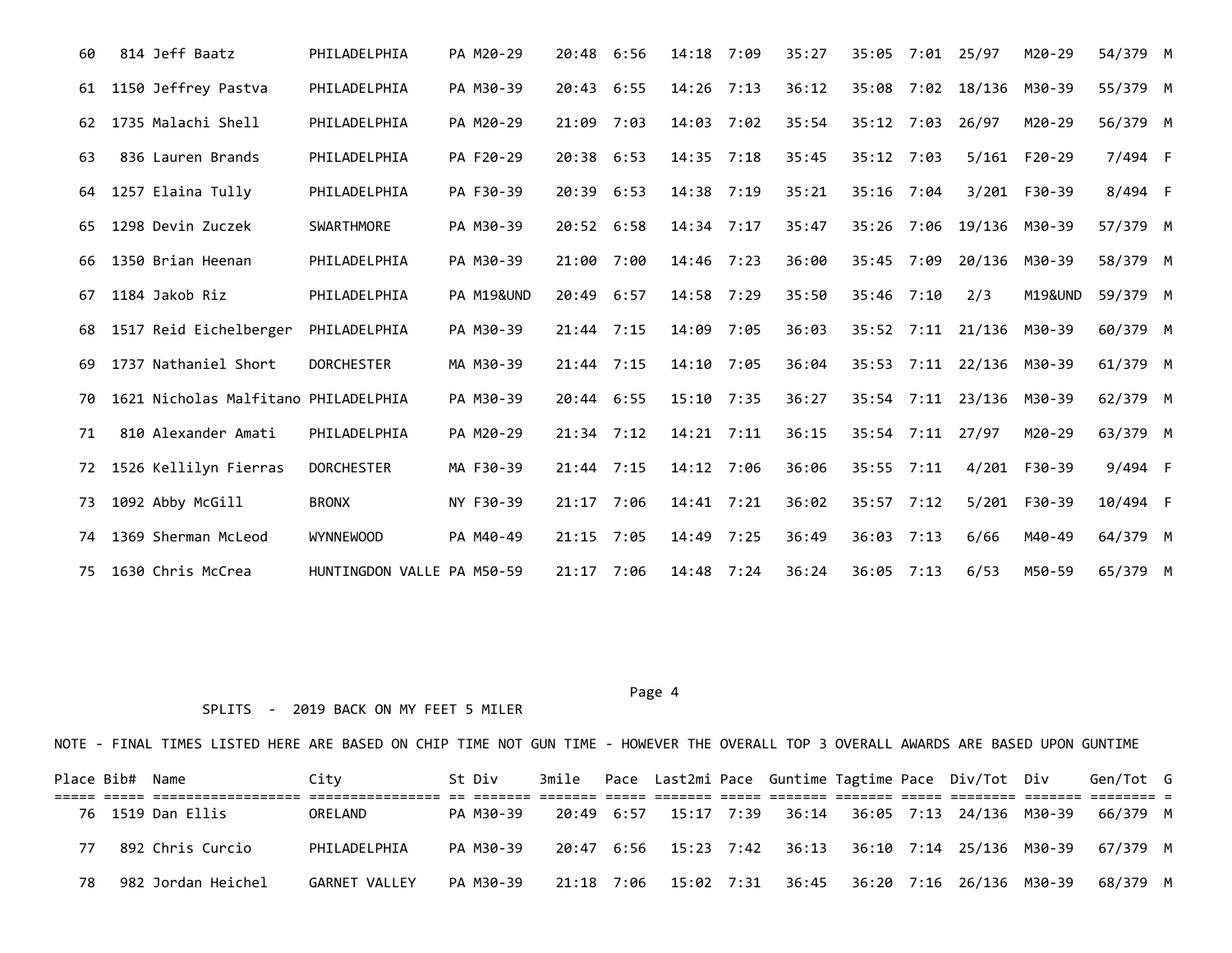| 79  | 884 John Combs                      | PHILADELPHIA    | PA M30-39 | 21:58 7:20   |      | $14:25$ 7:13 | 36:55 | 36:23      |      | 7:17 27/136 M30-39       |              | 69/379 M |  |
|-----|-------------------------------------|-----------------|-----------|--------------|------|--------------|-------|------------|------|--------------------------|--------------|----------|--|
| 80  | 1728 Mitch Schwartz                 | MEDFORD         | NJ M50-59 | 21:11 7:04   |      | $15:14$ 7:37 | 36:39 | 36:25      | 7:17 | 7/53                     | M50-59       | 70/379 M |  |
| 81  | 1284 Kate Whittington               | PHILADELPHIA    | PA F20-29 | 21:41 7:14   |      | 14:47 7:24   | 36:37 | 36:27 7:18 |      | 6/161                    | F20-29       | 11/494 F |  |
| 82  | 1869 Colin Behr                     | PHILADELPHIA    | PA M30-39 | 20:57 6:59   |      | 15:40 7:50   | 36:52 | 36:36 7:20 |      | 28/136 M30-39            |              | 71/379 M |  |
| 83  | 859 Timothy Campbell                | NEW YORK        | NY M30-39 | 21:22 7:08   |      | $15:15$ 7:38 | 37:59 | 36:37      | 7:20 | 29/136 M30-39            |              | 72/379 M |  |
| 84  | 1592 Colin Keiffer                  | PHILADELPHIA    | PA M30-39 | 21:04        | 7:02 | 15:34 7:47   | 36:46 | 36:38      | 7:20 | 30/136                   | M30-39       | 73/379 M |  |
| 85  | 1665 Scott Newcomb                  | NARBERTH        | PA M40-49 | 21:31 7:11   |      | 15:10 7:35   | 37:22 | 36:40      | 7:20 | 7/66                     | M40-49       | 74/379 M |  |
| 86  | 902 Christina Del Casa PHILADELPHIA |                 | PA F20-29 | 21:38 7:13   |      | 15:02 7:31   | 36:53 | 36:40      | 7:20 |                          | 7/161 F20-29 | 12/494 F |  |
| 87  | 809 Dylan Alper                     | PHILADELPHIA    | PA M30-39 | 21:30 7:10   |      | 15:10 7:35   | 37:21 | 36:40      | 7:20 | 31/136 M30-39            |              | 75/379 M |  |
| 88  | 1530 Laura Fronduti                 | PHILADELPHIA    | PA F30-39 | 21:17 7:06   |      | 15:27 7:44   | 36:51 | 36:43      | 7:21 |                          | 6/201 F30-39 | 13/494 F |  |
| 89  | 1780 Emily Verderame                | PHILADELPHIA    | PA F20-29 | 21:42 7:14   |      | 15:11 7:36   | 37:01 | 36:52 7:23 |      |                          | 8/161 F20-29 | 14/494 F |  |
| 90  | 1001 Gina Hostetler                 | PHILADELPHIA    | PA F20-29 | $21:41$ 7:14 |      | $15:15$ 7:38 | 37:05 | 36:55 7:23 |      |                          | 9/161 F20-29 | 15/494 F |  |
| 91  | 1926 Timothy Duncan                 | PHILADELPHIA    | PA M30-39 | 22:07 7:23   |      | 14:57 7:29   | 37:23 | 37:03      | 7:25 | 32/136                   | M30-39       | 76/379 M |  |
| 92  | 1828 Lionel Nicolau                 | PHILADELPHIA    | PA M30-39 | 21:07 7:03   |      | 15:58 7:59   | 37:19 | 37:04      | 7:25 | 33/136 M30-39            |              | 77/379 M |  |
| 93  | 1721 Edwarner Ruffin                | <b>BENSALEM</b> | PA M50-59 | 22:16 7:26   |      | 14:49 7:25   | 37:50 | 37:04 7:25 |      | 8/53                     | M50-59       | 78/379 M |  |
| 94  | 1398 Michael Schuster               | PHILADELPHIA    | PA M30-39 | 22:17 7:26   |      | 14:53 7:27   | 37:21 | 37:09      | 7:26 | 34/136                   | M30-39       | 79/379 M |  |
| 95  | 971 Matthew Hall                    | PHILADELPHIA    | PA M40-49 | 21:44 7:15   |      | 15:28 7:44   | 37:20 | 37:12 7:27 |      | 8/66                     | M40-49       | 80/379 M |  |
| 96  | 1875 Brett Harder                   | LEVITTOWN       | PA M20-29 | 22:00 7:20   |      | 15:21 7:41   | 38:52 | 37:20      | 7:28 | 28/97                    | M20-29       | 81/379 M |  |
| 97  | 1420 Norma Abbattista               | PHILADELPHIA    | PA F20-29 | 22:00 7:20   |      | 15:25 7:43   | 38:46 | 37:25 7:29 |      | 10/161 F20-29            |              | 16/494 F |  |
| 98  | 1464 William Carpenter              | PHILADELPHIA    | PA M30-39 | $22:15$ 7:25 |      | $15:11$ 7:35 | 38:20 | 37:25      | 7:29 | 35/136 M30-39            |              | 82/379 M |  |
| 99  | 1444 Kyle Binder                    | PHILADELPHIA    | PA M30-39 | 22:22 7:28   |      | 15:04 7:32   | 37:47 | 37:26      | 7:30 | 36/136 M30-39            |              | 83/379 M |  |
| 100 | 1469 Miranda Cento                  | PHILADELPHIA    | PA F20-29 | 21:46 7:16   |      | 15:47 7:54   | 37:51 |            |      | 37:33 7:31 11/161 F20-29 |              | 17/494 F |  |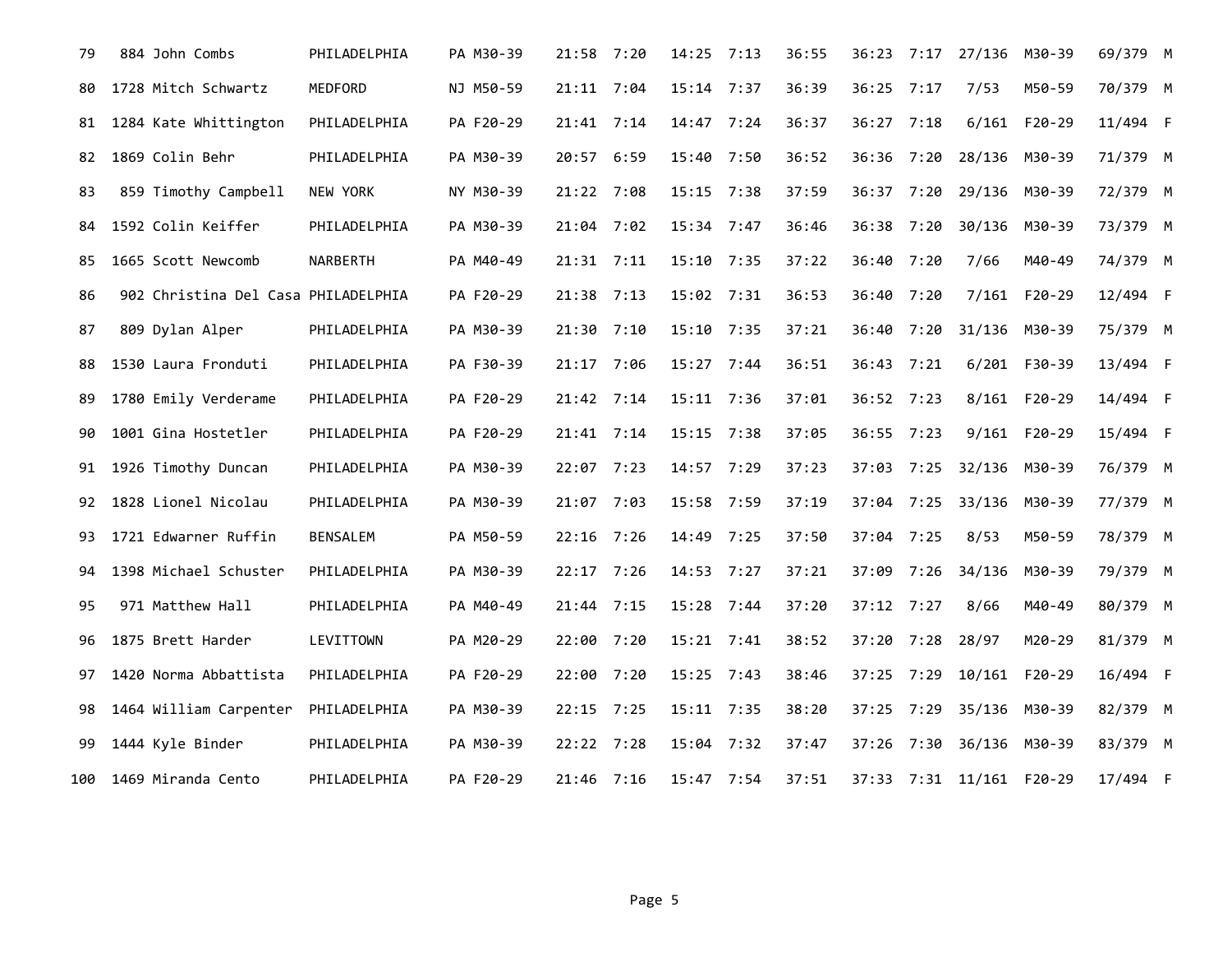## SPLITS - 2019 BACK ON MY FEET 5 MILER

|     | Place Bib# Name |                                      | City             | St Div    | 3mile |              |                |              |       |                |            | Pace Last2mi Pace Guntime Tagtime Pace Div/Tot Div |               | Gen/Tot G |  |
|-----|-----------------|--------------------------------------|------------------|-----------|-------|--------------|----------------|--------------|-------|----------------|------------|----------------------------------------------------|---------------|-----------|--|
| 101 |                 | 1207 Erika Schmitt                   | PHILADELPHIA     | PA F30-39 |       | 21:51 7:17   |                | $15:51$ 7:56 | 38:12 | $37:41$ $7:33$ |            |                                                    | 7/201 F30-39  | 18/494 F  |  |
| 102 |                 | 1999 Joseph Lynch                    | PHILADELPHIA     | PA M30-39 |       | $22:08$ 7:23 | $15:34$ 7:47   |              | 38:17 |                |            | 37:42 7:33 37/136 M30-39                           |               | 84/379 M  |  |
| 103 |                 | 944 Marissa Fritz                    | <b>BLUE BELL</b> | PA F20-29 |       | $21:37$ 7:13 |                | 16:08 8:04   | 37:56 | 37:44          |            | 7:33 12/161 F20-29                                 |               | 19/494 F  |  |
| 104 |                 | 1124 Lisa Newman                     | PHILADELPHIA     | PA F50-59 |       | 22:04 7:22   |                | $15:44$ 7:52 | 37:59 | 37:48          | 7:34       | 1/41                                               | F50-59        | 20/494 F  |  |
| 105 |                 | 1708 Katherine Robb                  | PHILADELPHIA     | PA F20-29 |       | $22:12$ 7:24 |                | $15:38$ 7:49 | 38:32 | 37:49          |            | 7:34 13/161 F20-29                                 |               | 21/494 F  |  |
| 106 |                 | 1667 Garrison Nord                   | PHILADELPHIA     | PA M20-29 |       | $21:37$ 7:13 | $16:13$ $8:07$ |              | 38:06 | 37:49          |            | 7:34 29/97                                         | M20-29        | 85/379 M  |  |
| 107 |                 | 1666 Ellen Nord                      | PHILADELPHIA     | PA F20-29 |       | 21:37 7:13   |                | 16:13 8:07   | 38:06 | 37:49          |            | 7:34 14/161 F20-29                                 |               | 22/494 F  |  |
| 108 |                 | 1005 Meredith Hritz                  | PHILADELPHIA     | PA F20-29 |       | $21:54$ 7:18 |                | 15:56 7:58   | 38:00 | 37:50          |            | 7:34 15/161 F20-29                                 |               | 23/494 F  |  |
| 109 |                 | 1021 Lauren Jones                    | PHILADELPHIA     | PA F20-29 |       | $22:19$ 7:27 |                | $15:31$ 7:46 | 37:59 | 37:50          |            | 7:34 16/161 F20-29                                 |               | 24/494 F  |  |
| 110 |                 | 1945 Juan Ortega Legasp PHILADELPHIA |                  | PA M30-39 |       | 22:34 7:32   | 15:18 7:39     |              | 39:04 |                | 37:52 7:35 |                                                    | 38/136 M30-39 | 86/379 M  |  |
| 111 |                 | 834 Adrianna Borgia                  | SWARTHMORE       | PA F30-39 |       | 21:59 7:20   |                | $15:54$ 7:57 | 38:44 | 37:52 7:35     |            |                                                    | 8/201 F30-39  | 25/494 F  |  |
| 112 |                 | 1195 Tonya Russell                   | <b>WOODBURY</b>  | NJ F30-39 |       | $21:54$ 7:18 | 16:01 8:01     |              | 38:07 | 37:54          | 7:35       |                                                    | 9/201 F30-39  | 26/494 F  |  |
| 113 |                 | 1205 Aliza Schmidt                   | PHILADELPHIA     | PA F40-49 |       | 22:29 7:30   | $15:29$ 7:45   |              | 38:09 | 37:57          | 7:36       | 1/74                                               | F40-49        | 27/494 F  |  |
| 114 |                 | 867 Sirron Carrector                 | PHILADELPHIA     | PA M30-39 |       | 21:48 7:16   | 16:18 8:09     |              | 38:11 | 38:05          |            | 7:37 39/136 M30-39                                 |               | 87/379 M  |  |
| 115 |                 | 1588 Veronica Jones                  | PHILADELPHIA     | PA F20-29 |       | 22:19 7:27   |                | $15:51$ 7:56 | 38:19 | 38:09          | 7:38       | 17/161 F20-29                                      |               | 28/494 F  |  |
| 116 |                 | 993 Benjamin Hollin                  | PHILADELPHIA     | PA M30-39 |       | 22:51 7:37   | $15:21$ 7:41   |              | 38:32 |                | 38:11 7:39 | 40/136 M30-39                                      |               | 88/379 M  |  |
| 117 |                 | 1744 Valerie Smith                   | ROEBLING         | NJ F50-59 |       | 22:04 7:22   |                | 16:08 8:04   | 38:45 |                | 38:12 7:39 | 2/41                                               | F50-59        | 29/494 F  |  |
| 118 |                 | 821 Ceasar Bautista                  | PHILADELPHIA     | PA M50-59 |       | $22:25$ 7:29 |                | $15:51$ 7:56 | 38:26 | 38:15          | 7:39       | 9/53                                               | M50-59        | 89/379 M  |  |
| 119 |                 | 1129 Kristen O'Connell               | FLOURTOWN        | PA F20-29 |       | 22:49 7:37   |                | $15:33$ 7:47 | 38:33 |                |            | 38:21 7:41 18/161 F20-29                           |               | 30/494 F  |  |
| 120 |                 | 1254 William Trevethick PHILADELPHIA |                  | PA F30-39 |       | 22:00 7:20   |                | $16:26$ 8:13 | 39:02 | 38:26          |            | 7:42 10/201 F30-39                                 |               | 31/494 F  |  |
| 121 |                 | 1041 Peter Kramer                    | PHILADELPHIA     | PA M20-29 |       | 23:23 7:48   | 15:05 7:33     |              | 39:39 | 38:28          |            | 7:42 30/97                                         | M20-29        | 90/379 M  |  |
| 122 |                 | 1063 Sean Mahon                      | HADDONFIELD      | NJ M30-39 |       | 22:39 7:33   |                | 15:52 7:56   | 38:42 |                |            | 38:30 7:42 41/136 M30-39                           |               | 91/379 M  |  |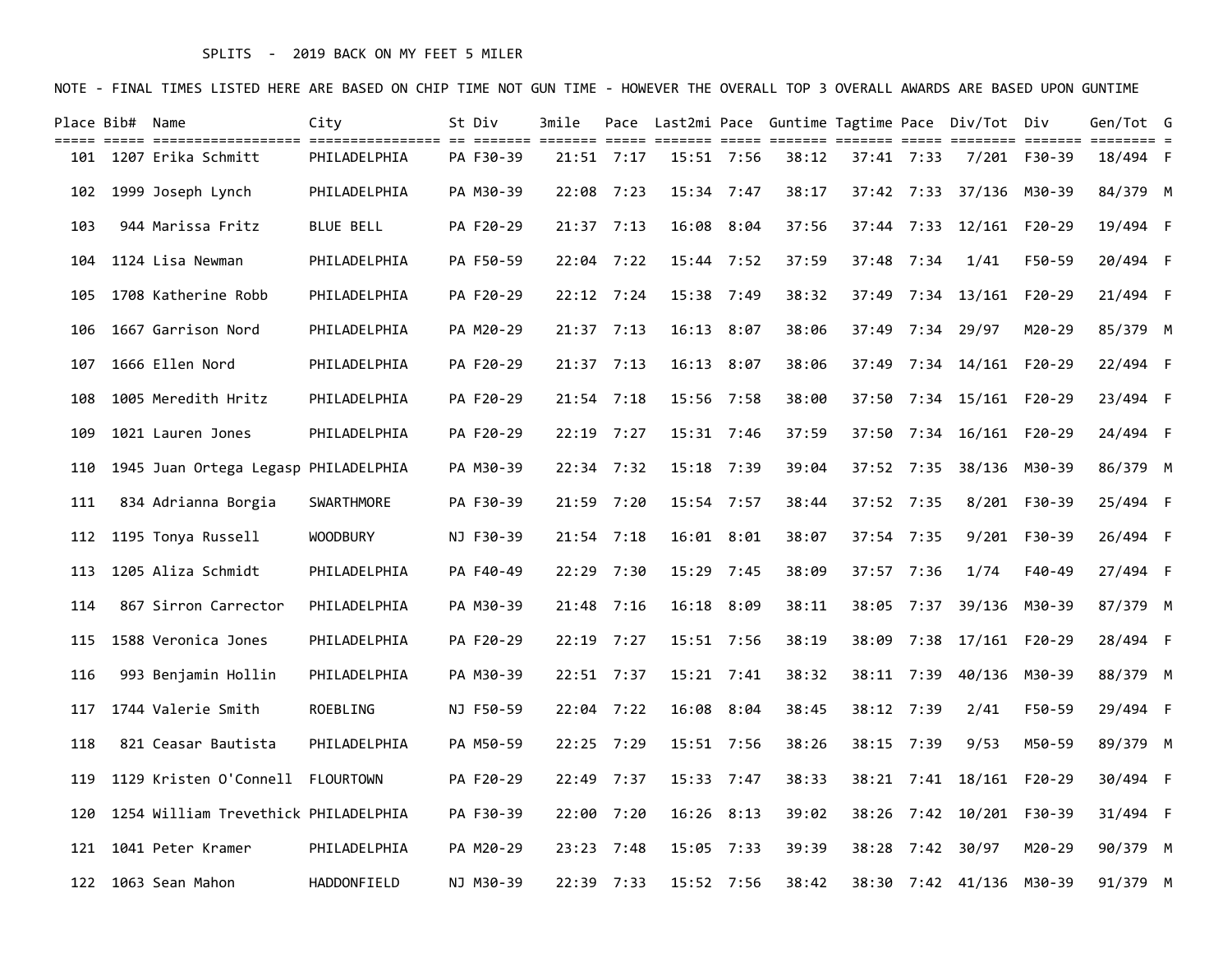| 123 1553 Evan Guerin                                                                                          | PHILADELPHIA | PA M20-29 | 22:52 7:38  15:44 7:52  39:18  38:36 7:44  31/97  M20-29  92/379 M |  |  |  |  |
|---------------------------------------------------------------------------------------------------------------|--------------|-----------|--------------------------------------------------------------------|--|--|--|--|
| 124 1328 Daniel Crossland LEWISBURG                                                                           |              | PA M20-29 | 22:54 7:38 15:42 7:51 39:18 38:36 7:44 32/97 M20-29 93/379 M       |  |  |  |  |
| 125 1179 Michael Reynolds PHILADELPHIA PA M20-29 22:34 7:32 16:04 8:02 38:43 38:37 7:44 33/97 M20-29 94/379 M |              |           |                                                                    |  |  |  |  |

#### Page 6 and the contract of the contract of the contract of the contract of the contract of the contract of the contract of the contract of the contract of the contract of the contract of the contract of the contract of the

### SPLITS - 2019 BACK ON MY FEET 5 MILER

| Place Bib# | Name                                 | City                   | St Div    | 3mile         | Pace           |              |      |               |            |            | Last2mi Pace Guntime Tagtime Pace Div/Tot | Div               | Gen/Tot G              |  |
|------------|--------------------------------------|------------------------|-----------|---------------|----------------|--------------|------|---------------|------------|------------|-------------------------------------------|-------------------|------------------------|--|
| 126        | 1750 Bryan Spence                    | PHILADELPHIA           | PA M20-29 | eccess conces | $22:18$ 7:26   | 16:27 8:14   |      | ----<br>39:03 |            | 38:45 7:45 | 34/97                                     | =======<br>M20-29 | ======== =<br>95/379 M |  |
| 127        | 1224 Steve Sloan                     | NORRISTOWN             | PA M60-69 |               | 22:45 7:35     | 16:01        | 8:01 | 38:58         | 38:45      | 7:45       | 1/21                                      | M60-69            | 96/379 M               |  |
| 128        | 893 William Curtin                   | PHILADELPHIA           | PA M30-39 | 23:11         | 7:44           | 15:38        | 7:49 | 39:05         | 38:48      | 7:46       | 42/136                                    | M30-39            | 97/379 M               |  |
| 129        | 1081 Lauren McCabe                   | HADDONFIELD            | NJ F30-39 |               | $23:06$ 7:42   | $15:44$ 7:52 |      | 40:24         | 38:49      | 7:46       | 11/201                                    | F30-39            | 32/494 F               |  |
| 130        | 1201 David Sauvagnat                 | PHILADELPHIA           | PA M40-49 | 22:50         | 7:37           | 16:07        | 8:04 | 39:06         | 38:56      | 7:48       | 9/66                                      | M40-49            | 98/379 M               |  |
| 131        | 1038 Danielle Kocher                 | PHILADELPHIA           | PA F20-29 | 23:33         | 7:51           | $15:27$ 7:44 |      | 39:12         | 39:00      | 7:48       | 19/161                                    | $F20-29$          | 33/494 F               |  |
| 132        | 1007 Brad Hubbard                    | PHILADELPHIA           | PA M30-39 | 22:39         | 7:33           | 16:21        | 8:11 | 39:47         | 39:00      | 7:48       | 43/136                                    | M30-39            | 99/379 M               |  |
| 133        | 1604 Drew Kmetz                      | PHILADELPHIA           | PA M30-39 |               | 22:43 7:35     | 16:20        | 8:10 | 39:26         | 39:02 7:49 |            | 44/136                                    | M30-39            | 100/379 M              |  |
| 134        | 1541 Shannon Geddes                  | PHILADELPHIA           | PA F20-29 | 23:08         | 7:43           | 15:55 7:58   |      | 40:23         | 39:03      | 7:49       | 20/161                                    | $F20-29$          | 34/494 F               |  |
| 135        | 1838 Michael Abbattista PHILADELPHIA |                        | PA M20-29 | 23:09         | 7:43           | $15:55$ 7:58 |      | 40:24         | 39:04      | 7:49       | 35/97                                     | M20-29            | 101/379 M              |  |
| 136        | 1705 Matthew Right                   | <b>WEST PALM BEACH</b> | FL M40-49 |               | $22:32$ $7:31$ | 16:33        | 8:17 | 39:08         | 39:04      | 7:49       | 10/66                                     | M40-49            | 102/379 M              |  |
| 137        | 1156 Matti Perilstein                | PHILADELPHIA           | PA F30-39 |               | 22:49 7:37     | 16:15        | 8:08 | 39:15         | 39:04      | 7:49       | 12/201                                    | F30-39            | 35/494 F               |  |
| 138        | 1343 Jonathan Goulet                 | PHILADELPHIA           | PA M30-39 |               | 22:59 7:40     | 16:07        | 8:04 | 39:19         | 39:05      | 7:49       | 45/136                                    | M30-39            | 103/379 M              |  |
| 139        | 1849 Stanley Niemczak1               | SOUTHAMPTON            | PA M40-49 | 23:09         | 7:43           | 15:58 7:59   |      | 40:02         | 39:06      | 7:50       | 11/66                                     | M40-49            | 104/379 M              |  |
| 140        | 1310 Andrew Bechtel                  | PHILADELPHIA           | PA M30-39 |               | $22:41$ 7:34   | 16:28        | 8:14 | 40:24         | 39:08      | 7:50       | 46/136                                    | M30-39            | 105/379 M              |  |
|            | 141 1275 Emily Weiss                 | PHILADELPHIA           | PA F20-29 |               | 22:46 7:36     | $16:25$ 8:13 |      | 39:30         |            |            | 39:10 7:50 21/161 F20-29                  |                   | 36/494 F               |  |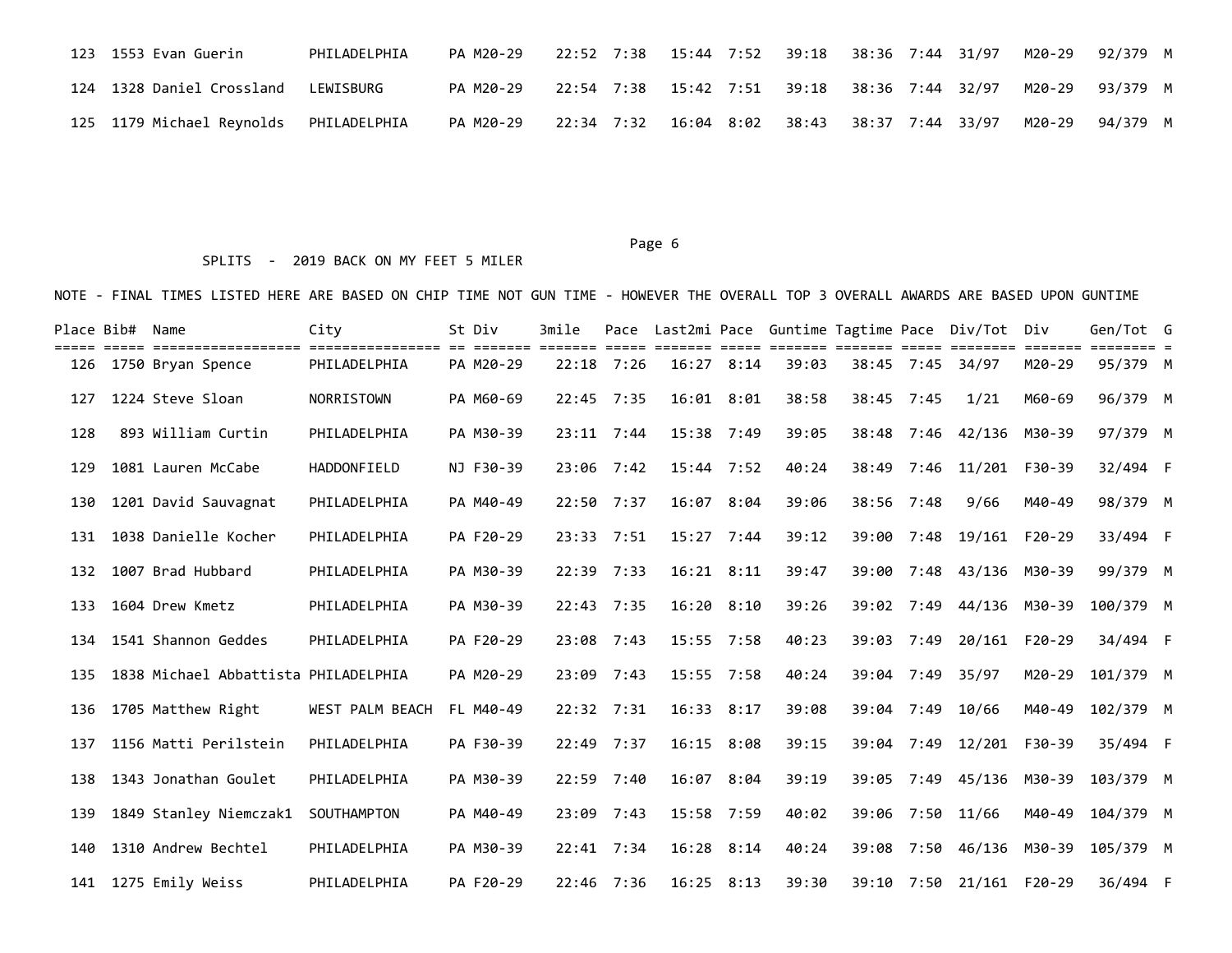|     | 142 1730 Ryan Scott                  | PAOLI          | PA M30-39  | $23:32$ $7:51$ |      | 15:39 7:50     |      | 39:54 | 39:11 7:51 |      | 47/136                   | M30-39  | 106/379 M |  |
|-----|--------------------------------------|----------------|------------|----------------|------|----------------|------|-------|------------|------|--------------------------|---------|-----------|--|
| 143 | 833 Chaz Bonner                      | PHILADELPHIA   | PA M30-39  | 22:28          | 7:30 | $16:44$ $8:22$ |      | 39:32 | 39:12 7:51 |      | 48/136                   | M30-39  | 107/379 M |  |
| 144 | 1292 Angela Wollard                  | <b>BRISTOL</b> | PA F20-29  | $22:59$ 7:40   |      | $16:15$ 8:08   |      | 39:32 |            |      | 39:14 7:51 22/161 F20-29 |         | 37/494 F  |  |
| 145 | 1360 Rayna Kratchman                 | PHILADELPHIA   | PA F20-29  | $22:54$ 7:38   |      | 16:20          | 8:10 | 39:45 | 39:14      | 7:51 | 23/161                   | F20-29  | 38/494 F  |  |
| 146 | 865 Madeline Carr                    | PHILADELPHIA   | PA F20-29  | 22:37          | 7:33 | $16:38$ $8:19$ |      | 39:36 | 39:15 7:51 |      | 24/161 F20-29            |         | 39/494 F  |  |
| 147 | 1208 Marva Schodel                   | PHILADELPHIA   | PA F40-49  | $22:37$ 7:33   |      | $16:39$ $8:20$ |      | 39:19 | 39:15 7:51 |      | 2/74                     | F40-49  | 40/494 F  |  |
| 148 | 1059 Christopher Lombro PHILADELPHIA |                | PA M30-39  | 23:08          | 7:43 | 16:09          | 8:05 | 39:30 | 39:17 7:52 |      | 49/136                   | M30-39  | 108/379 M |  |
| 149 | 1940 Nicole Garcia                   | NEW HYDE PARK  | NY F19&UND | 22:59          | 7:40 | $16:26$ 8:13   |      | 40:21 | 39:25 7:53 |      | 1/3                      | F19&UND | 41/494 F  |  |
| 150 | 1229 Jessica Smith                   | PHILADELPHIA   | PA F30-39  | $22:45$ 7:35   |      | $16:45$ $8:23$ |      | 39:42 | 39:29      | 7:54 | 13/201                   | F30-39  | 42/494 F  |  |

Page 7 and 2012 and 2012 and 2012 and 2012 and 2012 and 2012 and 2012 and 2012 and 2012 and 2012 and 2012 and

## SPLITS - 2019 BACK ON MY FEET 5 MILER

| Place Bib# | Name<br>=================== | City<br>eccessessessesses es essesses | St Div    | 3mile |              |                |      |       |            |      | Pace Last2mi Pace Guntime Tagtime Pace Div/Tot Div<br><u> ------- ----- ------ ------- -----</u> ---- ----- |        | Gen/Tot G |  |
|------------|-----------------------------|---------------------------------------|-----------|-------|--------------|----------------|------|-------|------------|------|-------------------------------------------------------------------------------------------------------------|--------|-----------|--|
|            | 151 1214 Sarah Shotwell     | <b>OAKLYN</b>                         | NJ F20-29 |       | $23:15$ 7:45 | $16:15$ 8:08   |      | 39:51 | 39:29      |      | 7:54 25/161 F20-29                                                                                          |        | 43/494 F  |  |
| 152        | 960 Josh Gordon             | PHILADELPHIA                          | PA M30-39 | 23:49 | 7:57         | 15:47          | 7:54 | 40:11 | 39:36      | 7:55 | 50/136                                                                                                      | M30-39 | 109/379 M |  |
| 153        | 1215 Katelyn Shub           | PHILADELPHIA                          | PA F30-39 |       | $23:51$ 7:57 | 15:46 7:53     |      | 40:11 |            |      | 39:36 7:56 14/201 F30-39                                                                                    |        | 44/494 F  |  |
| 154        | 1566 Andrea Hill            | NORTH WALES                           | PA F20-29 |       | $23:54$ 7:58 | $15:45$ 7:53   |      | 40:06 | 39:38      | 7:56 | 26/161                                                                                                      | F20-29 | 45/494 F  |  |
| 155        | 1096 Bill McKenna           | PHILADELPHIA                          | PA M60-69 | 23:09 | 7:43         | $16:30$ $8:15$ |      | 39:55 | 39:39      | 7:56 | 2/21                                                                                                        | M60-69 | 110/379 M |  |
| 156        | 1465 Rita Carroll           | PHILADELPHIA                          | PA F20-29 | 23:02 | 7:41         | 16:40 8:20     |      | 39:56 | 39:41      | 7:57 | 27/161                                                                                                      | F20-29 | 46/494 F  |  |
| 157        | 1066 Melissa Mang           | PHILADELPHIA                          | PA F30-39 | 23:03 | 7:41         | $16:41$ $8:21$ |      | 39:55 |            |      | 39:44 7:57 15/201 F30-39                                                                                    |        | 47/494 F  |  |
| 158        | 1523 Jacob Feiertag         | ZIONSVILLE                            | PA M20-29 | 24:00 | 8:00         | $15:46$ 7:53   |      | 39:53 | 39:46 7:58 |      | 36/97                                                                                                       | M20-29 | 111/379 M |  |
| 159        | 1748 Madeline Soffer        | PHILADELPHIA                          | PA F20-29 |       | $23:05$ 7:42 | $16:41$ $8:21$ |      | 40:22 | 39:46      | 7:58 | 28/161                                                                                                      | F20-29 | 48/494 F  |  |
| 160        | 1474 Randolph Clever        | PHILADELPHIA                          | PA M60-69 |       | $23:42$ 7:54 | 16:06 8:03     |      | 40:03 | 39:47 7:58 |      | 3/21                                                                                                        | M60-69 | 112/379 M |  |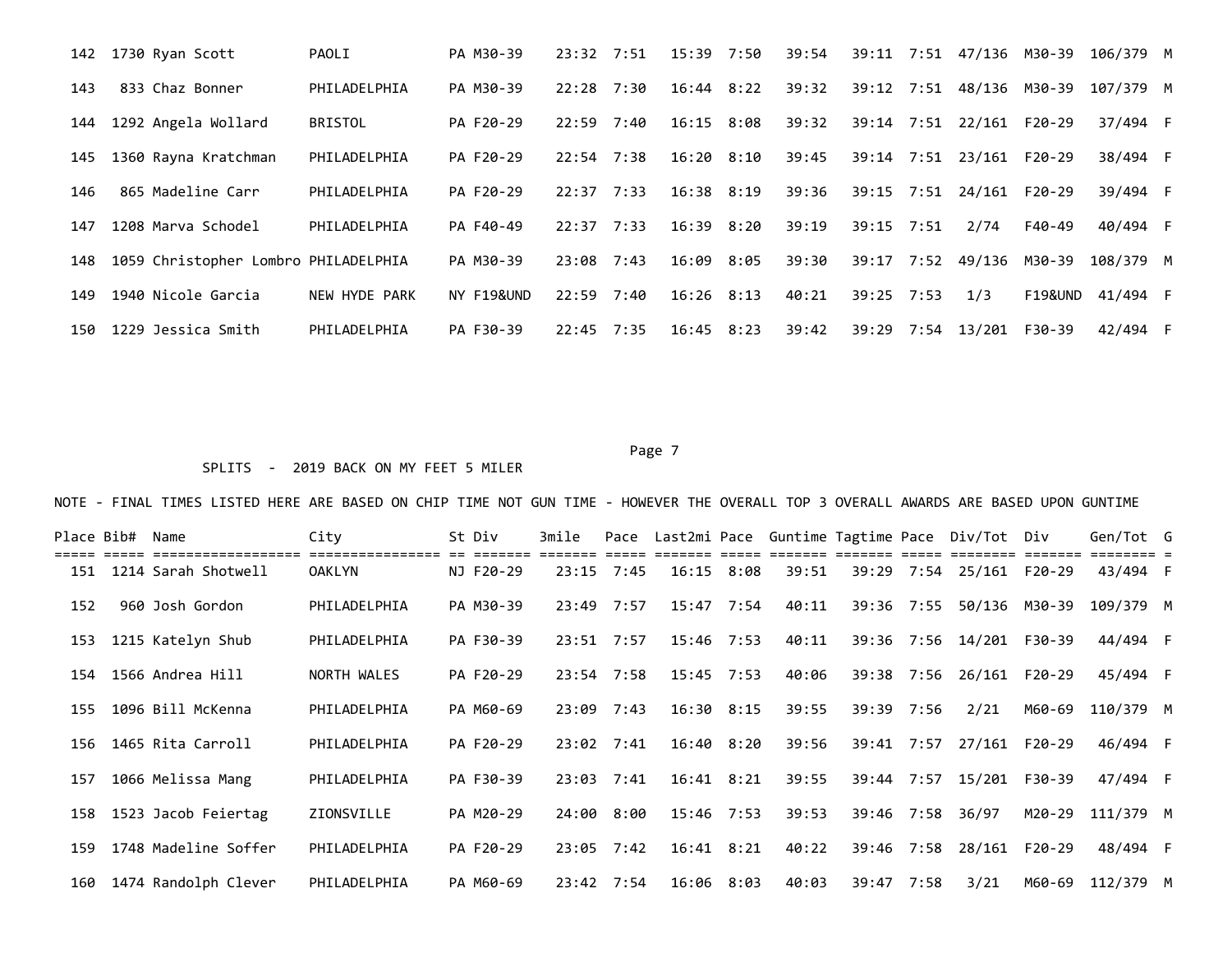| 161 | 939 Anne Fosnocht                   | PHILADELPHIA | PA F20-29 | 23:07        | 7:43 | $16:44$ $8:22$ |      | 40:05 | 39:51 7:59 |      | 29/161 F20-29 |        | 49/494 F  |  |
|-----|-------------------------------------|--------------|-----------|--------------|------|----------------|------|-------|------------|------|---------------|--------|-----------|--|
| 162 | 935 Julia Fishburn                  | PHILADELPHIA | PA F20-29 | 23:28        | 7:50 | $16:26$ 8:13   |      | 40:03 | 39:54      | 7:59 | 30/161 F20-29 |        | 50/494 F  |  |
| 163 | 1311 Cassy Beckowski                | UPPER DARBY  | PA F30-39 | $23:06$ 7:42 |      | $16:50$ $8:25$ |      | 41:05 | 39:56      | 8:00 | 16/201 F30-39 |        | 51/494 F  |  |
| 164 | 1571 Evan Hoey                      | NORTH WALES  | PA M20-29 | 23:54        | 7:58 | 16:05          | 8:03 | 40:26 | 39:58      | 8:00 | 37/97         | M20-29 | 113/379 M |  |
| 165 | 824 Kenyon Benson                   | PHILADELPHIA | PA M40-49 | $23:31$ 7:51 |      | 16:27          | 8:14 | 41:38 | 39:58      | 8:00 | 12/66         | M40-49 | 114/379 M |  |
| 166 | 951 Mark Garman                     | PHILADELPHIA | PA M30-39 | 23:38 7:53   |      | 16:21          | 8:11 | 41:30 | 39:59      | 8:00 | 51/136        | M30-39 | 115/379 M |  |
| 167 | 862 Angelique Caraball PHILADELPHIA |              | PA F20-29 | $22:54$ 7:38 |      | 17:06 8:33     |      | 41:18 | 39:59      | 8:00 | 31/161        | F20-29 | 52/494 F  |  |
| 168 | 1231 Tim Smith                      | PHILADELPHIA | PA M30-39 | $23:34$ 7:52 |      | $16:26$ 8:13   |      | 41:06 | 40:00      | 8:00 | 52/136 M30-39 |        | 116/379 M |  |
| 169 | 829 Allison Bishop                  | PHILADELPHIA | PA F30-39 | $23:39$ 7:53 |      | $16:24$ $8:12$ |      | 40:28 | 40:02      | 8:01 | 17/201        | F30-39 | 53/494 F  |  |
| 170 | 1692 Kimberly Plank                 | PHILADELPHIA | PA F30-39 | 22:47 7:36   |      | $17:16$ $8:38$ |      | 40:31 | 40:03      | 8:01 | 18/201 F30-39 |        | 54/494 F  |  |
| 171 | 1117 Brian Muratore                 | PHOENIXVILLE | PA M30-39 | $23:44$ 7:55 |      | $16:22$ $8:11$ |      | 41:18 | 40:05      | 8:01 | 53/136        | M30-39 | 117/379 M |  |
| 172 | 1774 Mark Utke                      | PHILADELPHIA | PA M50-59 | $23:27$ 7:49 |      | 16:40 8:20     |      | 41:24 | 40:06      |      | $8:02$ 10/53  | M50-59 | 118/379 M |  |
| 173 | 1235 Vanessa Stella                 | PHILADELPHIA | PA F30-39 | $23:05$ 7:42 |      | 17:03 8:32     |      | 40:15 | 40:08      | 8:02 | 19/201        | F30-39 | 55/494 F  |  |
| 174 | 1678 Jack Paris                     | COLLEGEVILLE | PA M20-29 | $23:17$ 7:46 |      | 16:52 8:26     |      | 40:50 | 40:08      | 8:02 | 38/97         | M20-29 | 119/379 M |  |
| 175 | 1381 Sarah Park                     | PHILADELPHIA | PA F30-39 | 23:30        | 7:50 | $16:42$ $8:21$ |      | 40:21 | 40:11      | 8:03 | 20/201        | F30-39 | 56/494 F  |  |

#### Page 8 and 2012 and 2012 and 2012 and 2012 and 2012 and 2012 and 2012 and 2012 and 2012 and 2012 and 2012 and

## SPLITS - 2019 BACK ON MY FEET 5 MILER

|     | Place Bib# Name |                       | City         | St Div    |            |                       |       |            | 3mile Pace Last2mi Pace Guntime Tagtime Pace Div/Tot Div | Gen/Tot G                                      |  |
|-----|-----------------|-----------------------|--------------|-----------|------------|-----------------------|-------|------------|----------------------------------------------------------|------------------------------------------------|--|
|     |                 | 176 1147 Patrick Pang | GLADWYNE     | PA M50-59 |            | 23:15 7:45 16:57 8:29 |       |            |                                                          | M50-59 120/379 M                               |  |
| 177 |                 | 1483 Cooper Cooper    | PHILADELPHIA | PA M30-39 |            | 23:41 7:54 16:31 8:16 |       |            |                                                          | 40:27  40:11  8:03  54/136  M30-39  121/379  M |  |
|     |                 | 178 1655 Linda Morse  | HAVERTOWN    | PA F20-29 |            | 24:15 8:05 15:59 8:00 |       |            | 41:20 40:14 8:03 32/161 F20-29                           | 57/494 F                                       |  |
| 179 |                 | 1726 Ross Schriftman  | HORSHAM      | PA M60-69 | 23:43 7:55 | 16:35 8:18            | 40:23 | 40:17 8:04 | 4/21                                                     | M60-69 122/379 M                               |  |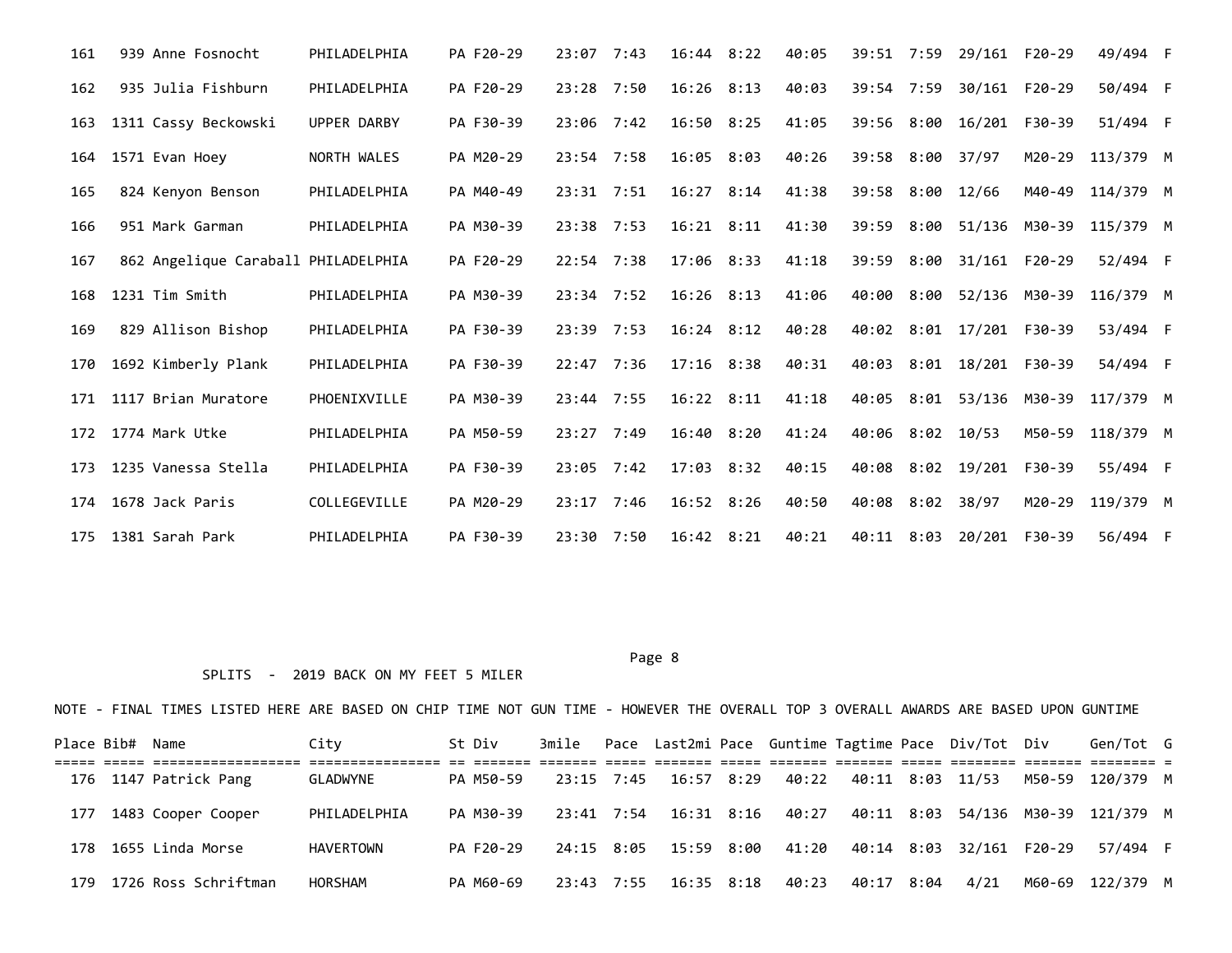| 180 | 1047 Mike Lauer                   | PHILADELPHIA     | PA M20-29 | $23:25$ 7:49 |      | 16:57 8:29   |      | 41:16 | 40:22 8:05 39/97 |      |                          | M20-29 | 123/379 M |  |
|-----|-----------------------------------|------------------|-----------|--------------|------|--------------|------|-------|------------------|------|--------------------------|--------|-----------|--|
| 181 | 1785 Daniel Walsh                 | CHERRY HILL      | NJ M20-29 | 23:33 7:51   |      | 16:50        | 8:25 | 40:37 | 40:23            | 8:05 | 40/97                    | M20-29 | 124/379 M |  |
| 182 | 1786 David Walsh                  | CHERRY HILL      | NJ M50-59 | 23:33 7:51   |      | 16:51 8:26   |      | 40:37 | 40:23            | 8:05 | 12/53                    | M50-59 | 125/379 M |  |
| 183 | 1305 Stephen Ashbolt              | PHILADELPHIA     | PA M20-29 | 23:30 7:50   |      | 16:54        | 8:27 | 41:26 | 40:24            | 8:05 | 41/97                    | M20-29 | 126/379 M |  |
| 184 | 991 Malinda Ann Hill              | <b>WYNNEWOOD</b> | PA F40-49 | 23:56 7:59   |      | 16:32 8:16   |      | 40:39 | 40:27            | 8:06 | 3/74                     | F40-49 | 58/494 F  |  |
| 185 | 1358 Jeremy Jordan                | PHILADELPHIA     | PA M20-29 | 24:11 8:04   |      | 16:17        | 8:09 | 41:10 | 40:28            |      | $8:06$ 42/97             | M20-29 | 127/379 M |  |
| 186 | 998 Anna Hooven                   | PHILADELPHIA     | PA F30-39 | 24:30        | 8:10 | 16:00        | 8:00 | 42:09 | 40:29            | 8:06 | 21/201 F30-39            |        | 59/494 F  |  |
| 187 | 999 Theodore Hooven               | PHILADELPHIA     | PA M30-39 | 24:30        | 8:10 | 16:01        | 8:01 | 42:09 | 40:30            | 8:06 | 55/136                   | M30-39 | 128/379 M |  |
| 188 | 1499 Erica Desolis                | PHILADELPHIA     | PA F30-39 | 24:11 8:04   |      | $16:24$ 8:12 |      | 40:59 | 40:34            | 8:07 | 22/201                   | F30-39 | 60/494 F  |  |
| 189 | 1764 Chris Tempro                 | <b>ALLENTOWN</b> | PA M60-69 | 22:22 7:28   |      | 18:13        | 9:07 | 41:22 | 40:35            | 8:07 | 5/21                     | M60-69 | 129/379 M |  |
| 190 | 1485 Bridget Corry Mors HAVERTOWN |                  | PA F50-59 |              |      |              |      | 40:35 | 40:35            | 8:07 | 3/41                     | F50-59 | 61/494 F  |  |
| 191 | 1487 Chelsea Costa                | SOUTHAMPTON      | PA F20-29 | 24:24 8:08   |      | 16:19        | 8:10 | 41:07 | 40:43            | 8:09 | 33/161 F20-29            |        | 62/494 F  |  |
| 192 | 844 Gary Brown, Jr                | PHILADELPHIA     | PA M40-49 | 23:56 7:59   |      | 16:49        | 8:25 | 41:10 | 40:45            | 8:09 | 13/66                    | M40-49 | 130/379 M |  |
| 193 | 1805 Bryan Ziegenfuse             | WAYNE            | PA M30-39 | 24:08        | 8:03 | 16:42 8:21   |      | 42:05 | 40:49            | 8:10 | 56/136 M30-39            |        | 131/379 M |  |
| 194 | 1169 Allie Raevsky                | PHILADELPHIA     | PA F20-29 | 24:03        | 8:01 | 16:47        | 8:24 | 41:19 | 40:50            | 8:10 | 34/161 F20-29            |        | 63/494 F  |  |
| 195 | 1876 Brian Schnoll                | PHILADELPHIA     | PA M40-49 | 23:50 7:57   |      | 17:01 8:31   |      | 41:27 | 40:50            | 8:10 | 14/66                    | M40-49 | 132/379 M |  |
| 196 | 1127 Spencer Nush                 | PHILADELPHIA     | PA F20-29 | 23:39 7:53   |      | 17:13 8:37   |      | 41:29 | 40:51            |      | 8:11 35/161 F20-29       |        | 64/494 F  |  |
| 197 | 1115 George Morse Iv              | PHILADELPHIA     | PA M30-39 | 24:12 8:04   |      | 16:43        | 8:22 | 41:35 | 40:55            |      | 8:11 57/136 M30-39       |        | 133/379 M |  |
| 198 | 1143 Jacqueline Palmer            | PHILADELPHIA     | PA F30-39 | 24:42 8:14   |      | 16:14 8:07   |      | 42:32 | 40:55            |      | 8:11 23/201 F30-39       |        | 65/494 F  |  |
| 199 | 962 Stacey Greenspan              | <b>WAYNE</b>     | PA F30-39 | 23:26        | 7:49 | 17:31 8:46   |      | 41:27 | 40:57            | 8:12 | 24/201                   | F30-39 | 66/494 F  |  |
| 200 | 1178 Joy Reynolds                 | PHILADELPHIA     | PA F30-39 | 24:07 8:03   |      | 16:50 8:25   |      | 41:03 |                  |      | 40:57 8:12 25/201 F30-39 |        | 67/494 F  |  |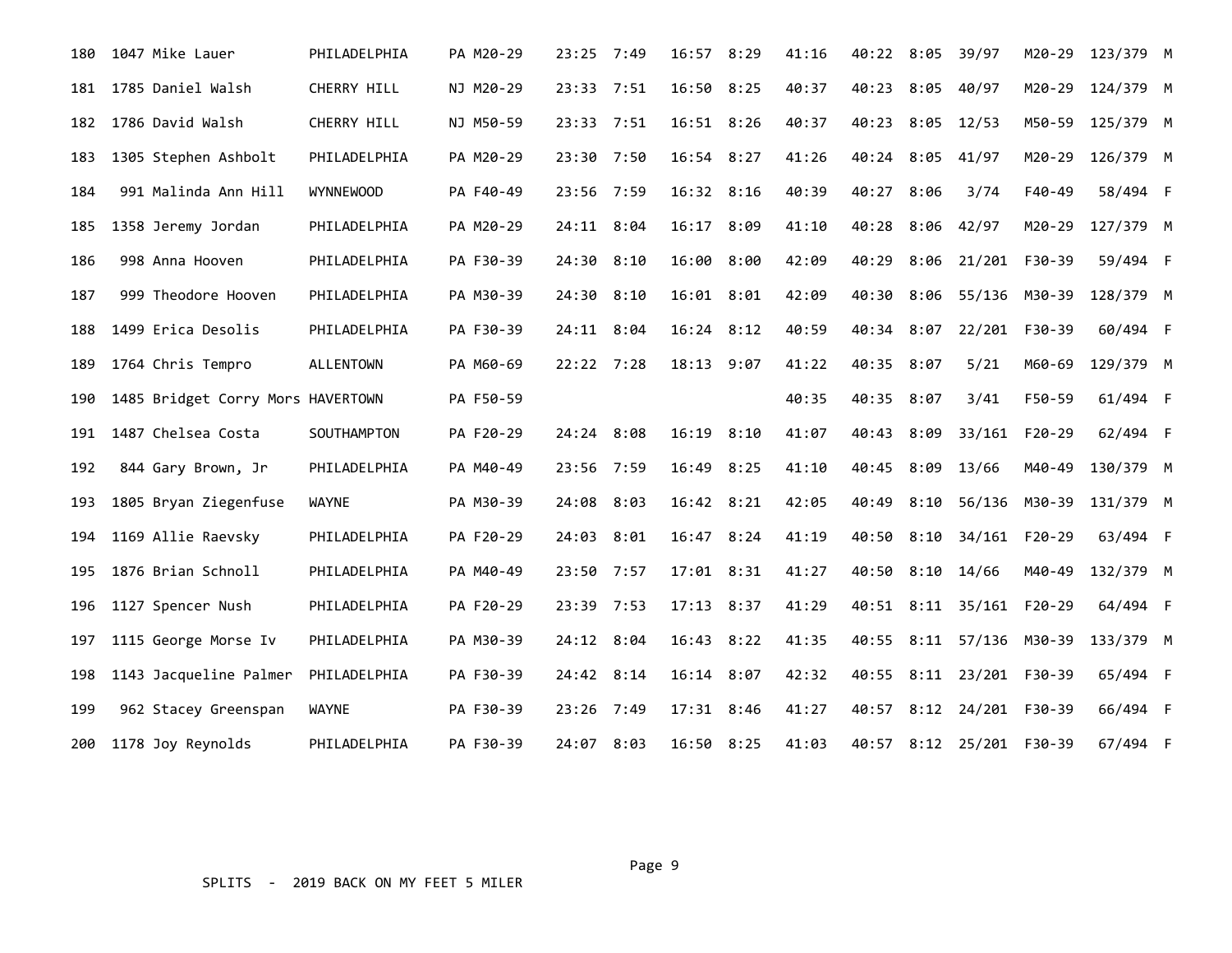| Place Bib#  Name |                                                                                                                                    | City              | St Div      | 3mile |            |                |                |       |       |            | Pace Last2mi Pace Guntime Tagtime Pace Div/Tot Div |        | Gen/Tot G        |  |
|------------------|------------------------------------------------------------------------------------------------------------------------------------|-------------------|-------------|-------|------------|----------------|----------------|-------|-------|------------|----------------------------------------------------|--------|------------------|--|
| 201              | title concertification concertification of concert concert come concert concertification concertification conc<br>1269 Noah Volain | PHILADELPHIA      | PA M30-39   |       | 23:51 7:57 |                | 17:08 8:34     | 42:22 |       |            | 40:59 8:12 58/136 M30-39                           |        | 134/379 M        |  |
| 202              | 1006 Stephanie Hu                                                                                                                  | PHILADELPHIA      | PA F30-39   |       | 23:49 7:57 | 17:18 8:39     |                | 41:54 | 41:06 |            | 8:14 26/201 F30-39                                 |        | 68/494 F         |  |
| 203              | 1832 Heath McCormick                                                                                                               | NORRISTOWN        | PA M30-39   |       | 24:06 8:02 |                | $17:01$ $8:31$ | 41:32 | 41:07 |            | $8:14$ 59/136                                      | M30-39 | 135/379 M        |  |
| 204              | 1055 Vas Litkewycz                                                                                                                 | PHILADELPHIA      | PA M40-49   |       | 23:25 7:49 | 17:46 8:53     |                | 41:23 | 41:10 |            | $8:14$ 15/66                                       | M40-49 | 136/379 M        |  |
| 205              | 1693 Matthew Powell                                                                                                                | PHILADELPHIA      | PA M20-29   | 24:19 | 8:07       | $16:52$ $8:26$ |                | 42:48 |       | 41:11 8:15 | 43/97                                              | M20-29 | 137/379 M        |  |
| 206              | 874 Ben Challis                                                                                                                    | PHILADELPHIA      | PA M20-29   |       | 24:23 8:08 | 16:50          | 8:25           | 41:48 | 41:12 | 8:15       | 44/97                                              | M20-29 | 138/379 M        |  |
| 207              | 1151 Vinay Patel                                                                                                                   | PHILADELPHIA      | PA M20-29   |       | 24:01 8:01 | $17:13$ $8:37$ |                | 41:21 |       |            | 41:13 8:15 45/97                                   | M20-29 | 139/379 M        |  |
| 208              | 1446 Tahir Bradley                                                                                                                 | RIVERSIDE         | NJ M40-49   |       | 25:07 8:23 |                | 16:07 8:04     | 42:02 | 41:14 | 8:15       | 16/66                                              | M40-49 | 140/379 M        |  |
| 209              | 1472 Albert Chisholm                                                                                                               | PHILADELPHIA      | PA M50-59   |       | 24:02 8:01 |                | $17:13$ $8:37$ | 41:21 |       | 41:15 8:15 | 13/53                                              | M50-59 | 141/379 M        |  |
| 210              | 1790 Michael Warner                                                                                                                | CHADDS FORD       | PA M30-39   |       | 24:13 8:05 |                | 17:03 8:32     | 42:07 | 41:15 | 8:15       | 60/136                                             | M30-39 | 142/379 M        |  |
| 211              | 1941 Loren Grossman                                                                                                                | PHILADELPHIA      | PA M50-59   | 24:47 | 8:16       | 16:30          | 8:15           | 41:25 | 41:16 | 8:16       | 14/53                                              | M50-59 | 143/379 M        |  |
| 212              | 1099 Jacqueline McMahon PHILADELPHIA                                                                                               |                   | PA F30-39   |       | 23:39 7:53 | 17:47 8:54     |                | 41:44 | 41:25 |            | 8:17 27/201 F30-39                                 |        | 69/494 F         |  |
| 213              | 1516 Kyle Edwards                                                                                                                  | PHILADELPHIA      | PA M30-39   | 24:04 | 8:02       | 17:23          | 8:42           | 42:16 | 41:27 | 8:18       | 61/136                                             | M30-39 | 144/379 M        |  |
| 214              | 1435 Dave Bayo                                                                                                                     |                   | $-- M50-59$ |       | 23:57 7:59 |                | $17:30$ 8:45   | 41:40 |       |            | 41:27 8:18 15/53                                   |        | M50-59 145/379 M |  |
| 215              | 1318 Adam Carmasine                                                                                                                | <b>RICHBORO</b>   | PA M30-39   |       | 24:02 8:01 | 17:27          | 8:44           | 41:51 | 41:29 | 8:18       | 62/136                                             | M30-39 | 146/379 M        |  |
| 216              | 970 Daniel Hall                                                                                                                    | PHILADELPHIA      | PA M30-39   | 24:08 | 8:03       | 17:23          | 8:42           | 42:43 | 41:30 | 8:18       | 63/136 M30-39                                      |        | 147/379 M        |  |
| 217              | 1608 Abby Lausch                                                                                                                   | <b>SWARTHMORE</b> | PA F30-39   |       | 24:43 8:15 | 16:50          | 8:25           | 42:15 |       | 41:32 8:19 | 28/201                                             | F30-39 | 70/494 F         |  |
| 218              | 1860 Ron Jackson                                                                                                                   | WILLIAMSTOWN      | NJ M50-59   |       | 23:53 7:58 |                | 17:42 8:51     | 42:14 | 41:35 | 8:19       | 16/53                                              | M50-59 | 148/379 M        |  |
| 219              | 1486 Alexandra Costa                                                                                                               | PHILADELPHIA      | PA F20-29   |       | 24:54 8:18 |                | $16:42$ $8:21$ | 42:49 | 41:35 | 8:19       | 36/161 F20-29                                      |        | 71/494 F         |  |
| 220              | 1663 Andrew Nastasiak                                                                                                              | WYNCOTE           | PA M30-39   |       | 23:24 7:48 |                | 18:13 9:07     | 41:48 | 41:37 | 8:20       | 64/136                                             | M30-39 | 149/379 M        |  |
| 221              | 1695 Gordon Powley                                                                                                                 | <b>WAYNE</b>      | PA M50-59   |       | 25:11 8:24 |                | $16:27$ 8:14   | 42:32 | 41:37 | 8:20       | 17/53                                              | M50-59 | 150/379 M        |  |
| 222              | 1162 Mary Kate Poole                                                                                                               | PHILADELPHIA      | PA F20-29   |       | 24:45 8:15 | $16:53$ $8:27$ |                | 43:07 | 41:38 | 8:20       | 37/161 F20-29                                      |        | 72/494 F         |  |
| 223              | 1766 Lauren Thompson                                                                                                               | PHOENIXVILLE      | PA F30-39   |       | 24:21 8:07 |                | $17:18$ $8:39$ | 41:56 |       | 41:39 8:20 | 29/201 F30-39                                      |        | 73/494 F         |  |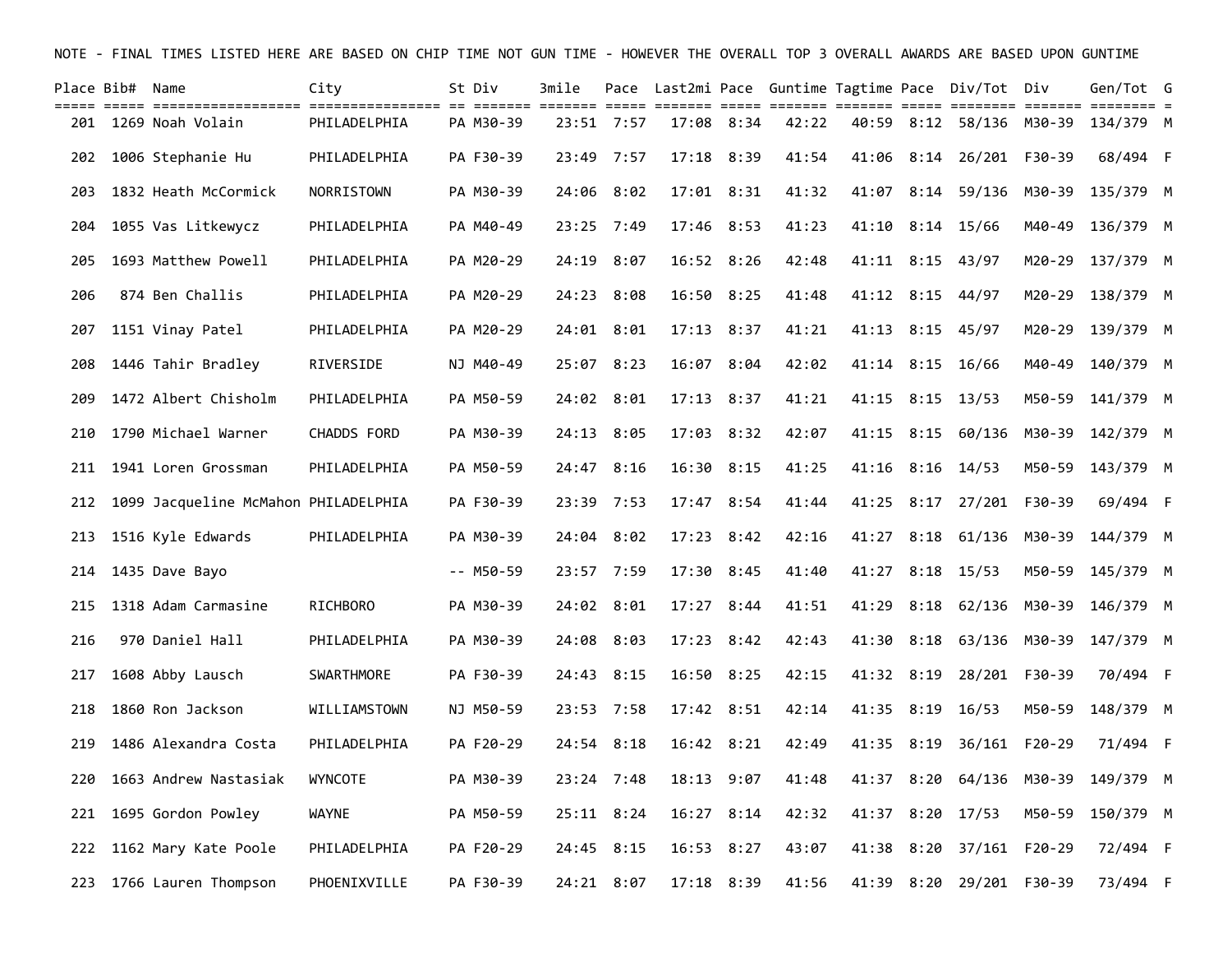| 224 1189 Brendan Rogan  | PHILADELPHIA | PA M20-29   24:45 8:15   16:54 8:27   43:08   41:39 8:20 46/97   M20-29 151/379 M |  |  |  |  |  |  |
|-------------------------|--------------|-----------------------------------------------------------------------------------|--|--|--|--|--|--|
| 225 1144 Megan Panaccio | PHILADELPHIA | PA F40-49  24:30 8:10  17:11 8:36  42:06  41:40 8:20  4/74  F40-49  74/494 F      |  |  |  |  |  |  |

### SPLITS - 2019 BACK ON MY FEET 5 MILER

|     | Place Bib# Name |                                     | City                       | St Div     | 3mile                         | Pace           |       |                |                                |       |            | Last2mi Pace Guntime Tagtime Pace Div/Tot Div |        | Gen/Tot G                                      |  |
|-----|-----------------|-------------------------------------|----------------------------|------------|-------------------------------|----------------|-------|----------------|--------------------------------|-------|------------|-----------------------------------------------|--------|------------------------------------------------|--|
| 226 |                 | 1253 Anna Tranfaglia                | CAPE ELIZABETH             | ME F20-29  | associa ciocida cocio cocococ | 23:56 7:59     |       | $17:45$ 8:53   | sesso concoso concoso<br>42:09 |       |            | 41:40 8:20 38/161 F20-29                      |        | __________________________________<br>75/494 F |  |
| 227 | 1944            |                                     |                            |            |                               | 24:33 8:11     | 17:09 | 8:35           |                                |       | 41:42 8:21 |                                               |        |                                                |  |
| 228 |                 | 931 Lauren Feder                    | PHILADELPHIA               | PA F20-29  |                               | $25:01$ $8:21$ |       | $16:41$ $8:21$ | 42:02                          |       |            | 41:42 8:21 39/161 F20-29                      |        | 76/494 F                                       |  |
| 229 |                 | 1196 Henry Ryan                     | GLENSIDE                   | PA M20-29  |                               | 24:15 8:05     |       | 17:28 8:44     | 42:40                          |       |            | 41:42 8:21 47/97                              |        | M20-29 152/379 M                               |  |
| 230 |                 | 950 Harry Garcia                    | PHILADELPHIA               | PA M30-39  |                               | $24:30$ $8:10$ |       | $17:14$ 8:37   | 42:37                          | 41:43 |            | 8:21 65/136 M30-39                            |        | 153/379 M                                      |  |
| 231 |                 | 1613 Kareem Lee                     | FEASTERVILLE TRE PA M30-39 |            |                               | $23:36$ 7:52   |       | 18:08 9:04     | 42:29                          | 41:43 |            | 8:21 66/136 M30-39                            |        | 154/379 M                                      |  |
| 232 |                 | 1329 Jen Davidson                   | PHILADELPHIA               | PA F30-39  | 24:30                         | 8:10           |       | $17:16$ $8:38$ | 42:15                          | 41:45 |            | 8:21 30/201 F30-39                            |        | 77/494 F                                       |  |
| 233 |                 | 1453 Matthew Brydebell              | ORELAND                    | PA M30-39  |                               | 23:52 7:58     |       | 17:54 8:57     | 42:11                          | 41:45 |            | 8:21 67/136 M30-39                            |        | 155/379 M                                      |  |
| 234 |                 | 1574 Kevin Howard                   | ARDMORE                    | PA M19&UND |                               | 24:47 8:16     |       | 17:02 8:31     | 43:15                          |       | 41:48 8:22 | 3/3                                           |        | M19&UND 156/379 M                              |  |
| 235 |                 | 1835 Colleen Logan                  | <b>HOOKSETT</b>            | NH F20-29  |                               | 25:17 8:26     |       | $16:32$ $8:16$ | 42:44                          |       |            | 41:48 8:22 40/161 F20-29                      |        | 78/494 F                                       |  |
| 236 |                 | 925 Elizabeth Elmendor PHILADELPHIA |                            | PA F30-39  |                               | 24:19 8:07     |       | 17:31 8:46     | 42:56                          | 41:49 |            | 8:22 31/201 F30-39                            |        | 79/494 F                                       |  |
| 237 |                 | 965 Alia Grimes                     | HADDONFIELD                | NJ F30-39  |                               | 24:50 8:17     |       | 17:01 8:31     | 41:57                          | 41:50 |            | 8:22 32/201 F30-39                            |        | 80/494 F                                       |  |
| 238 |                 | 818 Maya Bass                       | <b>HADDONFIELD</b>         | NJ F30-39  |                               | 25:08 8:23     |       | $16:44$ $8:22$ | 42:15                          |       |            | 41:51 8:23 33/201 F30-39                      |        | 81/494 F                                       |  |
| 239 |                 | 813 Ben Attix                       | HUNTINGDON VALLE PA M20-29 |            |                               | 24:20 8:07     |       | 17:32 8:46     | 42:06                          |       | 41:52 8:23 | 48/97                                         | M20-29 | 157/379 M                                      |  |
| 240 |                 | 1335 Kevin Egan                     | PHILADELPHIA               | PA M40-49  |                               | $25:10$ $8:24$ |       | 16:51 8:26     | 42:22                          | 42:00 |            | $8:24$ 17/66                                  | M40-49 | 158/379 M                                      |  |
| 241 |                 | 1834 Kasie Bourque                  | <b>HOOKSETT</b>            | NH F20-29  |                               | $25:14$ $8:25$ |       | $16:53$ $8:27$ | 43:03                          | 42:07 |            | 8:26 41/161 F20-29                            |        | 82/494 F                                       |  |
|     |                 | 242 1925 Karan Shah                 | PHILADELPHIA               | PA M20-29  |                               | 24:58 8:19     |       | $17:21$ $8:41$ | 43:29                          |       |            | 42:18 8:28 49/97                              |        | M20-29 159/379 M                               |  |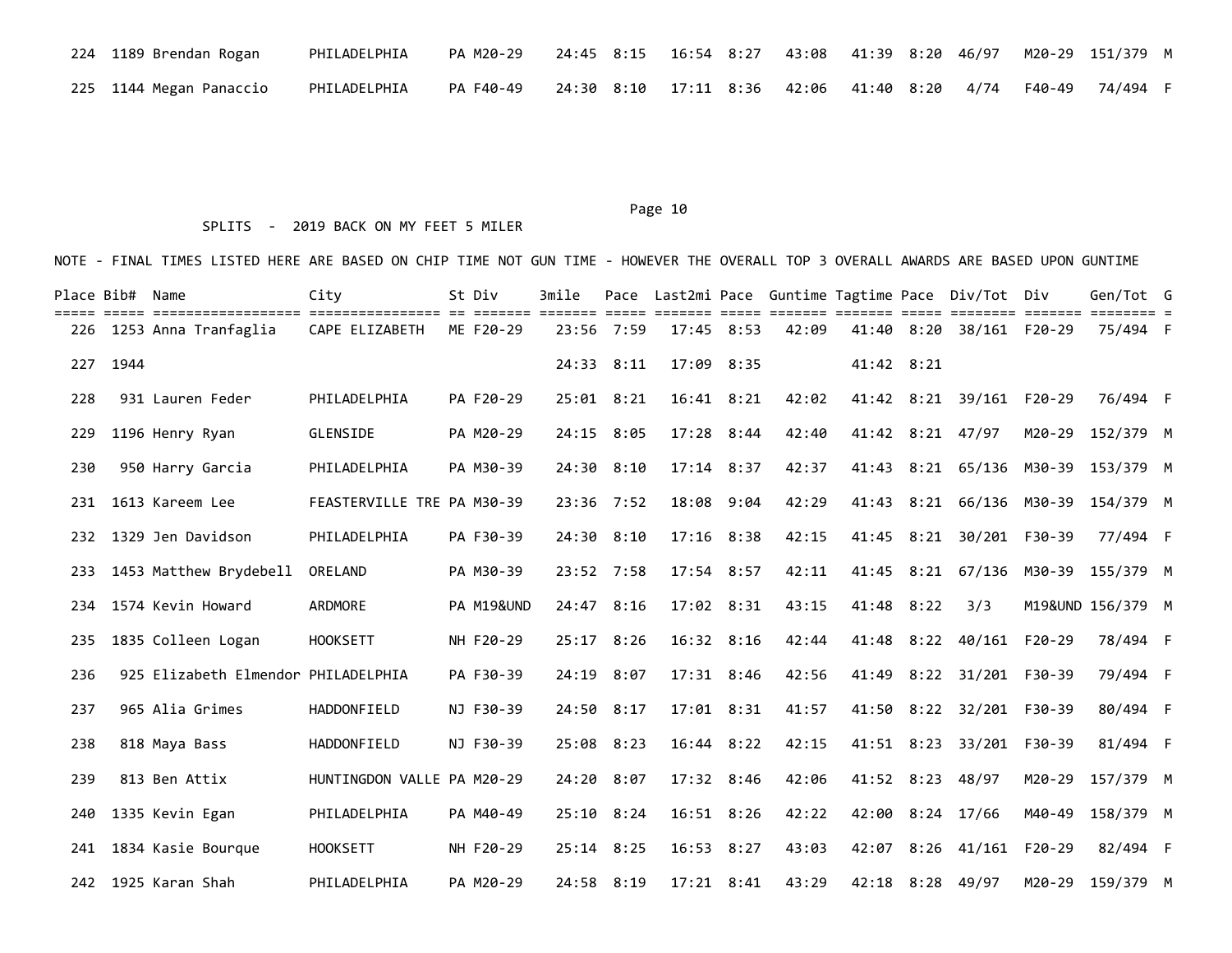| 243 | 1345 Moriah Hall      | PHILADELPHIA    | PA F30-39 | 25:06 8:22 |      | $17:12$ $8:36$ | 43:55 |                  |      | 42:18 8:28 34/201 F30-39 |               | 83/494 F  |  |
|-----|-----------------------|-----------------|-----------|------------|------|----------------|-------|------------------|------|--------------------------|---------------|-----------|--|
| 244 | 1758 Jimmy Sutton     | PHILADELPHIA    | PA M30-39 | 26:23 8:48 |      | 15:57 7:59     | 44:10 | 42:19 8:28       |      | 68/136                   | M30-39        | 160/379 M |  |
| 245 | 1769 Edward Toppi     | <b>FALLSTON</b> | MD M50-59 | 24:44      | 8:15 | $17:36$ $8:48$ | 43:24 | 42:19            | 8:28 | 18/53                    | M50-59        | 161/379 M |  |
| 246 | 948 Timothy Galbraith | PHILADELPHIA    | PA M20-29 | 24:29 8:10 |      | 17:52 8:56     | 42:42 | 42:21 8:29       |      | 50/97                    | M20-29        | 162/379 M |  |
| 247 | 1163 Dan Prendergast  | PHILADELPHIA    | PA M30-39 | 25:08 8:23 |      | $17:14$ 8:37   | 43:36 | 42:21 8:29       |      | 69/136                   | M30-39        | 163/379 M |  |
| 248 | 1827 Joseph Collins   | SICKLERVILLE    | NJ M50-59 | 25:08 8:23 |      | 17:15 8:38     | 43:09 | 42:22 8:29 19/53 |      |                          | M50-59        | 164/379 M |  |
| 249 | 1372 Andrea Meyers    | PHILADELPHIA    | PA F30-39 | 24:58 8:20 |      | $17:24$ $8:42$ | 43:33 | 42:22 8:29       |      |                          | 35/201 F30-39 | 84/494 F  |  |
| 250 | 1362 Tony Lapp        | PHILADELPHIA    | PA M50-59 | 25:22 8:28 |      | 17:02 8:31     | 43:42 | 42:23 8:29       |      | 20/53                    | M50-59        | 165/379 M |  |

### SPLITS - 2019 BACK ON MY FEET 5 MILER

| Place Bib# | Name                                 | City                       | St Div    | 3mile          |                |                |       |            |      | Pace Last2mi Pace Guntime Tagtime Pace Div/Tot Div |        | Gen/Tot G |  |
|------------|--------------------------------------|----------------------------|-----------|----------------|----------------|----------------|-------|------------|------|----------------------------------------------------|--------|-----------|--|
| 251        | 873 Valentin Centeno                 | PHILADELPHIA               | PA M40-49 |                | 25:42 8:34     | $16:44$ $8:22$ | 43:47 | 42:25 8:29 |      | 18/66                                              | M40-49 | 166/379 M |  |
| 252        | 927 Tara Elnitski                    | PHILADELPHIA               | PA F20-29 | 24:50 8:17     |                | 17:37 8:49     | 42:51 |            |      | 42:27 8:30 42/161                                  | F20-29 | 85/494 F  |  |
| 253        | 1436 Graeme Beavers                  | PHILADELPHIA               | PA M50-59 | 24:38 8:13     |                | 17:49 8:55     | 42:45 | 42:27 8:30 |      | 21/53                                              | M50-59 | 167/379 M |  |
| 254        | 1371 Morgan Mesko                    | PHILADELPHIA               | PA F30-39 |                | $25:31$ $8:31$ | $16:56$ $8:28$ | 43:02 | 42:27      | 8:30 | 36/201 F30-39                                      |        | 86/494 F  |  |
| 255        | 1070 Jessica Marinelli               | PHILADELPHIA               | PA F30-39 |                | $24:55$ $8:19$ | 17:36 8:48     | 42:46 |            |      | 42:31 8:31 37/201 F30-39                           |        | 87/494 F  |  |
| 256        | 1651 Timothy Moore                   | <b>WEST DEPTFORD</b>       | M40-49    |                | 24:22 8:08     | 18:12 9:06     | 42:44 | 42:34 8:31 |      | 19/66                                              | M40-49 | 168/379 M |  |
| 257        | 1579 Katelyn Inman                   | PHILADELPHIA               | PA F30-39 |                | $24:36$ 8:12   | 18:02 9:01     | 42:50 |            |      | 42:37 8:32 38/201 F30-39                           |        | 88/494 F  |  |
| 258        | 984 Kristin Heinly                   | PHILADELPHIA               | PA F30-39 | $25:02$ $8:21$ |                | $17:36$ $8:48$ | 43:34 |            |      | 42:38 8:32 39/201 F30-39                           |        | 89/494 F  |  |
| 259        | 1236 Christopher Stepha PHILADELPHIA |                            | PA M30-39 | $25:14$ $8:25$ |                | $17:24$ 8:42   | 43:55 |            |      | 42:38 8:32 70/136 M30-39                           |        | 169/379 M |  |
| 260        | 1192 Javier Rosado                   | PHILADELPHIA               | PA M30-39 |                | $25:05$ 8:22   | $17:36$ $8:48$ | 43:13 | 42:40      |      | 8:32 71/136                                        | M30-39 | 170/379 M |  |
|            | 261 1559 Brook Hastings              | PLYMOUTH MEETING PA F30-39 |           |                | $25:17$ $8:26$ | $17:24$ $8:42$ | 43:11 |            |      | 42:40 8:32 40/201 F30-39                           |        | 90/494 F  |  |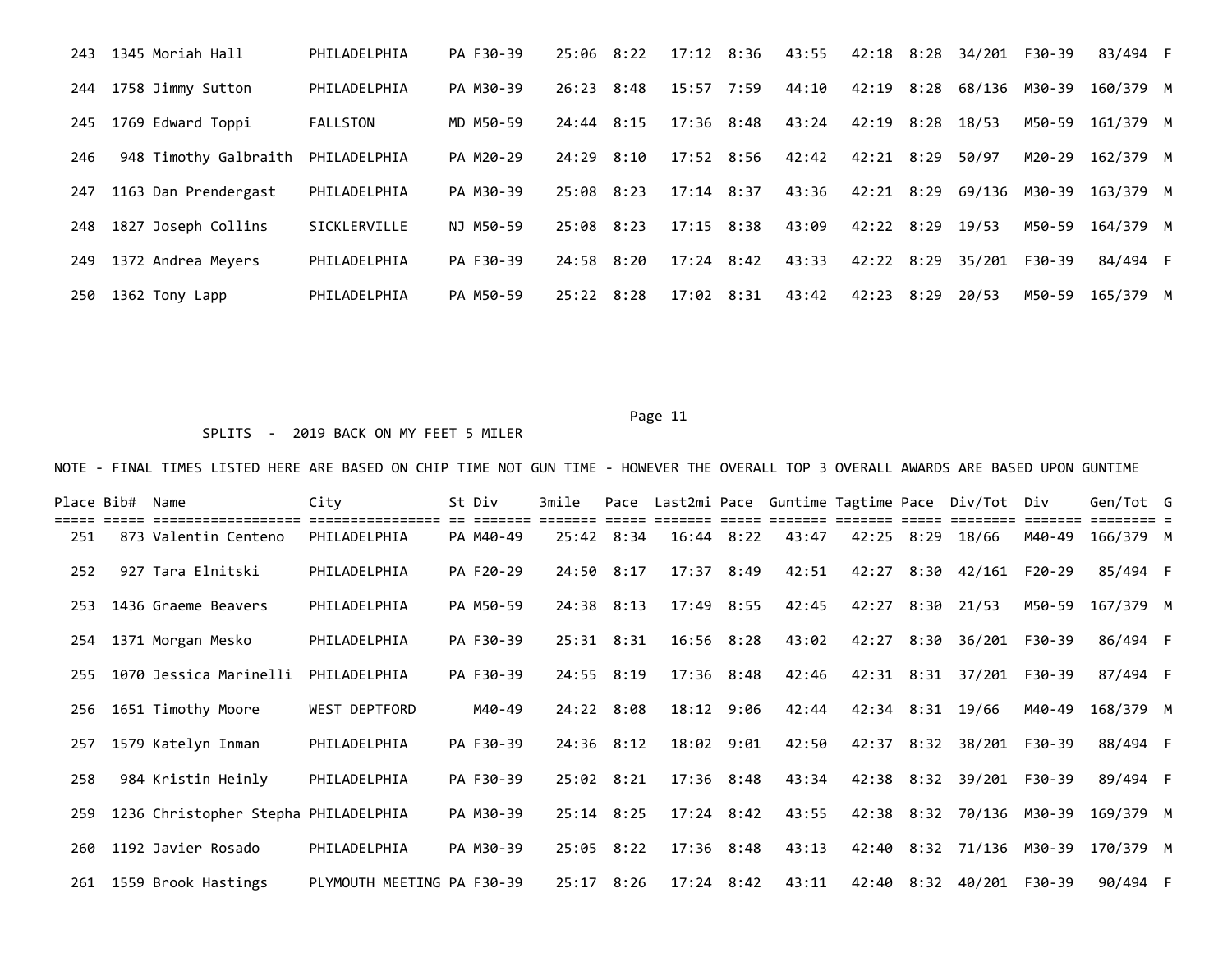| 262 | 1661 Sarah Murphy                    | <b>SHREWSBURY</b>      | NJ F20-29 | 24:53 8:18     |      | 17:49          | 8:55 | 43:17 | 42:41      |      | 8:33 43/161              | F20-29   | 91/494 F  |  |
|-----|--------------------------------------|------------------------|-----------|----------------|------|----------------|------|-------|------------|------|--------------------------|----------|-----------|--|
| 263 | 1580 Seember Ityokumbul PHILADELPHIA |                        | PA F30-39 | 25:45 8:35     |      | 16:57 8:29     |      | 43:34 |            |      | 42:42 8:33 41/201 F30-39 |          | 92/494 F  |  |
| 264 | 1767 Sydney Thomson                  | <b>GLOUCESTER CITY</b> | NJ F20-29 | 24:53 8:18     |      | 17:49          | 8:55 | 43:18 | 42:42      | 8:33 | 44/161                   | $F20-29$ | 93/494 F  |  |
| 265 | 1820 Corrin Marrazzo                 | PHILADELPHIA           | PA F30-39 | 25:38 8:33     |      | 17:07 8:34     |      | 43:37 |            |      | 42:44 8:33 42/201 F30-39 |          | 94/494 F  |  |
| 266 | 1819 Danny Burke                     | PHILADELPHIA           | PA M30-39 | 25:37 8:33     |      | 17:07 8:34     |      | 43:38 |            |      | 42:44 8:33 72/136 M30-39 |          | 171/379 M |  |
| 267 | 1753 Catherine Stier                 | PHILADELPHIA           | PA F30-39 | $25:06$ 8:22   |      | $17:45$ 8:53   |      | 44:05 |            |      | 42:51 8:35 43/201        | F30-39   | 95/494 F  |  |
| 268 | 869 Paul Carroll                     | PHILADELPHIA           | PA M50-59 | 25:00          | 8:20 | 17:52 8:56     |      | 43:07 | 42:52 8:35 |      | 22/53                    | M50-59   | 172/379 M |  |
| 269 | 1616 Christopher Lopez               | PHILADELPHIA           | PA M30-39 | 24:47 8:16     |      | 18:07          | 9:04 | 44:26 | 42:54      | 8:35 | 73/136 M30-39            |          | 173/379 M |  |
| 270 | 1933 Nick Pomponio                   | <b>SEWELL</b>          | NJ M60-69 | 25:00 8:20     |      | 17:57 8:59     |      | 43:32 | 42:56 8:36 |      | 6/21                     | M60-69   | 174/379 M |  |
| 271 | 1454 Michael Bryson                  | PHOENIXVILLE           | PA M50-59 | $25:16$ $8:26$ |      | 17:41 8:51     |      | 44:18 | 42:57      | 8:36 | 23/53                    | M50-59   | 175/379 M |  |
| 272 | 1431 Christina Babusci               | <b>HAVERTOWN</b>       | PA F30-39 | $25:48$ $8:36$ |      | $17:10$ 8:35   |      | 43:52 |            |      | 42:57 8:36 44/201        | F30-39   | 96/494 F  |  |
| 273 | 1505 Amy Dolan                       | <b>HAVERTOWN</b>       | PA F40-49 | 25:30 8:30     |      | 17:28 8:44     |      | 43:13 | 42:57      | 8:36 | 5/74                     | F40-49   | 97/494 F  |  |
| 274 | 1742 Chyncia Smith                   | <b>CONSHOHOCKEN</b>    | PA F30-39 | 24:57 8:19     |      | 18:01          | 9:01 | 43:17 | 42:58      |      | 8:36 45/201              | F30-39   | 98/494 F  |  |
| 275 | 1597 Ryan Keough                     | PHILADELPHIA           | PA M30-39 | 24:39 8:13     |      | $18:21$ $9:11$ |      | 43:14 | 42:59      | 8:36 | 74/136 M30-39            |          | 176/379 M |  |

# SPLITS - 2019 BACK ON MY FEET 5 MILER

|     | Place Bib# Name |                      | City         | St Div    |            |            |                       |       |                        | 3mile Pace Last2mi Pace Guntime Tagtime Pace Div/Tot Div |        | Gen/Tot G                          |  |
|-----|-----------------|----------------------|--------------|-----------|------------|------------|-----------------------|-------|------------------------|----------------------------------------------------------|--------|------------------------------------|--|
| 276 |                 | 1701 Jeffrey Rega    | MALVERN      | PA M30-39 |            | 24:36 8:12 | 18:24 9:12            | 43:15 |                        |                                                          |        | 43:00 8:36 75/136 M30-39 177/379 M |  |
| 277 |                 | 1419 Michelle Young  | PHILADELPHIA | PA F30-39 | 25:11 8:24 |            | 17:49 8:55            | 43:37 |                        | 43:00 8:36 46/201 F30-39                                 |        | 99/494 F                           |  |
| 278 |                 | 1029 John Keisker    | PHILADELPHIA | PA M50-59 | 24:48 8:16 |            | 18:15 9:08            |       | 44:35 43:02 8:37 24/53 |                                                          | M50-59 | 178/379 M                          |  |
| 279 |                 | 1414 Douglas Weigelt | PHILADELPHIA | PA M30-39 |            |            | 25:54 8:38 17:10 8:35 | 43:53 | 43:04 8:37             |                                                          |        | 76/136 M30-39 179/379 M            |  |
| 280 |                 | 1698 Brian Rainville | MEDIA        | PA M30-39 |            | 26:55 8:59 | 16:16 8:08            | 45:07 | 43:11 8:39             | 77/136 M30-39                                            |        | 180/379 M                          |  |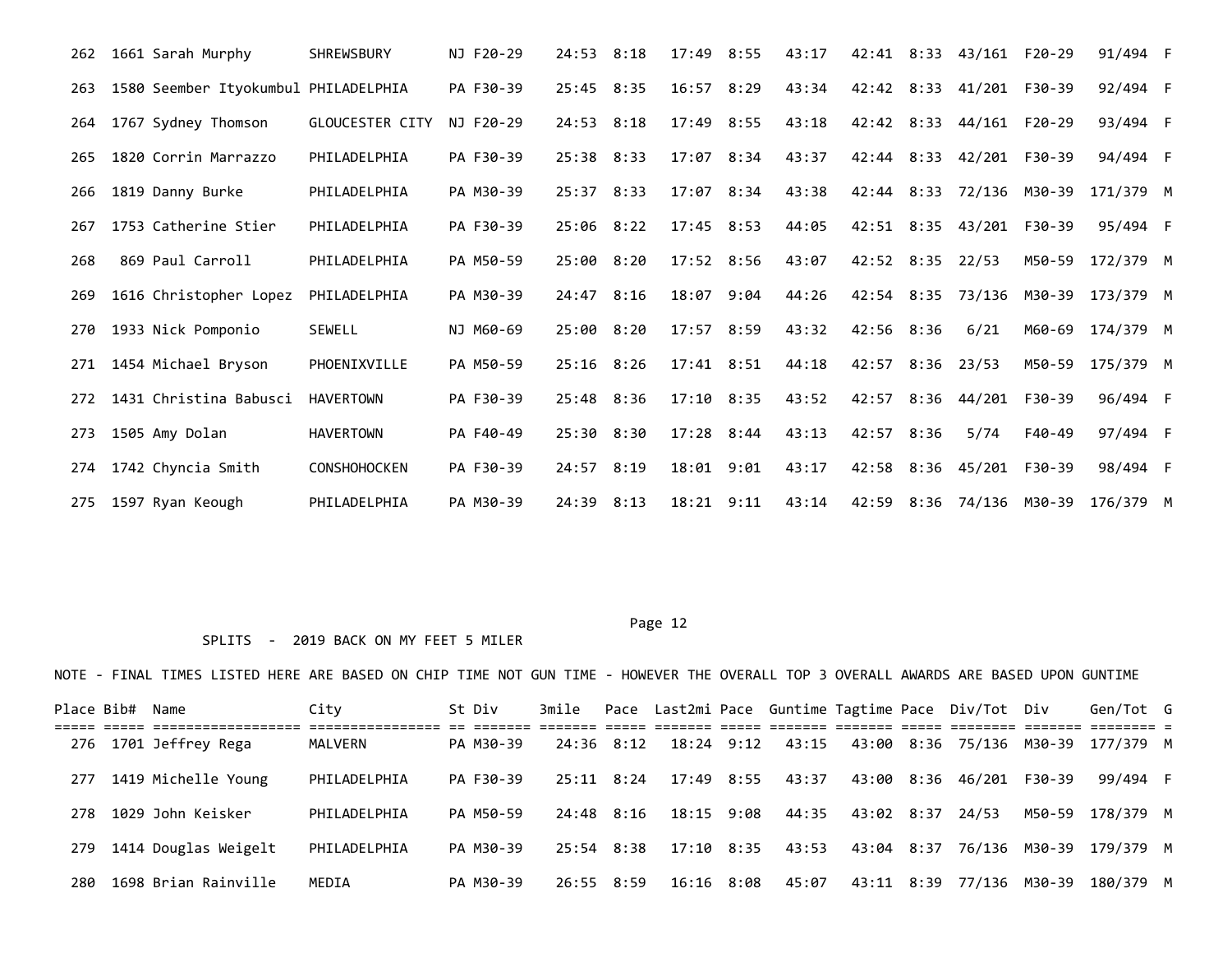| 281 | 1166 Brendan Putnam    | PHILADELPHIA               | PA M30-39 | 25:27 8:29     | 17:45 8:53 |      | 43:39 | 43:12 8:39       |      |                    | 78/136 M30-39 | 181/379 M                          |  |
|-----|------------------------|----------------------------|-----------|----------------|------------|------|-------|------------------|------|--------------------|---------------|------------------------------------|--|
| 282 | 985 John Hemmer        | MEDIA                      | PA M30-39 | 26:56 8:59     | 16:16      | 8:08 | 45:07 | 43:12            | 8:39 | 79/136 M30-39      |               | 182/379 M                          |  |
| 283 | 1306 Stephen Ashbolt   | PHILADELPHIA               | PA F20-29 | 25:10 8:24     | 18:02 9:01 |      | 44:14 | 43:12            | 8:39 | 45/161 F20-29      |               | 100/494 F                          |  |
| 284 | 1260 Jeremy Turk       | PHILADELPHIA               | PA M30-39 | $25:12$ $8:24$ | 18:01      | 9:01 | 44:40 | 43:12            | 8:39 | 80/136 M30-39      |               | 183/379 M                          |  |
| 285 | 929 Michelle Eng       | PHILADELPHIA               | PA F20-29 | 24:51 8:17     | 18:26      | 9:13 | 43:44 | 43:16            | 8:40 | 46/161             | F20-29        | 101/494 F                          |  |
| 286 | 1718 Caryn Rudy        | MERION STATION             | PA F40-49 | 25:15 8:25     | 18:03 9:02 |      | 43:43 | 43:17            | 8:40 | 6/74               | F40-49        | 102/494 F                          |  |
| 287 | 1332 Roni Devassy      | HUNTINGDON VALLE PA M20-29 |           | 26:20 8:47     | 17:01 8:31 |      | 44:50 | 43:20            | 8:40 | 51/97              | M20-29        | 184/379 M                          |  |
| 288 | 1155 Katera Pellegrino | PHILADELPHIA               | PA F20-29 | 25:11 8:24     | 18:16 9:08 |      | 43:42 | 43:27            |      | 8:42 47/161 F20-29 |               | 103/494 F                          |  |
| 289 | 1242 Priya Swamy       | PHILADELPHIA               | PA F40-49 | 25:38 8:33     | 17:56 8:58 |      | 44:16 | 43:33            | 8:43 | 7/74               | F40-49        | 104/494 F                          |  |
| 290 | 1002 Madeline Hotz     | MEDIA                      | PA F20-29 | $26:10$ 8:44   | 17:30 8:45 |      | 44:37 | 43:40            |      | 8:44 48/161 F20-29 |               | 105/494 F                          |  |
| 291 | 1216 Reggie Shuford    | PHILADELPHIA               | PA M50-59 | 26:18 8:46     | 17:23 8:42 |      | 44:23 | 43:41 8:45 25/53 |      |                    | M50-59        | 185/379 M                          |  |
| 292 | 815 Kelly Bailey       | PHILADELPHIA               | PA F30-39 | 25:38 8:33     | 18:09      | 9:05 | 44:05 | 43:47            |      | 8:46 47/201 F30-39 |               | 106/494 F                          |  |
| 293 | 1624 Brent Marrin      | PHILADELPHIA               | PA M30-39 | $25:11$ $8:24$ | 18:36      | 9:18 | 44:25 | 43:47            |      | 8:46 81/136 M30-39 |               | 186/379 M                          |  |
| 294 | 1432 Trieste Baccile   | <b>HAVERTOWN</b>           | PA F20-29 | 26:02 8:41     | 17:47      | 8:54 | 44:09 | 43:49            | 8:46 | 49/161 F20-29      |               | 107/494 F                          |  |
| 295 | 1477 Vincent Collins   | PHILADELPHIA               | PA M20-29 | 26:38 8:53     | 17:13 8:37 |      | 44:50 | 43:51 8:47       |      | 52/97              | M20-29        | 187/379 M                          |  |
| 296 | 1133 Ian O'Hara        | PHILADELPHIA               | PA M20-29 | 26:39 8:53     | 17:13 8:37 |      | 44:49 | 43:51            | 8:47 | 53/97              | M20-29        | 188/379 M                          |  |
| 297 | 1593 Koa Kekuna        | LANSDALE                   | PA M20-29 | 25:39 8:33     | 18:14 9:07 |      | 44:57 | 43:52            | 8:47 | 54/97              | M20-29        | 189/379 M                          |  |
| 298 | 1308 Holly Barilla     | PHILADELPHIA               | PA F30-39 | 25:27 8:29     | 18:28 9:14 |      | 44:22 | 43:55            | 8:47 | 48/201 F30-39      |               | 108/494 F                          |  |
| 299 | 1256 Craig Tropea      | PHILADELPHIA               | PA M50-59 | 25:17 8:26     | 18:38      | 9:19 | 44:26 | 43:55            | 8:47 | 26/53              | M50-59        | 190/379 M                          |  |
| 300 | 1543 Stephanie Germana | MEDIA                      | PA F30-39 | 25:56 8:39     | 18:00 9:00 |      | 44:18 |                  |      |                    |               | 43:55 8:47 49/201 F30-39 109/494 F |  |

SPLITS - 2019 BACK ON MY FEET 5 MILER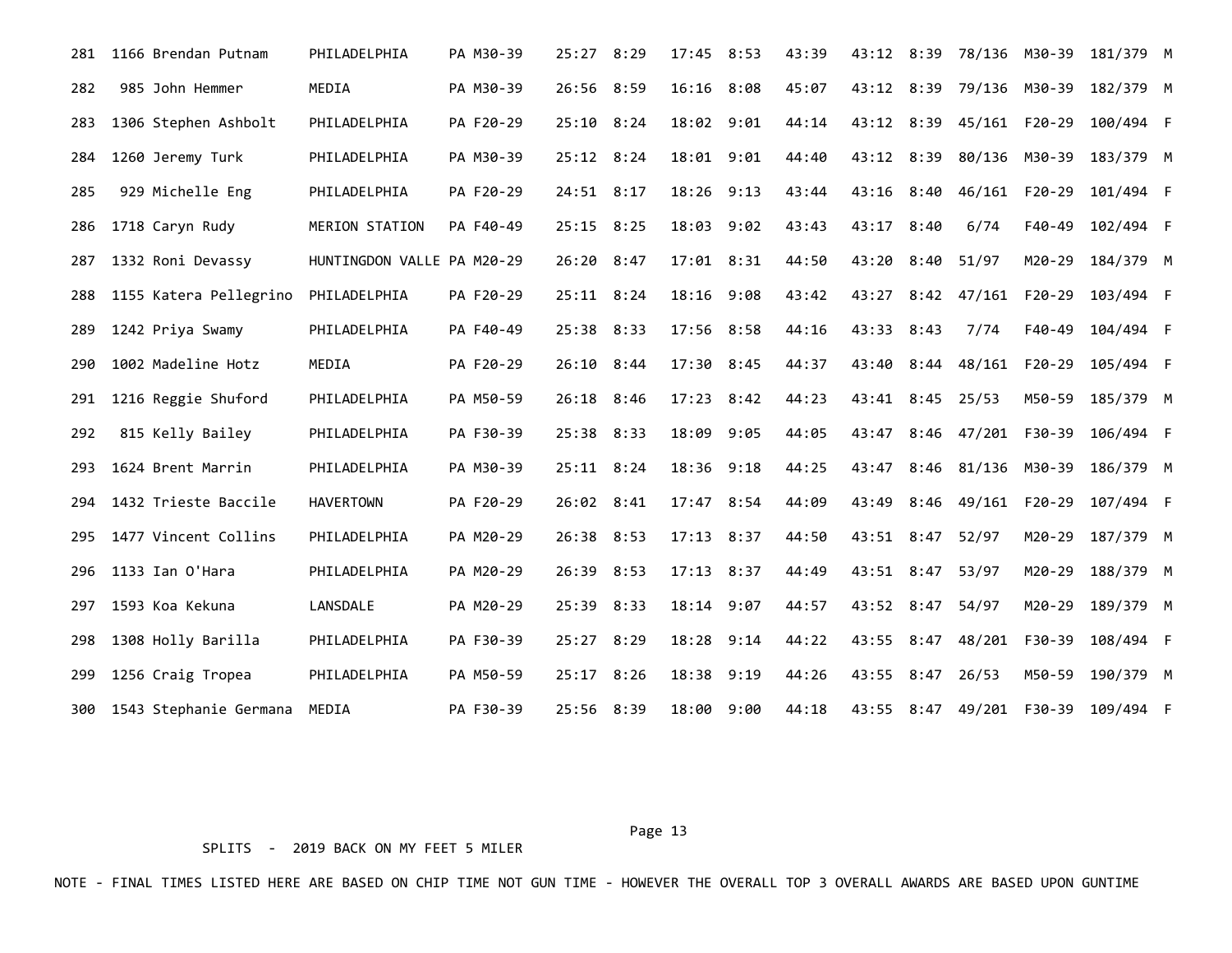| Place Bib# Name |                                                                                                                                     | City                       | St Div      | 3mile |                |              |                |       |       |            | Pace Last2mi Pace Guntime Tagtime Pace Div/Tot Div |               | Gen/Tot G                          |  |
|-----------------|-------------------------------------------------------------------------------------------------------------------------------------|----------------------------|-------------|-------|----------------|--------------|----------------|-------|-------|------------|----------------------------------------------------|---------------|------------------------------------|--|
|                 | sich sich bibitionischen bibitionische er bibiti bibiti bibi diele bibit eine bibiti bibit bibiti bibiti bibit<br>301 1054 Ryan Lis | PHILADELPHIA               | PA M20-29   |       | $25:15$ 8:25   |              | $18:43$ $9:22$ | 44:51 |       |            | 43:57 8:48 55/97                                   |               | M20-29 191/379 M                   |  |
| 302             | 1511 Diana Duran                                                                                                                    | PHILADELPHIA               | PA F30-39   |       | 26:02 8:41     | 17:56 8:58   |                | 45:33 | 43:58 | 8:48       |                                                    | 50/201 F30-39 | 110/494 F                          |  |
| 303             | 1057 Joshua Loftus                                                                                                                  | PHILADELPHIA               | PA M30-39   |       | 25:57 8:39     |              | 18:02 9:01     | 45:00 | 43:58 | 8:48       | 82/136 M30-39                                      |               | 192/379 M                          |  |
| 304             | 804 Therese Adams                                                                                                                   | HADDONFIELD                | NJ F20-29   |       | 25:54 8:38     | 18:05 9:03   |                | 44:24 | 43:59 | 8:48       |                                                    |               | 50/161 F20-29 111/494 F            |  |
| 305             | 802 Colin Adams                                                                                                                     | <b>HADDONFIELD</b>         | NJ M20-29   |       | 25:55 8:39     |              | 18:05 9:03     | 44:24 | 43:59 | 8:48       | 56/97                                              |               | M20-29 193/379 M                   |  |
| 306             | 1719 Julia Rudy                                                                                                                     | MERION STATION             | PA F19&UND  |       | 24:55 8:19     |              | 19:05 9:33     | 44:26 |       | 44:00 8:48 | 2/3                                                |               | F19&UND 112/494 F                  |  |
| 307             | 1921 Matt McGarity                                                                                                                  | PHILADELPHIA               | PA M30-39   |       | 26:49 8:57     |              | 17:12 8:36     | 44:49 | 44:00 |            |                                                    |               | 8:48 83/136 M30-39 194/379 M       |  |
| 308             | 1146 Anika Pandit                                                                                                                   | PHILADELPHIA               | PA F20-29   |       | 26:08 8:43     | 17:53 8:57   |                | 44:26 | 44:00 | 8:48       |                                                    | 51/161 F20-29 | 113/494 F                          |  |
| 309             | 1080 Laura McAndrews                                                                                                                | PHILADELPHIA               | PA F20-29   |       | 26:49 8:57     |              | 17:12 8:36     | 44:50 |       | 44:01 8:49 |                                                    |               | 52/161 F20-29 114/494 F            |  |
| 310             | 1759 Tony Sylvester                                                                                                                 |                            | $-- M50-59$ |       | 26:48 8:56     | $17:14$ 8:37 |                | 44:50 |       | 44:01 8:49 | 27/53                                              | M50-59        | 195/379 M                          |  |
| 311             | 1760 Kai Syvertsen                                                                                                                  | PHILADELPHIA               | PA M40-49   |       | 26:49 8:57     |              | 17:14 8:37     | 44:50 |       | 44:02 8:49 | 20/66                                              | M40-49        | 196/379 M                          |  |
| 312             | 918 Heather Dunn                                                                                                                    | PHILADELPHIA               | PA F20-29   |       | $25:34$ 8:32   |              | 18:29 9:15     | 44:15 | 44:03 |            |                                                    |               | 8:49 53/161 F20-29 115/494 F       |  |
| 313             | 1572 Leslie Hopper                                                                                                                  | <b>CONSHOHOCKEN</b>        | PA F30-39   |       | 25:57 8:39     |              | 18:10 9:05     | 44:21 |       |            |                                                    |               | 44:07 8:50 51/201 F30-39 116/494 F |  |
| 314             | 1203 Terese Schireson                                                                                                               | PHILADELPHIA               | PA F30-39   |       | 25:47 8:36     | 18:22 9:11   |                | 45:15 | 44:09 | 8:50       |                                                    |               | 52/201 F30-39 117/494 F            |  |
| 315             | 1101 Mari Meas                                                                                                                      | PHILADELPHIA               | PA F20-29   |       | $25:21$ $8:27$ |              | 18:55 9:28     | 44:28 | 44:15 |            | 8:51 54/161 F20-29                                 |               | 118/494 F                          |  |
| 316             | 852 Janis Burrell                                                                                                                   | PHILADELPHIA               | PA F50-59   |       | 26:05 8:42     |              | 18:12 9:06     | 44:42 |       | 44:17 8:52 | 4/41                                               |               | F50-59 119/494 F                   |  |
| 317             | 846 Lauren Bryant                                                                                                                   | PHILADELPHIA               | PA F20-29   |       | $25:14$ 8:25   | 19:06 9:33   |                | 44:51 | 44:19 |            | 8:52 55/161 F20-29                                 |               | 120/494 F                          |  |
| 318             | 1056 Octavia Litvinov                                                                                                               | PHILADELPHIA               | PA F40-49   |       | 25:54 8:38     | 18:27 9:13   |                | 44:59 | 44:20 | 8:52       | 8/74                                               | F40-49        | 121/494 F                          |  |
| 319             | 1491 Briana Cunningham PENNSVILLE                                                                                                   |                            | NJ F20-29   |       | 25:26 8:29     |              | 18:59 9:30     | 44:38 |       |            |                                                    |               | 44:24 8:53 56/161 F20-29 122/494 F |  |
|                 | 320 1826 Megan McCreesh PHILADELPHIA PA F20-29 26:26 8:49 18:02 9:01 45:02 44:28 8:54 57/161 F20-29 123/494 F                       |                            |             |       |                |              |                |       |       |            |                                                    |               |                                    |  |
|                 | 321 1563 Michael Heffernan                                                                                                          | DREXEL HILL                | PA M40-49   |       | 26:30 8:50     |              | 18:04 9:02     | 44:59 |       |            | 44:33 8:55 21/66                                   |               | M40-49 197/379 M                   |  |
| 322             | 1647 Meredith Minnick                                                                                                               | PLYMOUTH MEETING PA F30-39 |             |       | 25:37 8:33     |              | 18:59 9:30     | 44:55 |       |            |                                                    |               | 44:36 8:56 53/201 F30-39 124/494 F |  |
| 323             | 1327 Lauren Counterman                                                                                                              | PHILADELPHIA               | PA F30-39   |       | 26:29 8:50     |              | 18:09 9:05     | 45:03 |       |            |                                                    |               | 44:38 8:56 54/201 F30-39 125/494 F |  |
|                 | 324 1210 Anthony Scicchitan BRYN MAWR                                                                                               |                            | PA M30-39   |       | 27:03 9:01     | 17:36 8:48   |                | 46:12 |       |            |                                                    |               | 44:38 8:56 84/136 M30-39 198/379 M |  |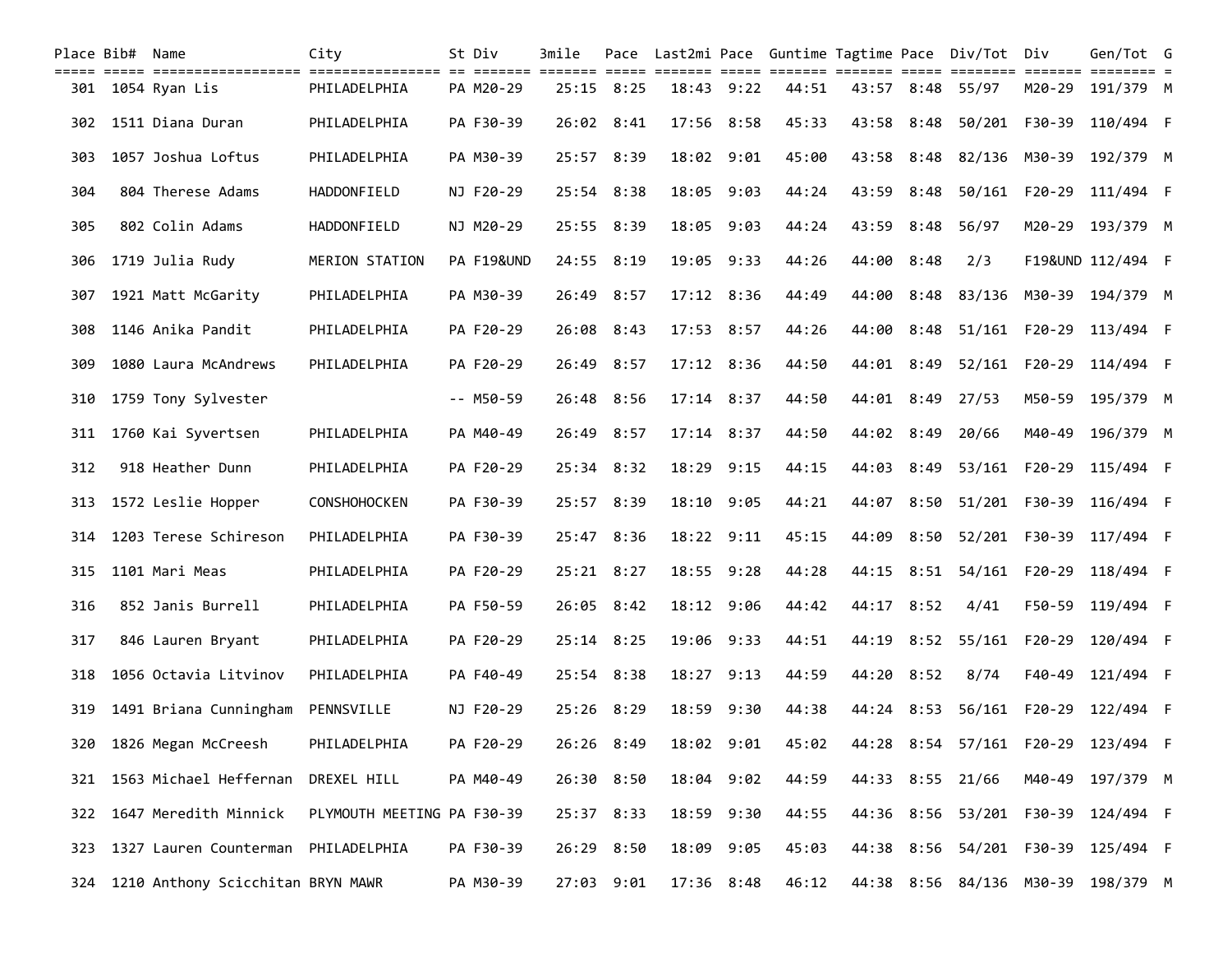# SPLITS - 2019 BACK ON MY FEET 5 MILER

| Place Bib# Name |                        | City               | St Div    | 3mile | Pace                    |                |       |       |            |      | Last2mi Pace Guntime Tagtime Pace Div/Tot Div |               | Gen/Tot G                          |  |
|-----------------|------------------------|--------------------|-----------|-------|-------------------------|----------------|-------|-------|------------|------|-----------------------------------------------|---------------|------------------------------------|--|
| 326             | 1366 Kathleen Logan    | SPRINGFIELD        | PA F20-29 | 26:23 | $=$ $=$ $=$ $=$<br>8:48 | $18:19$ $9:10$ | ===== | 45:38 | 44:42 8:57 |      | 58/161 F20-29                                 |               | 126/494 F                          |  |
| 327             | 1003 Mallory Hotz      | PHILADELPHIA       | PA F20-29 |       | $26:11$ 8:44            | $18:32$ $9:16$ |       | 45:38 | 44:42      | 8:57 |                                               | 59/161 F20-29 | 127/494 F                          |  |
| 328             | 915 Fred Druding, Jr.  | PHILADELPHIA       | PA M40-49 | 26:15 | 8:45                    | 18:30          | 9:15  | 45:22 | 44:45      | 8:57 | 23/66                                         | M40-49        | 200/379 M                          |  |
| 329             | 1636 Steven McLain     | <b>BALA CYNWYD</b> | PA M40-49 |       | 26:11 8:44              | 18:35 9:18     |       | 45:28 | 44:46      | 8:58 | 24/66                                         | M40-49        | 201/379 M                          |  |
| 330             | 1389 Ken Reese         | <b>NARBERTH</b>    | PA M60-69 | 26:27 | 8:49                    | 18:21 9:11     |       | 46:11 | 44:47      | 8:58 | 7/21                                          | M60-69        | 202/379 M                          |  |
| 331             | 1674 Pam O'Brien       | SICKLERVILLE       | NJ F40-49 | 26:00 | 8:40                    | 18:51 9:26     |       | 45:37 | 44:51 8:58 |      | 9/74                                          | F40-49        | 128/494 F                          |  |
| 332             | 1848 Chris Major       | PHILADELPHIA       | PA M30-39 | 26:19 | 8:47                    | 18:34 9:17     |       | 46:23 | 44:53      | 8:59 |                                               | 85/136 M30-39 | 203/379 M                          |  |
| 333             | 953 Brian Garvin       | PHILADELPHIA       | PA M30-39 | 26:10 | 8:44                    | 18:45 9:23     |       | 46:48 | 44:55      | 8:59 |                                               | 86/136 M30-39 | 204/379 M                          |  |
| 334             | 1478 Johanna Conicello | <b>BLUE BELL</b>   | PA F30-39 |       |                         |                |       | 45:25 | 44:55      |      | 8:59 55/201 F30-39                            |               | 129/494 F                          |  |
| 335             | 1105 Sarah Minardi     | PHILADELPHIA       | PA F20-29 |       | 25:46 8:36              | 19:10 9:35     |       | 45:14 | 44:56      | 9:00 |                                               | 60/161 F20-29 | 130/494 F                          |  |
| 336             | 1211 Bob Sellers       | PHILADELPHIA       | PA M30-39 |       | $26:06$ 8:42            | 18:55 9:28     |       | 45:12 |            |      | 45:01 9:01 87/136 M30-39                      |               | 205/379 M                          |  |
| 337             | 1232 Tim Smoker        | PHILADELPHIA       | PA M30-39 |       | 26:33 8:51              | 18:29          | 9:15  | 46:07 |            |      | 45:02 9:01 88/136 M30-39                      |               | 206/379 M                          |  |
| 338             | 842 Don Brovero        | <b>WOODSTOWN</b>   | NJ M50-59 |       | $26:06$ 8:42            | 18:56 9:28     |       | 45:17 |            |      | 45:02 9:01 28/53                              | M50-59        | 207/379 M                          |  |
| 339             | 1062 Matthew Ludwig    | PHILADELPHIA       | PA M30-39 |       | $27:20$ 9:07            | 17:43 8:52     |       | 46:29 | 45:03      |      | 9:01 89/136 M30-39                            |               | 208/379 M                          |  |
| 340             | 967 Sarah Grugan       | PHILADELPHIA       | PA F30-39 |       | 26:35 8:52              | 18:28          | 9:14  | 46:02 | 45:03      |      | 9:01 56/201 F30-39                            |               | 131/494 F                          |  |
| 341             | 1706 Sarah Riley       | PHILADELPHIA       | PA F30-39 |       | 26:05 8:42              | 18:59          | 9:30  | 45:18 |            |      |                                               |               | 45:03 9:01 57/201 F30-39 132/494 F |  |
| 342             | 1061 Jamie Ludwig      | PHILADELPHIA       | PA F30-39 |       | 27:21 9:07              | 17:43          | 8:52  | 46:29 |            |      | 45:04 9:01 58/201 F30-39                      |               | 133/494 F                          |  |
|                 | 343 1323 David Clark   | <b>CLEMENTON</b>   | NJ M40-49 |       | 26:25 8:49              | 18:41 9:21     |       | 46:17 | 45:06      |      | 9:02 25/66                                    | M40-49        | 209/379 M                          |  |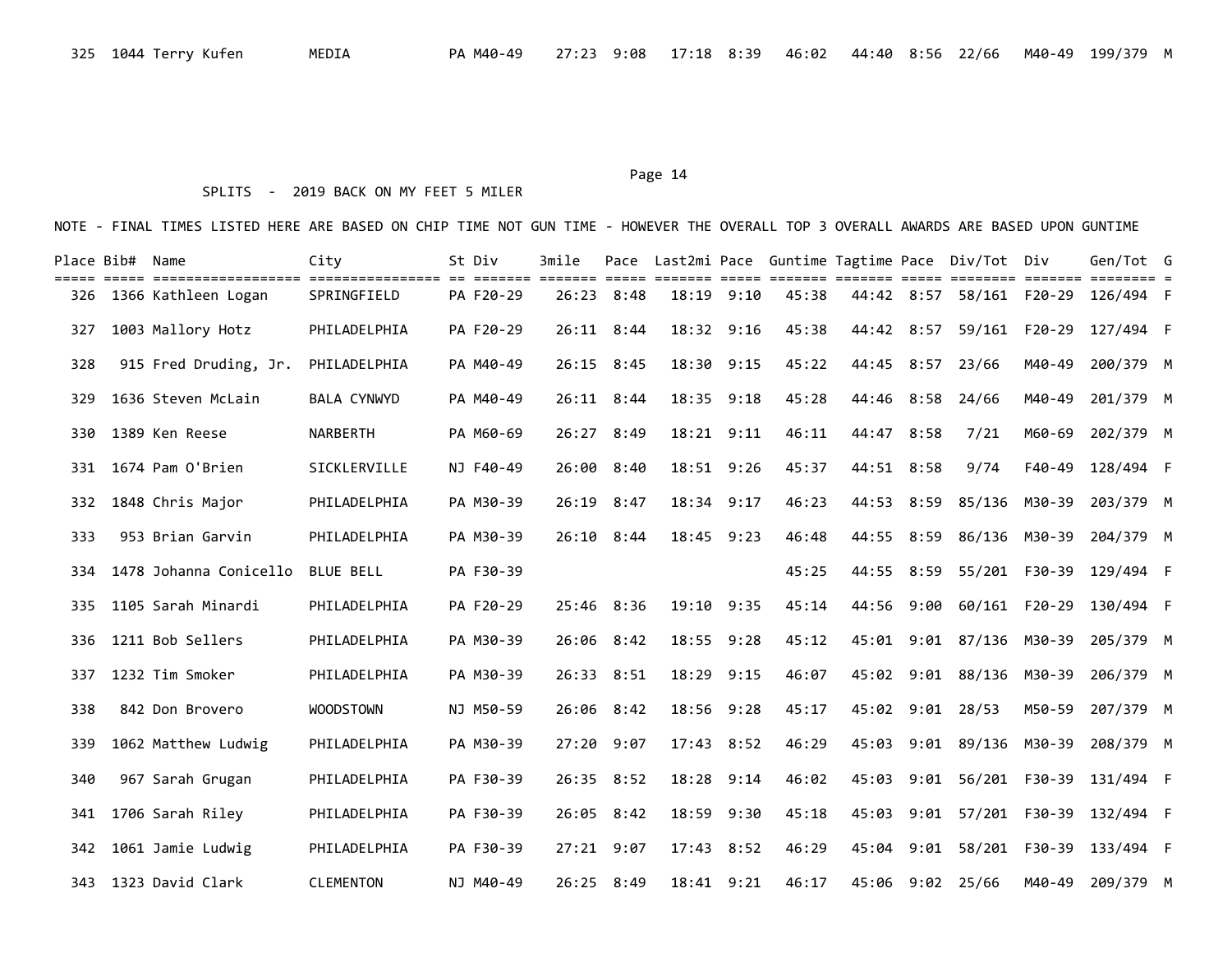|     | 344 1668 Jerome Nottingham PHILADELPHIA |                      | PA M40-49 | 26:46 8:56     | 18:20 9:10     | 46:15 | 45:06 9:02 26/66 |      |                   |        | M40-49 210/379 M                   |  |
|-----|-----------------------------------------|----------------------|-----------|----------------|----------------|-------|------------------|------|-------------------|--------|------------------------------------|--|
| 345 | 1451 John Brooks                        | PHILADELPHIA         | PA M40-49 | 25:54 8:38     | 19:13 9:37     | 45:33 | 45:07            | 9:02 | 27/66             | M40-49 | 211/379 M                          |  |
|     | 346 1567 Gillian Hixson                 | <b>WEST HARTFORD</b> | CT F20-29 | 26:53 8:58     | 18:15 9:08     | 46:04 |                  |      |                   |        | 45:08 9:02 61/161 F20-29 134/494 F |  |
| 347 | 1628 Sarah McAllister                   | PHILADELPHIA         | PA F50-59 | $26:13$ $8:45$ | $18:56$ $9:28$ | 45:39 | 45:08 9:02       |      | 5/41              | F50-59 | 135/494 F                          |  |
| 348 | 1181 Jake Richter                       | PHILADELPHIA         | PA M30-39 | 25:44 8:35     | $19:25$ $9:43$ | 45:36 | 45:09 9:02       |      |                   |        | 90/136 M30-39 212/379 M            |  |
| 349 | 1113 Brianna Morgis                     | PHILADELPHIA         | PA F20-29 | 26:45 8:55     | $18:25$ 9:13   | 46:23 |                  |      | 45:10 9:02 62/161 | F20-29 | 136/494 F                          |  |
| 350 | 1409 Khalid Timbers                     | PHILADELPHIA         | PA M40-49 | $24:45$ 8:15   | 20:26 10:13    | 45:16 | 45:10 9:02       |      | 28/66             | M40-49 | 213/379 M                          |  |

## SPLITS - 2019 BACK ON MY FEET 5 MILER

| Place Bib# | Name                                 | City         | St Div    | 3mile |                    |            |       |            | Pace Last2mi Pace Guntime Tagtime Pace Div/Tot Div |               | Gen/Tot G               |  |
|------------|--------------------------------------|--------------|-----------|-------|--------------------|------------|-------|------------|----------------------------------------------------|---------------|-------------------------|--|
| 351        | 1039 Rebecca Kocsis-Dav PHILADELPHIA |              | PA F30-39 | 26:19 | 8:47               | 18:53 9:27 | 46:50 |            | 45:11 9:03 59/201                                  | F30-39        | 137/494 F               |  |
| 352        | 1142 Brittany Palmer                 | PHILADELPHIA | PA F20-29 |       | 26:33 8:51         | 18:41 9:21 | 45:33 | 45:14 9:03 |                                                    | 63/161 F20-29 | 138/494 F               |  |
| 353        | 1230 Missy Smith                     | PHILADELPHIA | PA F30-39 |       | 26:33 8:51         | 18:42 9:21 | 45:33 | 45:14 9:03 |                                                    |               | 60/201 F30-39 139/494 F |  |
| 354        | 1183 Suzanne Rittenhous RIVERTON     |              | NJ F60-69 |       | $26:12 \quad 8:44$ | 19:06 9:33 | 45:52 | 45:17 9:04 | 1/14                                               | F60-69        | 140/494 F               |  |
| 355        | 1637 Scott McLeod                    | FAYETTEVILLE | NC M40-49 |       | $26:18$ 8:46       | 19:05 9:33 | 46:13 | 45:22 9:05 | 29/66                                              | M40-49        | 214/379 M               |  |
| 356        | 1850 Martin Farrell                  | DREXEL HILL  | PA M20-29 |       | $27:12$ 9:04       | 18:11 9:06 | 45:28 |            | 45:22 9:05 57/97                                   | M20-29        | 215/379 M               |  |
| 357        | 1851 Anna Riley                      | DREXEL HILL  | PA F20-29 |       | $27:12$ 9:04       | 18:11 9:06 | 45:28 |            | 45:23 9:05 64/161                                  | F20-29        | 141/494 F               |  |
| 358        | 1821 Blake Bonnewell                 | PHILADELPHIA | PA M20-29 |       | 26:32 8:51         | 18:51 9:26 | 45:48 |            | 45:23 9:05 58/97                                   | M20-29        | 216/379 M               |  |
| 359        | 1348 Lawrence Harringto PHILADELPHIA |              | PA M30-39 |       | $26:19$ 8:47       | 19:05 9:33 | 46:13 |            | 45:24 9:05 91/136 M30-39                           |               | 217/379 M               |  |
| 360        | 853 Lindsay Burt                     | PHILADELPHIA | PA F20-29 |       | 26:29 8:50         | 18:56 9:28 | 46:36 |            | 45:25 9:05 65/161 F20-29                           |               | 142/494 F               |  |
| 361        | 881 Amanda Collett                   | PHILADELPHIA | PA F30-39 |       | $26:24$ 8:48       | 19:06 9:33 | 46:41 |            | 45:30 9:06 61/201                                  | F30-39        | 143/494 F               |  |
| 362        | 1783 Kimberly Volcy                  | MAPLE SHADE  | NJ F40-49 |       | 26:50 8:57         | 18:41 9:21 | 45:57 |            | 45:30 9:06 10/74                                   |               | F40-49 144/494 F        |  |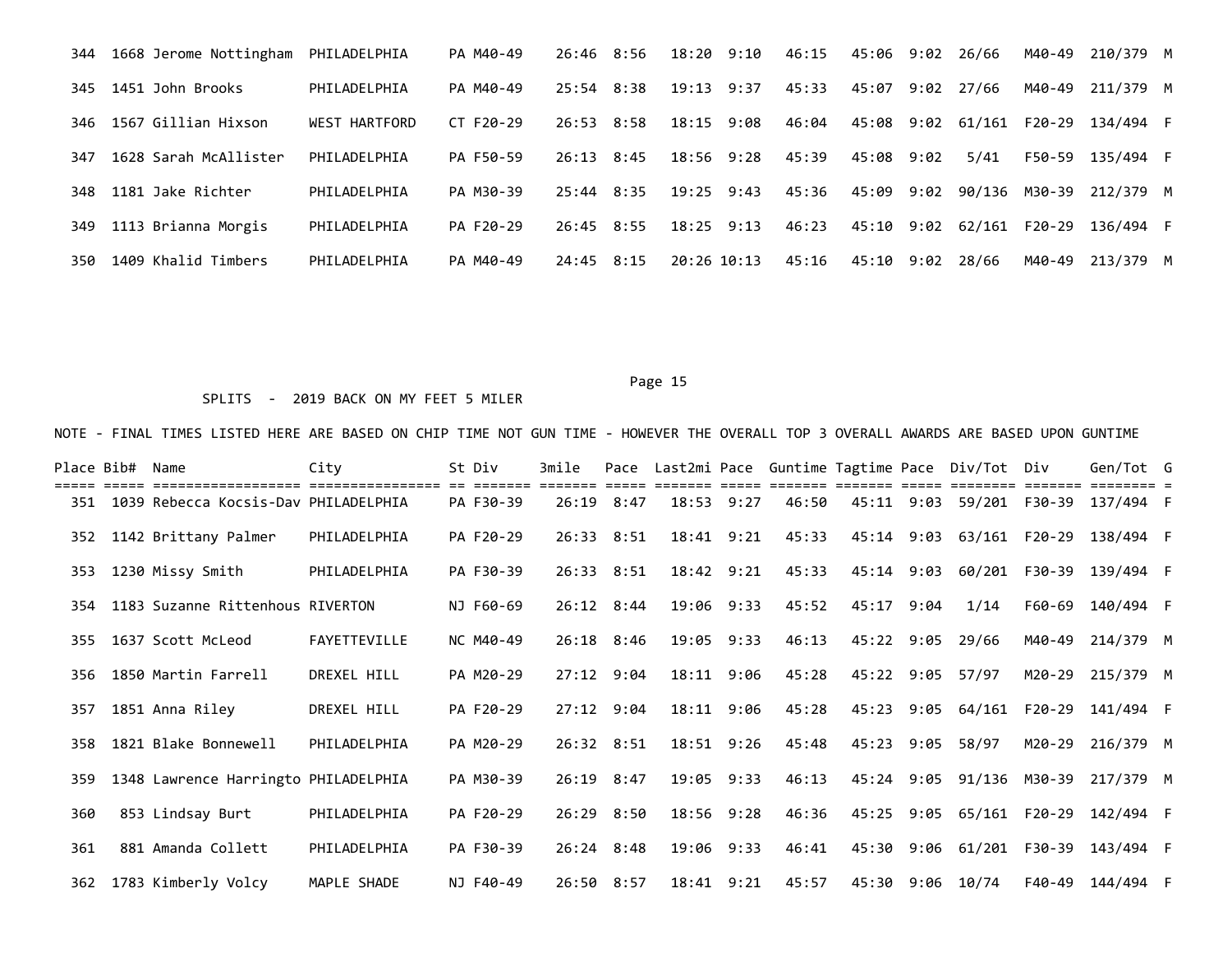| 363 | 807 Elliot Almeida                   | PHILADELPHIA        | PA M40-49 | $27:01$ $9:01$ | 18:30          | 9:15 | 45:44 | 45:31            | 9:07 | 30/66                    | M40-49                   | 218/379 M |  |
|-----|--------------------------------------|---------------------|-----------|----------------|----------------|------|-------|------------------|------|--------------------------|--------------------------|-----------|--|
| 364 | 1316 Regan Buker                     | PHILADELPHIA        | PA F40-49 | 26:35 8:52     | 18:58 9:29     |      | 46:14 | 45:33 9:07 11/74 |      |                          | F40-49                   | 145/494 F |  |
| 365 | 1788 Stephanie Walters               | <b>CONSHOHOCKEN</b> | PA F20-29 | $26:20$ 8:47   | 19:14 9:37     |      | 46:24 |                  |      | 45:33 9:07 66/161 F20-29 |                          | 146/494 F |  |
| 366 | 1473 Sean Cleary                     | CHALFONT            | PA M20-29 | $26:31$ $8:51$ | 19:06 9:33     |      | 45:44 | 45:36 9:08       |      | 59/97                    | M20-29                   | 219/379 M |  |
| 367 | 1829 Jemal Johnson                   | PHILADELPHIA        | PA M40-49 | $28:18$ 9:26   | 17:19 8:40     |      | 46:02 | 45:36 9:08       |      | 31/66                    | M40-49                   | 220/379 M |  |
| 368 | 1268 Ilana Volain                    | PHILADELPHIA        | PA F20-29 | $27:06$ 9:02   | 18:31 9:16     |      | 46:59 |                  |      |                          | 45:37 9:08 67/161 F20-29 | 147/494 F |  |
| 369 | 860 Jay Capperella                   | HADDON HEIGHTS      | NJ M60-69 | 26:31 8:51     | 19:06 9:33     |      | 46:20 | 45:37            | 9:08 | 8/21                     | M60-69                   | 221/379 M |  |
| 370 | 1772 Rachel Truckley                 | SCHWENKSVILLE       | PA F20-29 | 26:31 8:51     | $19:21$ $9:41$ |      | 46:43 |                  |      | 45:52 9:11 68/161 F20-29 |                          | 148/494 F |  |
| 371 | 1460 Teresa Byrne                    | SCHWENKSVILLE       | PA F40-49 | $26:51$ $8:57$ | $19:03$ $9:32$ |      | 46:44 | 45:54 9:11 12/74 |      |                          | F40-49                   | 149/494 F |  |
| 372 | 1405 Nathaniel Stuhlmil PHILADELPHIA |                     | PA M30-39 | 26:27 8:49     | 19:34 9:47     |      | 47:18 |                  |      | 46:01 9:12 92/136 M30-39 |                          | 222/379 M |  |
| 373 | 1590 Fudia Kameika                   | PHILADELPHIA        | PA F20-29 | $26:53$ $8:58$ | 19:10 9:35     |      | 47:45 | 46:02 9:13       |      | 69/161                   | F20-29                   | 150/494 F |  |
| 374 | 1225 Anna Lynn Smith                 | WALLINGFORD         | PA F40-49 | $27:07$ 9:03   | 18:57          | 9:29 | 47:19 | 46:03 9:13 13/74 |      |                          | F40-49                   | 151/494 F |  |
| 375 | 1194 Amelia Ruggieri                 | PHILADELPHIA        | PA F30-39 | $27:39$ $9:13$ | $18:25$ 9:13   |      | 46:13 |                  |      |                          | 46:04 9:13 62/201 F30-39 | 152/494 F |  |

## SPLITS - 2019 BACK ON MY FEET 5 MILER

|     | Place Bib#  Name |                                     | City           | St Div    |                |                       |       |            | 3mile Pace Last2mi Pace Guntime Tagtime Pace Div/Tot Div |        | Gen/Tot G                          |  |
|-----|------------------|-------------------------------------|----------------|-----------|----------------|-----------------------|-------|------------|----------------------------------------------------------|--------|------------------------------------|--|
| 376 |                  | 1043 Marybeth Kruszewsk MICKLETON   |                | NJ F40-49 | 26:28 8:50     | 19:37 9:49            | 47:13 |            | 46:04 9:13 14/74                                         | F40-49 | 153/494 F                          |  |
| 377 |                  | 1778 Michele Velluzzi               | PHILADELPHIA   | PA F30-39 | 27:42 9:14     | 18:23 9:12            | 49:05 |            |                                                          |        | 46:05 9:13 63/201 F30-39 154/494 F |  |
| 378 |                  | 1042 Ann Marie Krulick PHILADELPHIA |                | PA F20-29 | $27:35$ 9:12   | 18:31 9:16            | 47:44 | 46:05 9:13 |                                                          |        | 70/161 F20-29 155/494 F            |  |
|     |                  | 379 1244 Evan Szarenski             | PHTI ADFI PHTA | PA M30-39 |                | 27:34 9:12 18:35 9:18 | 46:16 |            |                                                          |        | 46:09 9:14 93/136 M30-39 223/379 M |  |
| 380 |                  | 1861 Johnathan Holland PHILADELPHIA |                | PA M20-29 | $29:08$ $9:43$ | 17:03 8:32            | 47:20 |            | 46:11 9:15 60/97                                         |        | M20-29 224/379 M                   |  |
| 381 |                  | 1279 Samantha Wesner                | PHILADELPHIA   | PA F20-29 |                | 26:35 8:52 19:38 9:49 | 46:57 |            |                                                          |        | 46:12 9:15 71/161 F20-29 156/494 F |  |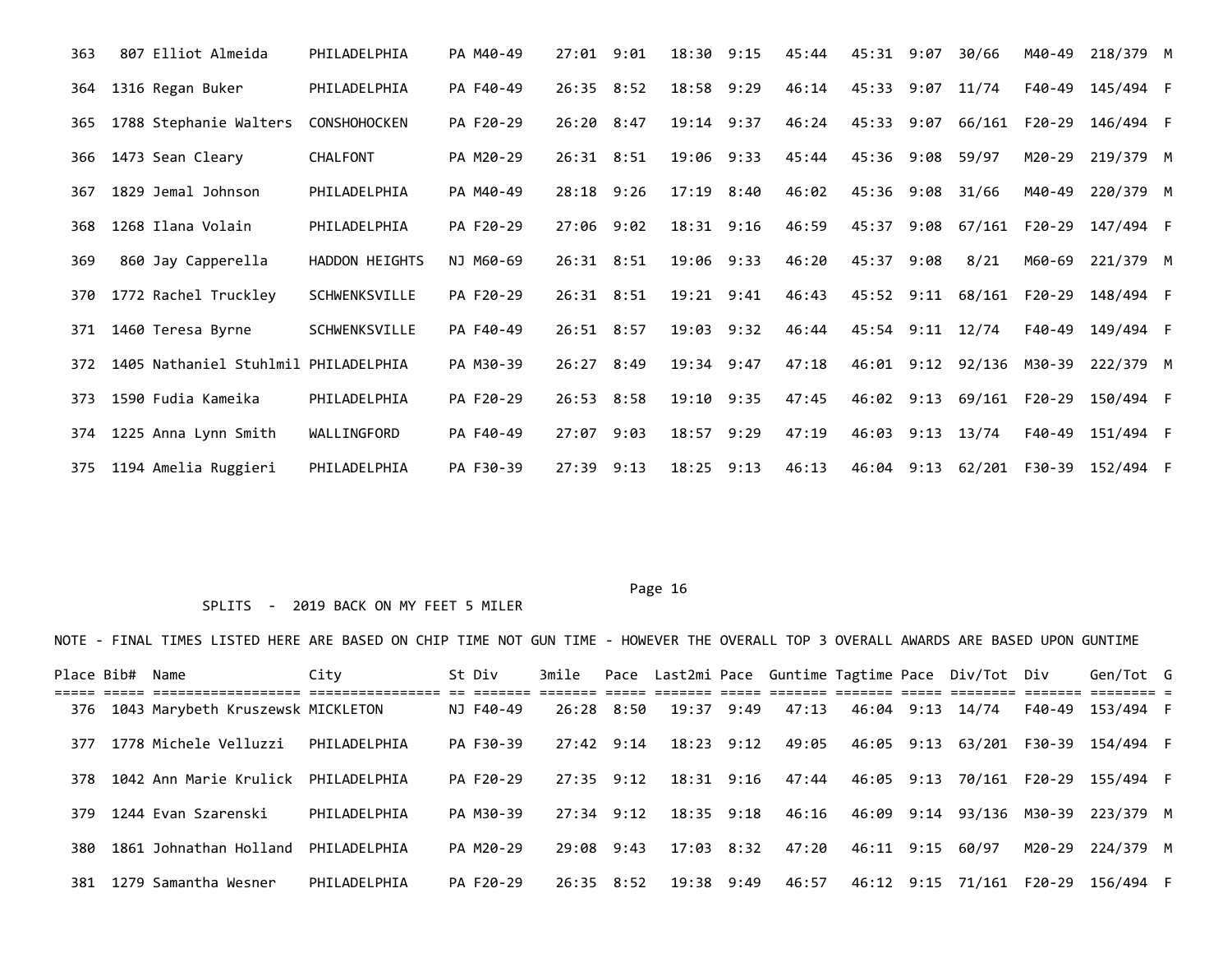| 1071 Ben Maroon        | PHILADELPHIA    | PA M20-29                                                      |       |      | 19:28                                                                                                                                                                                                                                              | 9:44 | 47:14                                                                                                                                                                                              | 46:13 |      |                                                  | M20-29                                                                                                          |                                                                                                                       |                                                                                                                                                                                                                                                     |
|------------------------|-----------------|----------------------------------------------------------------|-------|------|----------------------------------------------------------------------------------------------------------------------------------------------------------------------------------------------------------------------------------------------------|------|----------------------------------------------------------------------------------------------------------------------------------------------------------------------------------------------------|-------|------|--------------------------------------------------|-----------------------------------------------------------------------------------------------------------------|-----------------------------------------------------------------------------------------------------------------------|-----------------------------------------------------------------------------------------------------------------------------------------------------------------------------------------------------------------------------------------------------|
| 1585 Antonne Jones     | CHERRY HILL     | NJ M40-49                                                      |       |      | 18:57                                                                                                                                                                                                                                              |      | 46:41                                                                                                                                                                                              |       |      |                                                  | M40-49                                                                                                          |                                                                                                                       |                                                                                                                                                                                                                                                     |
| 839 Choni Brinkley     | PHILADELPHIA    | PA F40-49                                                      |       |      |                                                                                                                                                                                                                                                    |      | 47:36                                                                                                                                                                                              |       |      | 15/74                                            | F40-49                                                                                                          |                                                                                                                       |                                                                                                                                                                                                                                                     |
| 1711 Ruby Rocks        | <b>RIVERTON</b> | NJ F50-59                                                      |       |      |                                                                                                                                                                                                                                                    |      | 47:01                                                                                                                                                                                              |       |      | 6/41                                             | F50-59                                                                                                          |                                                                                                                       |                                                                                                                                                                                                                                                     |
|                        |                 | M40-49                                                         |       |      |                                                                                                                                                                                                                                                    |      | 47:02                                                                                                                                                                                              | 46:25 |      | 33/66                                            | M40-49                                                                                                          |                                                                                                                       |                                                                                                                                                                                                                                                     |
|                        | CHELTENHAM      | PA M40-49                                                      |       |      | 18:45                                                                                                                                                                                                                                              | 9:23 | 47:34                                                                                                                                                                                              | 46:27 |      |                                                  | M40-49                                                                                                          |                                                                                                                       |                                                                                                                                                                                                                                                     |
| 1823 Susan Schneider   | PHILADELPHIA    | PA F30-39                                                      |       |      | 18:30                                                                                                                                                                                                                                              |      | 47:59                                                                                                                                                                                              | 46:27 |      |                                                  |                                                                                                                 |                                                                                                                       |                                                                                                                                                                                                                                                     |
| 1249 Danielle Tierce   | <b>VOORHEES</b> | NJ F20-29                                                      |       |      |                                                                                                                                                                                                                                                    |      | 46:55                                                                                                                                                                                              | 46:32 |      |                                                  |                                                                                                                 |                                                                                                                       |                                                                                                                                                                                                                                                     |
| 1048 Jessica Leighton  | PHILADELPHIA    | PA F30-39                                                      |       |      | 19:23                                                                                                                                                                                                                                              |      | 47:15                                                                                                                                                                                              | 46:36 | 9:20 |                                                  |                                                                                                                 |                                                                                                                       |                                                                                                                                                                                                                                                     |
| 1223 Kimberly Slater   | HAINESPORT      | NJ F50-59                                                      |       |      |                                                                                                                                                                                                                                                    |      | 47:08                                                                                                                                                                                              | 46:38 | 9:20 | 7/41                                             | F50-59                                                                                                          |                                                                                                                       |                                                                                                                                                                                                                                                     |
| 1998 Michelle Newcomer | PHILADELPHIA    | PA F30-39                                                      |       |      |                                                                                                                                                                                                                                                    |      | 47:05                                                                                                                                                                                              | 46:39 | 9:20 | 66/201                                           |                                                                                                                 |                                                                                                                       |                                                                                                                                                                                                                                                     |
| 801 Dasanj Aberdeen    | PHILADELPHIA    | PA F30-39                                                      | 26:08 |      |                                                                                                                                                                                                                                                    |      | 46:58                                                                                                                                                                                              | 46:39 | 9:20 |                                                  |                                                                                                                 |                                                                                                                       |                                                                                                                                                                                                                                                     |
| 1102 Marcelo Mejia     | PHILADELPHIA    | PA M40-49                                                      |       |      |                                                                                                                                                                                                                                                    |      | 48:05                                                                                                                                                                                              | 46:39 | 9:20 | 35/66                                            | M40-49                                                                                                          |                                                                                                                       |                                                                                                                                                                                                                                                     |
| 1027 Stacey Kaiserman  | PHILADELPHIA    | PA F40-49                                                      |       |      | 19:05                                                                                                                                                                                                                                              |      | 48:06                                                                                                                                                                                              | 46:41 |      |                                                  | F40-49                                                                                                          |                                                                                                                       |                                                                                                                                                                                                                                                     |
| 1012 Brett Irwin       | PHILADELPHIA    | PA M20-29                                                      |       |      | 19:13                                                                                                                                                                                                                                              |      | 47:22                                                                                                                                                                                              | 46:44 |      |                                                  | M20-29                                                                                                          |                                                                                                                       |                                                                                                                                                                                                                                                     |
| 1690 Michael Pizzuto   | PHILADELPHIA    | PA M60-69                                                      |       |      | 19:26                                                                                                                                                                                                                                              |      | 47:08                                                                                                                                                                                              | 46:46 |      | 9/21                                             | M60-69                                                                                                          |                                                                                                                       |                                                                                                                                                                                                                                                     |
| 850 Dan Burkhart       | PHILADELPHIA    | PA M20-29                                                      | 28:28 |      | 18:23                                                                                                                                                                                                                                              |      | 47:09                                                                                                                                                                                              | 46:50 |      |                                                  | M20-29                                                                                                          |                                                                                                                       |                                                                                                                                                                                                                                                     |
| 863 Jill Cardamone     | PHILADELPHIA    | PA F20-29                                                      | 27:39 | 9:13 |                                                                                                                                                                                                                                                    |      | 47:22                                                                                                                                                                                              | 46:50 | 9:22 |                                                  |                                                                                                                 |                                                                                                                       |                                                                                                                                                                                                                                                     |
| 1164 Emily Pronchik    | PHILADELPHIA    | PA F20-29                                                      |       |      |                                                                                                                                                                                                                                                    |      | 47:22                                                                                                                                                                                              |       |      |                                                  |                                                                                                                 |                                                                                                                       |                                                                                                                                                                                                                                                     |
|                        |                 | 1263 Alex Urevick-Ackel PHILADELPHIA<br>1747 Jonathan Soboloff |       |      | 26:46 8:56<br>27:18 9:06<br>26:36 8:52<br>26:51 8:57<br>26:40 8:54<br>27:42 9:14<br>27:57 9:19<br>27:17 9:06<br>27:14 9:05<br>27:27 9:09<br>26:38 8:53<br>8:43<br>27:35 9:12<br>27:37 9:13<br>$27:31$ $9:11$<br>$27:21$ 9:07<br>9:30<br>27:39 9:13 |      | 9:29<br>19:46 9:53<br>19:31 9:46<br>19:46 9:53<br>9:15<br>19:15 9:38<br>9:42<br>19:12 9:36<br>20:02 10:01<br>20:32 10:16<br>19:05 9:33<br>9:33<br>9:37<br>9:43<br>9:12<br>19:12 9:36<br>19:12 9:36 |       |      | 46:15 9:15<br>46:22 9:17<br>9:17<br>9:19<br>9:22 | $9:15$ 61/97<br>32/66<br>46:21 9:17<br>$9:18$ 34/66<br>65/201<br>$9:21$ $16/74$<br>$9:21$ 62/97<br>$9:22$ 63/97 | 9:18 64/201 F30-39<br>72/161 F20-29<br>F30-39<br>F30-39<br>67/201 F30-39<br>73/161 F20-29<br>46:51 9:23 74/161 F20-29 | 225/379 M<br>226/379 M<br>157/494 F<br>158/494 F<br>227/379 M<br>228/379 M<br>159/494 F<br>160/494 F<br>161/494 F<br>162/494 F<br>163/494 F<br>164/494 F<br>229/379 M<br>165/494 F<br>230/379 M<br>231/379 M<br>232/379 M<br>166/494 F<br>167/494 F |

### SPLITS - 2019 BACK ON MY FEET 5 MILER

NOTE - FINAL TIMES LISTED HERE ARE BASED ON CHIP TIME NOT GUN TIME - HOWEVER THE OVERALL TOP 3 OVERALL AWARDS ARE BASED UPON GUNTIME

Place Bib# Name City St Div 3mile Pace Last2mi Pace Guntime Tagtime Pace Div/Tot Div Gen/Tot G ===== ===== ================== ================ == ======= ======= ===== ======= ===== ======= ======= ===== ======== ======= ======== =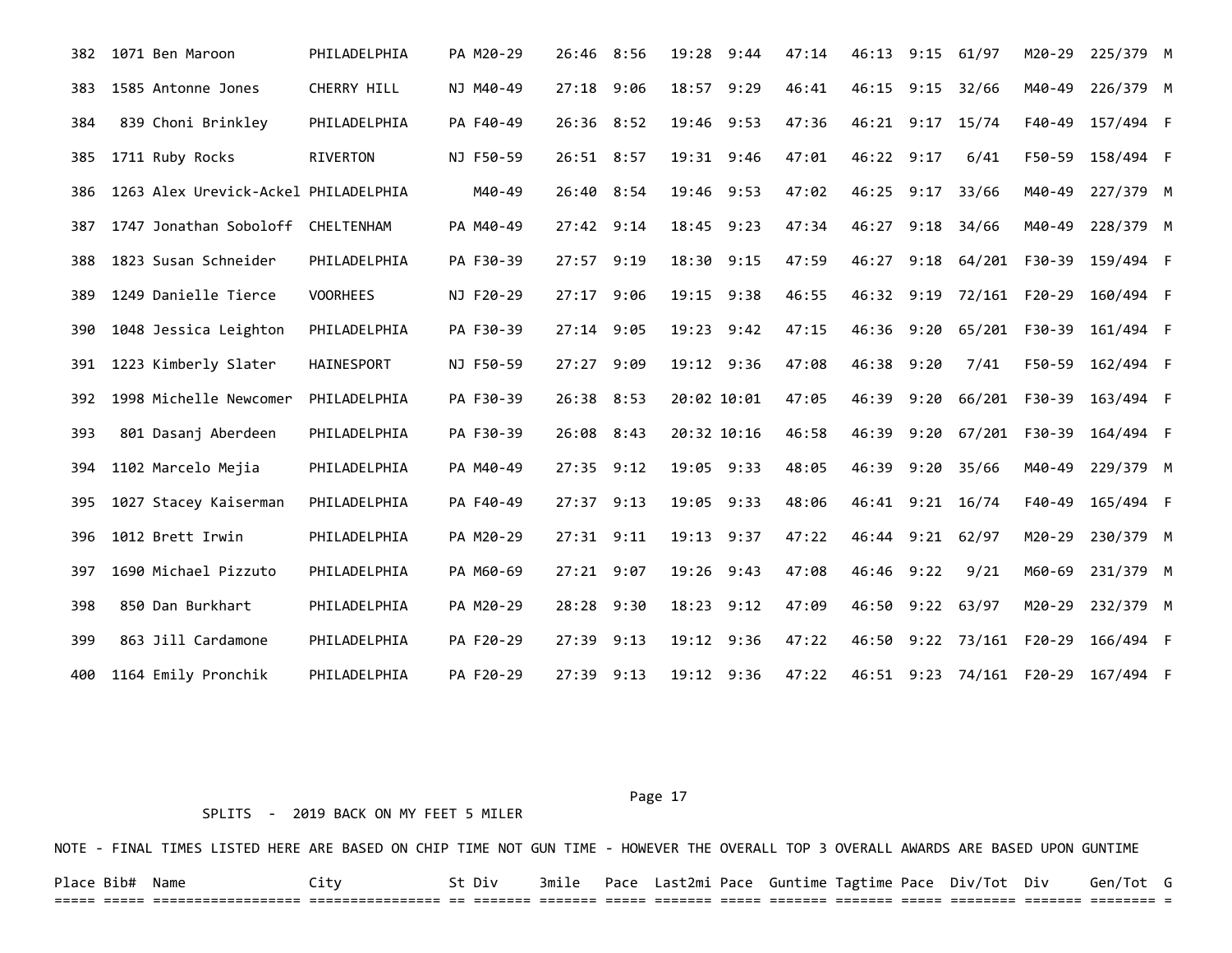| 401 | 1319 Kyle Cassidy       | PHILADELPHIA     | PA M50-59 | 28:17 9:26     | 18:35<br>9:18         | 48:16 |       |      | 46:51 9:23 29/53         | M50-59 | 233/379 M                          |  |
|-----|-------------------------|------------------|-----------|----------------|-----------------------|-------|-------|------|--------------------------|--------|------------------------------------|--|
| 402 | 1118 Haley Murphy       | PHILADELPHIA     | PA F20-29 | $27:53$ $9:18$ | 19:00<br>9:30         | 47:59 | 46:52 | 9:23 | 75/161                   | F20-29 | 168/494 F                          |  |
| 403 | 1508 Kevin Dougherty    | PHILADELPHIA     | PA M20-29 | 27:09<br>9:03  | 19:44<br>9:52         | 47:19 | 46:52 | 9:23 | 64/97                    | M20-29 | 234/379 M                          |  |
| 404 | 1872 Adam Chistmann     | PHILADELPHIA     | PA M30-39 | 28:49 9:37     | 18:07 9:04            | 48:25 |       |      | 46:55 9:23 94/136 M30-39 |        | 235/379 M                          |  |
| 405 | 1191 Laurie Roma        | PHILADELPHIA     | PA F40-49 | 27:29 9:10     | 19:26 9:43            | 48:13 | 46:55 |      | $9:23$ 17/74             | F40-49 | 169/494 F                          |  |
| 406 | 1422 Dan Alt            | GLENSIDE         | PA M20-29 | 27:18 9:06     | 19:38<br>9:49         | 47:38 | 46:55 |      | $9:23$ 65/97             | M20-29 | 236/379 M                          |  |
| 407 | 1727 John Schultz       | HAVERFORD        | PA M60-69 | 27:48 9:16     | 19:09<br>9:35         | 47:54 |       |      | 46:56 9:24 10/21         | M60-69 | 237/379 M                          |  |
| 408 | 1582 Twan Jeuken        | PHILADELPHIA     | PA M40-49 | 27:03 9:01     | 19:53 9:57            | 47:19 | 46:56 |      | $9:24$ 36/66             | M40-49 | 238/379 M                          |  |
| 409 | 1403 David Stephenson   | BENSALEM         | PA M20-29 | 27:09<br>9:03  | 19:48<br>9:54         | 48:31 | 46:57 |      | $9:24$ 66/97             | M20-29 | 239/379 M                          |  |
| 410 | 835 Kellie Brady        | PHILADELPHIA     | PA F20-29 | $27:51$ 9:17   | 19:06<br>9:33         | 47:46 | 46:57 | 9:24 | 76/161 F20-29            |        | 170/494 F                          |  |
| 411 | 1757 Jaime Sutton       | PHILADELPHIA     | PA F30-39 | 27:07 9:03     | 19:50 9:55            | 48:49 | 46:57 |      | 9:24 68/201 F30-39       |        | 171/494 F                          |  |
| 412 | 1865 Maria Bonanni      | PHILADELPHIA     | PA F30-39 | 28:50 9:37     | 18:08<br>9:04         | 48:26 | 46:57 |      | 9:24 69/201 F30-39       |        | 172/494 F                          |  |
| 413 | 1408 Amy Summer         | PHILADELPHIA     | PA F20-29 | 27:29 9:10     | 19:30<br>9:45         | 47:16 | 46:58 |      | 9:24 77/161 F20-29       |        | 173/494 F                          |  |
| 414 | 1388 Anna Raper         | PHILADELPHIA     | PA F30-39 | 28:50 9:37     | 18:09 9:05            | 48:27 | 46:59 |      |                          |        | 9:24 70/201 F30-39 174/494 F       |  |
| 415 | 1682 Johanna Pauciulo   | MALVERN          | PA F50-59 | 27:43 9:15     | 19:20<br>9:40         | 47:51 | 47:02 | 9:25 | 8/41                     | F50-59 | 175/494 F                          |  |
| 416 | 1338 Katherine Floess   | PHILADELPHIA     | PA F20-29 | 27:12 9:04     | 19:54<br>9:57         | 47:54 | 47:06 | 9:26 | 78/161 F20-29            |        | 176/494 F                          |  |
| 417 | 1830 Lawrence Balick    | PHILADELPHIA     | PA M60-69 | $27:44$ 9:15   | 19:23 9:42            | 48:07 | 47:07 |      | $9:26$ 11/21             | M60-69 | 240/379 M                          |  |
| 418 | 855 Jo Buyske           | PHILADELPHIA     | PA F50-59 | 28:03 9:21     | 19:06 9:33            | 47:46 | 47:09 | 9:26 | 9/41                     | F50-59 | 177/494 F                          |  |
| 419 | 837 Karen Brasel        | LAKE OSWEGO      | OR F50-59 | 9:21<br>28:03  | 19:07<br>9:34         | 47:46 | 47:09 | 9:26 | 10/41                    | F50-59 | 178/494 F                          |  |
| 420 | 1347 Matt Handel        | <b>BLUE BELL</b> | M50-59    | $27:51$ 9:17   | 19:20<br>9:40         | 47:47 | 47:10 | 9:26 | 30/53                    | M50-59 | 241/379 M                          |  |
|     | 421 1466 Shannon Caruso | BURLINGTON       | NJ F30-39 |                | 27:47 9:16 19:24 9:42 | 48:01 |       |      |                          |        | 47:11 9:27 71/201 F30-39 179/494 F |  |
|     | 422 1932 Andrew Brown   | CLARKS SUMMIT    | PA M60-69 | 26:59 9:00     | 20:15 10:08           | 47:49 |       |      | 47:14 9:27 12/21         |        | M60-69 242/379 M                   |  |
| 423 | 1833 John Murphy        | PHILADELPHIA     | PA M20-29 | 30:36 10:12    | 16:44 8:22            | 48:28 |       |      | 47:20 9:28 67/97         |        | M20-29 243/379 M                   |  |
| 424 | 1114 Paul Morgis        | PHILADELPHIA     | PA M20-29 | 27:21 9:07     | 20:00 10:00           | 48:34 |       |      | 47:20 9:28 68/97         |        | M20-29 244/379 M                   |  |
| 425 | 983 Debra Heim          | PHILADELPHIA     | PA F40-49 | 28:29 9:30     | 18:58 9:29            | 48:10 |       |      | 47:26 9:30 18/74         |        | F40-49 180/494 F                   |  |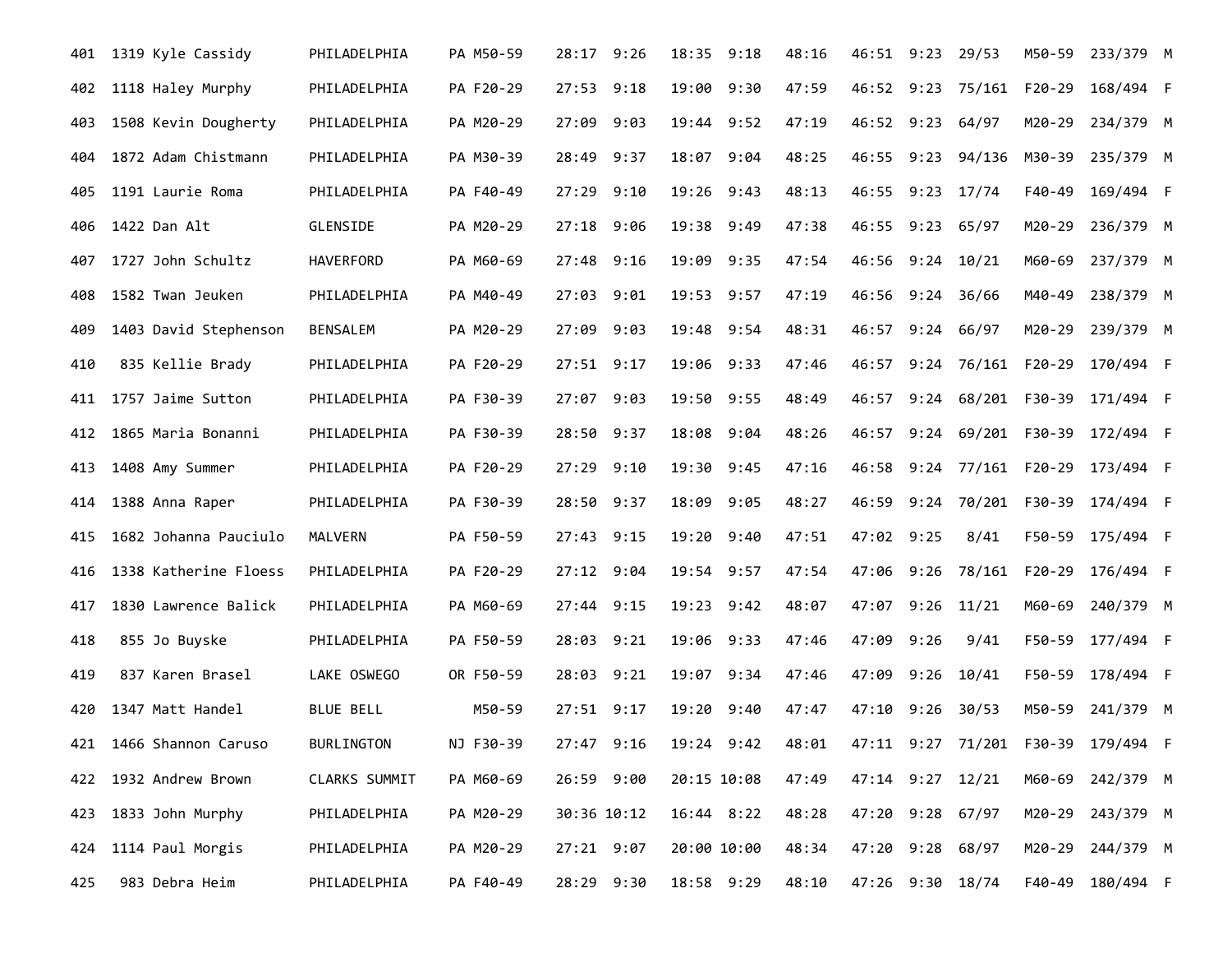### SPLITS - 2019 BACK ON MY FEET 5 MILER

| Place Bib# Name<br>===== |                                      | City              | St Div    | 3mile        | $---$      |             |      |       | ===== ======= |      | Pace Last2mi Pace Guntime Tagtime Pace Div/Tot Div | $=$ $=$ $=$ $=$ $=$ $=$ | Gen/Tot G |  |
|--------------------------|--------------------------------------|-------------------|-----------|--------------|------------|-------------|------|-------|---------------|------|----------------------------------------------------|-------------------------|-----------|--|
| 426                      | 1300 Alyssa Abrohms                  | RICHBORO          | PA F30-39 | $27:37$ 9:13 |            | 19:50 9:55  |      | 47:49 |               |      | 47:27 9:30 72/201                                  | F30-39                  | 181/494 F |  |
| 427                      | 872 Michelle Cascella                | PHILADELPHIA      | PA F20-29 | 27:59        | 9:20       | 19:31       | 9:46 | 49:02 | 47:30         | 9:30 | 79/161                                             | $F20-29$                | 182/494 F |  |
| 428                      | 1104 Stephanie Messler               | NORTH WALES       | PA F40-49 | 27:59        | 9:20       | 19:34 9:47  |      | 48:35 | 47:33         | 9:31 | 19/74                                              | F40-49                  | 183/494 F |  |
| 429                      | 851 William Burns                    | PHILADELPHIA      | PA M30-39 | 26:11        | 8:44       | 21:23 10:42 |      | 49:14 | 47:34         | 9:31 | 95/136                                             | M30-39                  | 245/379 M |  |
| 430                      | 1777 Gina Vasoli                     | PHILADELPHIA      | PA F30-39 | 28:16        | 9:26       | 19:19       | 9:40 | 48:30 | 47:35         | 9:31 | 73/201                                             | F30-39                  | 184/494 F |  |
| 431                      | 1837 Madeleine Franzreb PHILADELPHIA |                   | PA F30-39 | 28:24 9:28   |            | 19:13 9:37  |      | 49:05 | 47:37         |      | $9:32$ 74/201                                      | F30-39                  | 185/494 F |  |
| 432                      | 1623 Robert Mara                     | <b>SWEDESBORO</b> | NJ M50-59 | 27:26 9:09   |            | 20:12 10:06 |      | 48:21 | 47:38         |      | $9:32$ $31/53$                                     | M50-59                  | 246/379 M |  |
| 433                      | 1222 John Slater                     | HAINESPORT        | NJ M60-69 | 27:55 9:19   |            | 19:43 9:52  |      | 48:07 | 47:38         |      | $9:32$ $13/21$                                     | M60-69                  | 247/379 M |  |
| 434                      | 1034 John Kenny                      | CHERRY HILL       | NJ M50-59 | 27:26 9:09   |            | 20:13 10:07 |      | 48:21 | 47:38         |      | $9:32$ $32/53$                                     | M50-59                  | 248/379 M |  |
| 435                      | 847 Joanna Buchanico                 | PHILADELPHIA      | PA F40-49 | 27:08 9:03   |            | 20:32 10:16 |      | 48:23 | 47:39         |      | $9:32$ 20/74                                       | F40-49                  | 186/494 F |  |
| 436                      | 1217 Amanda Simmons                  | PHILADELPHIA      | PA F20-29 | 28:04 9:22   |            | 19:36 9:48  |      | 49:01 | 47:39         |      | $9:32$ $80/161$                                    | F20-29                  | 187/494 F |  |
| 437                      | 1507 Samantha Dornauer               | <b>LANGHORNE</b>  | PA F20-29 | 28:05 9:22   |            | 19:40 9:50  |      | 48:37 | 47:44         | 9:33 | 81/161 F20-29                                      |                         | 188/494 F |  |
| 438                      | 1545 Carly Gerstman                  | PHILADELPHIA      | PA F30-39 | 27:41        | 9:14       | 20:06 10:03 |      | 48:18 | 47:47         | 9:34 | 75/201                                             | F30-39                  | 189/494 F |  |
| 439                      | 1015 Katie Jiunta                    | PHILADELPHIA      | PA F30-39 | 27:58 9:20   |            | 19:54 9:57  |      | 49:08 | 47:52         | 9:35 | 76/201                                             | F30-39                  | 190/494 F |  |
| 440                      | 1844 Andrea Williams                 | PHILADELPHIA      | PA F30-39 | 27:43        | 9:15       | 20:10 10:05 |      | 50:53 | 47:53         | 9:35 | 77/201                                             | F30-39                  | 191/494 F |  |
| 441                      | 1172 Rachel Ravitsky                 | PHILADELPHIA      | PA F40-49 | 27:55        | 9:19       | 19:59 10:00 |      | 48:07 | 47:54         | 9:35 | 21/74                                              | F40-49                  | 192/494 F |  |
| 442                      | 1822 Andrew McLoone                  | MERCHANTVILLE     | NJ M30-39 | 28:14        | 9:25       | 19:42 9:51  |      | 49:10 | 47:55         | 9:35 | 96/136                                             | M30-39                  | 249/379 M |  |
| 443                      | 1627 Patrick Massie                  | DREXEL HILL       | PA M30-39 | 26:52 8:58   |            | 21:04 10:32 |      | 48:06 | 47:56         | 9:35 | 97/136 M30-39                                      |                         | 250/379 M |  |
| 444                      | 1652 Ricardo Morales                 | NORRISTOWN        | PA M30-39 |              | 28:12 9:24 | 19:48 9:54  |      | 49:19 |               |      | 47:59 9:36 98/136 M30-39                           |                         | 251/379 M |  |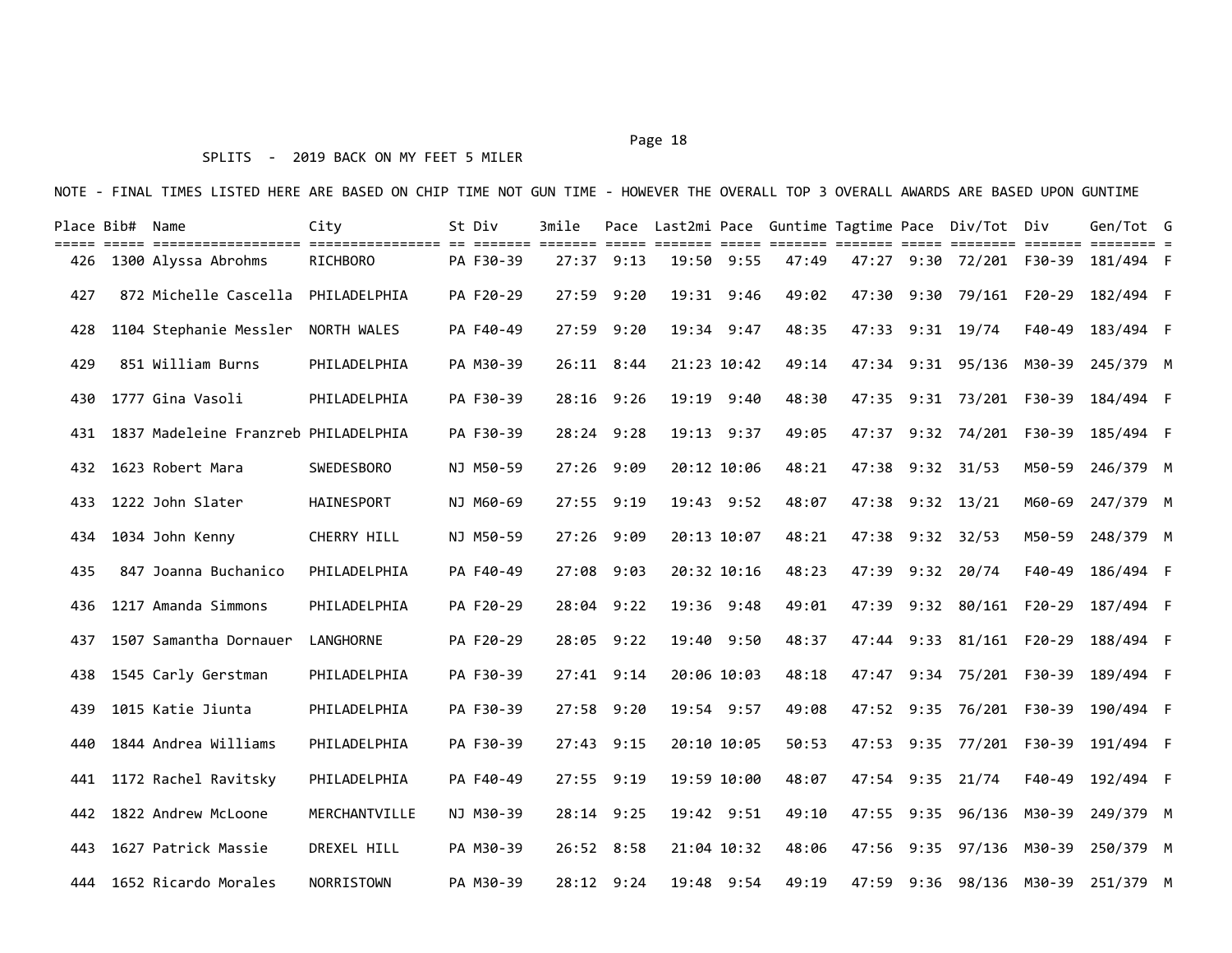|     | 445 1859 Christine Luma    | VOORHEES     | NJ F40-49 |            | 27:55 9:19 20:05 10:03 | 48:27                  |            | 48:00 9:36 22/74 | F40-49 193/494 F                         |  |
|-----|----------------------------|--------------|-----------|------------|------------------------|------------------------|------------|------------------|------------------------------------------|--|
|     | 446 1779 Darcy Veneziale   | PHILADELPHIA | PA F30-39 | 28:20 9:27 | 19:41 9:51             |                        |            |                  | 49:13 48:01 9:37 78/201 F30-39 194/494 F |  |
|     | 447  1538 Rasheid Garrison | MARCUS HOOK  | PA M30-39 |            | 28:41 9:34 19:22 9:41  | 48:55                  |            |                  | 48:03 9:37 99/136 M30-39 252/379 M       |  |
|     | 448 1997 Nate Halderman    | PHILADELPHIA | PA M40-49 |            | 28:21 9:27 19:45 9:53  | 49:09 48:06 9:38 37/66 |            |                  | M40-49 253/379 M                         |  |
| 449 | 952 Alexis Garvin          | PHILADELPHIA | PA F30-39 |            | 28:37 9:33 19:30 9:45  | 48:40                  |            |                  | 48:07 9:38 79/201 F30-39 195/494 F       |  |
|     | 450 1951                   |              |           | 29:29 9:50 | 18:39 9:20             |                        | 48:07 9:38 |                  |                                          |  |

## SPLITS - 2019 BACK ON MY FEET 5 MILER

| Place Bib# | Name                  | City              | St Div    | 3mile |                |             |            |       |            | Pace Last2mi Pace Guntime Tagtime Pace Div/Tot Div |        | Gen/Tot G                          |  |
|------------|-----------------------|-------------------|-----------|-------|----------------|-------------|------------|-------|------------|----------------------------------------------------|--------|------------------------------------|--|
| 451        | 1030 Alison Kelly     | PHILADELPHIA      | PA F30-39 |       | 28:37 9:33     | 19:31 9:46  |            | 48:40 |            |                                                    |        | 48:07 9:38 80/201 F30-39 196/494 F |  |
| 452        | 1109 Ted Molloy       | LANSDOWNE         | PA M30-39 | 28:30 | 9:30           | 19:46       | 9:53       | 49:32 | 48:15      | 9:39 100/136                                       | M30-39 | 254/379 M                          |  |
| 453        | 1197 Samantha Safara  | PHILADELPHIA      | PA F40-49 |       | $28:30$ $9:30$ | 19:47       | 9:54       | 49:18 |            | 48:16 9:40 23/74                                   | F40-49 | 197/494 F                          |  |
| 454        | 996 Linell Homentosky | PECKVILLE         | PA F30-39 |       | 28:30 9:30     | 19:47       | 9:54       | 49:18 |            | 48:16 9:40 81/201 F30-39                           |        | 198/494 F                          |  |
| 455        | 1816 Greg Eckel       | PHILADELPHIA      | PA M30-39 |       | 28:41 9:34     |             | 19:43 9:52 | 49:28 |            | 48:24 9:41 101/136 M30-39                          |        | 255/379 M                          |  |
| 456        | 1817 Melissa Eckel    | PHILADELPHIA      | PA F30-39 |       | 28:41 9:34     | 19:45 9:53  |            | 49:32 |            | 48:26 9:42 82/201                                  | F30-39 | 199/494 F                          |  |
| 457        | 1570 Brandon Hodnett  | LANSDALE          | PA M20-29 |       | $28:36$ 9:32   | 19:51 9:56  |            | 48:47 | 48:27      | 9:42 69/97                                         | M20-29 | 256/379 M                          |  |
| 458        | 1732 Shannon Sell     | <b>BUCKINGHAM</b> | PA F20-29 |       | 28:36 9:32     |             | 19:52 9:56 | 48:47 | 48:27      | 9:42 82/161 F20-29                                 |        | 200/494 F                          |  |
| 459        | 957 Danielle Goebel   | PHILADELPHIA      | PA F30-39 |       | 28:31 9:31     | 20:01 10:01 |            | 48:54 |            | 48:31 9:43 83/201 F30-39                           |        | 201/494 F                          |  |
| 460        | 910 Andrew Dohmann    | PHILADELPHIA      | PA M20-29 |       | $29:28$ $9:50$ | 19:05 9:33  |            | 50:02 | 48:32 9:43 | 70/97                                              | M20-29 | 257/379 M                          |  |
| 461        | 1037 Elizabeth King   | <b>BETHLEHEM</b>  | PA F20-29 |       | 29:28 9:50     | 19:05 9:33  |            | 50:03 | 48:32      | 9:43 83/161 F20-29                                 |        | 202/494 F                          |  |
| 462        | 920 Danielle Duva     | PHILADELPHIA      | PA F20-29 |       | 29:18 9:46     | 19:15 9:38  |            | 50:09 |            | 48:33 9:43 84/161 F20-29                           |        | 203/494 F                          |  |
| 463        | 1121 Jane Nappi       | FORT LAUDERDALE   | FL F20-29 |       | 30:12 10:04    | 18:27       | 9:14       | 49:42 |            | 48:38 9:44 85/161 F20-29                           |        | 204/494 F                          |  |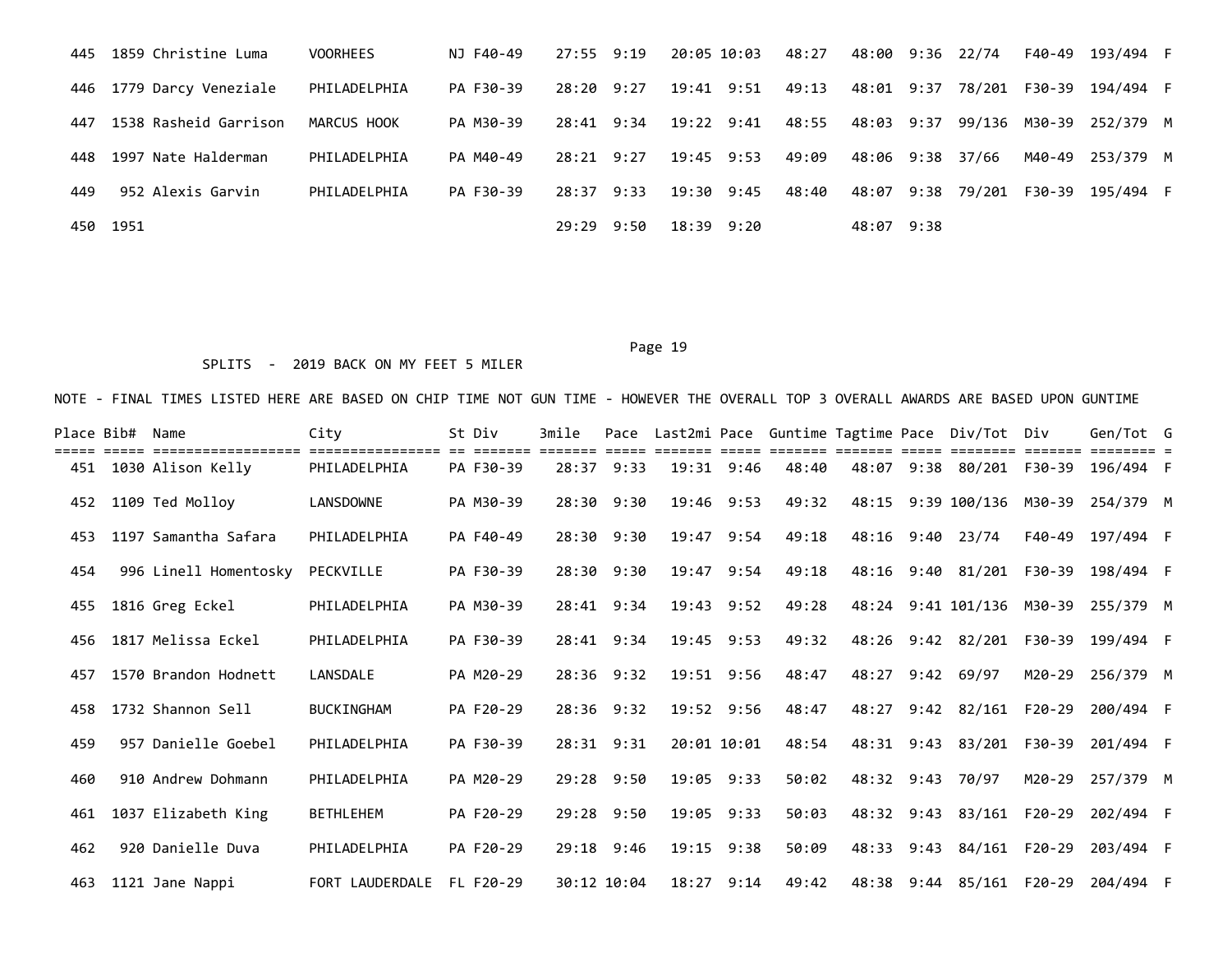| 464 | 945 Daniel Gable                    | FORT LAUDERDALE  | FL M20-29 | 30:11 10:04    | 18:28<br>9:14 | 49:42 | 48:38 | 71/97<br>9:44             | M20-29        | 258/379 M |  |
|-----|-------------------------------------|------------------|-----------|----------------|---------------|-------|-------|---------------------------|---------------|-----------|--|
| 465 | 919 Katherine Dunnigan PHILADELPHIA |                  | PA F20-29 | 30:11 10:04    | $18:28$ 9:14  | 49:43 | 48:39 | 9:44 86/161               | F20-29        | 205/494 F |  |
| 466 | 900 Michelle Davis                  | PHILADELPHIA     | PA F30-39 | 28:30 9:30     | 20:10 10:05   | 50:04 | 48:39 | 9:44 84/201               | F30-39        | 206/494 F |  |
| 467 | 1272 Emily Watts                    | PHILADELPHIA     | PA F30-39 | 28:41 9:34     | 20:04 10:02   | 50:00 |       | 48:44 9:45 85/201 F30-39  |               | 207/494 F |  |
| 468 | 1441 Andy Beno                      | PHILADELPHIA     | PA M30-39 | 28:25 9:29     | 20:21 10:11   | 50:05 | 48:45 | 9:45 102/136              | M30-39        | 259/379 M |  |
| 469 | 1596 Meagan Kenneu                  | PHILADELPHIA     | PA F30-39 | $28:24$ 9:28   | 20:22 10:11   | 50:06 | 48:45 | 86/201<br>9:45            | F30-39        | 208/494 F |  |
| 470 | 1428 Crystal Arrington              | <b>LANSDOWNE</b> | PA F50-59 | 28:15 9:25     | 20:34 10:17   | 49:16 | 48:48 | 9:46<br>11/41             | F50-59        | 209/494 F |  |
| 471 | 1433 Lydia Bariteau                 | PHILADELPHIA     | PA F20-29 | $29:51$ $9:57$ | 19:00 9:30    | 48:58 | 48:50 | 9:46 87/161 F20-29        |               | 210/494 F |  |
| 472 | 1243 Liz Sweeney                    | PHILADELPHIA     | PA F20-29 | $28:27$ 9:29   | 20:24 10:12   | 49:33 | 48:51 | 9:47                      | 88/161 F20-29 | 211/494 F |  |
| 473 | 1815 Sarah Tupchong                 | PHILADELPHIA     | PA F20-29 | $28:34$ 9:32   | 20:18 10:09   | 49:00 | 48:52 | 9:47                      | 89/161 F20-29 | 212/494 F |  |
| 474 | 956 Kristin Gillespie               | PHILADELPHIA     | PA F30-39 | 28:43 9:35     | 20:11 10:06   | 50:02 | 48:53 | 9:47<br>87/201            | F30-39        | 213/494 F |  |
| 475 | 928 Kert Emperado                   | PHILADELPHIA     | PA M30-39 | 28:33 9:31     | 20:23 10:12   | 50:14 |       | 48:56 9:48 103/136 M30-39 |               | 260/379 M |  |

## SPLITS - 2019 BACK ON MY FEET 5 MILER

| Place Bib# | Name                 | City                | St Div    | 3mile          |      | Pace Last2mi Pace Guntime Tagtime Pace Div/Tot Div |       |            |      |                           |        | Gen/Tot G                          |  |
|------------|----------------------|---------------------|-----------|----------------|------|----------------------------------------------------|-------|------------|------|---------------------------|--------|------------------------------------|--|
| 476        | 1836 Emily Baumley   | <b>HOOKSETT</b>     | NH F20-29 | $28:38$ 9:33   |      | 20:18 10:09                                        | 49:51 | 48:56 9:48 |      | 90/161 F20-29             |        | 214/494 F                          |  |
| 477        | 946 Caleb Gaddes     | PHILADELPHIA        | PA M20-29 | $29:13$ $9:45$ |      | 19:46 9:53                                         | 50:04 | 48:59 9:48 |      | 72/97                     | M20-29 | 261/379 M                          |  |
| 478        | 1512 Melissa Duva    | <b>WEST CHESTER</b> | PA F30-39 | 29:17 9:46     |      | 19:43 9:52                                         | 50:37 |            |      |                           |        | 48:59 9:48 88/201 F30-39 215/494 F |  |
| 479        | 1878 Craig Cairns    | <b>WEST CHESTER</b> | PA M30-39 | $29:17$ 9:46   |      | 19:45 9:53                                         | 50:38 |            |      | 49:01 9:49 104/136 M30-39 |        | 262/379 M                          |  |
| 480        | 1157 Gary Perkins    | PHILADELPHIA        | PA M50-59 | 27:46 9:16     |      | 21:17 10:39                                        | 49:16 | 49:02 9:49 |      | 33/53                     |        | M50-59 263/379 M                   |  |
| 481        | 1302 James Alexander | <b>DARBY</b>        | PA M30-39 | 28:57 9:39     |      | 20:06 10:03                                        | 49:55 |            |      | 49:03 9:49 105/136 M30-39 |        | 264/379 M                          |  |
| 482        | 1261 Emily Turturici | VILLANOVA           | PA F20-29 | 27:57          | 9:19 | 21:07 10:34                                        | 49:12 | 49:03      | 9:49 | 91/161                    |        | F20-29 216/494 F                   |  |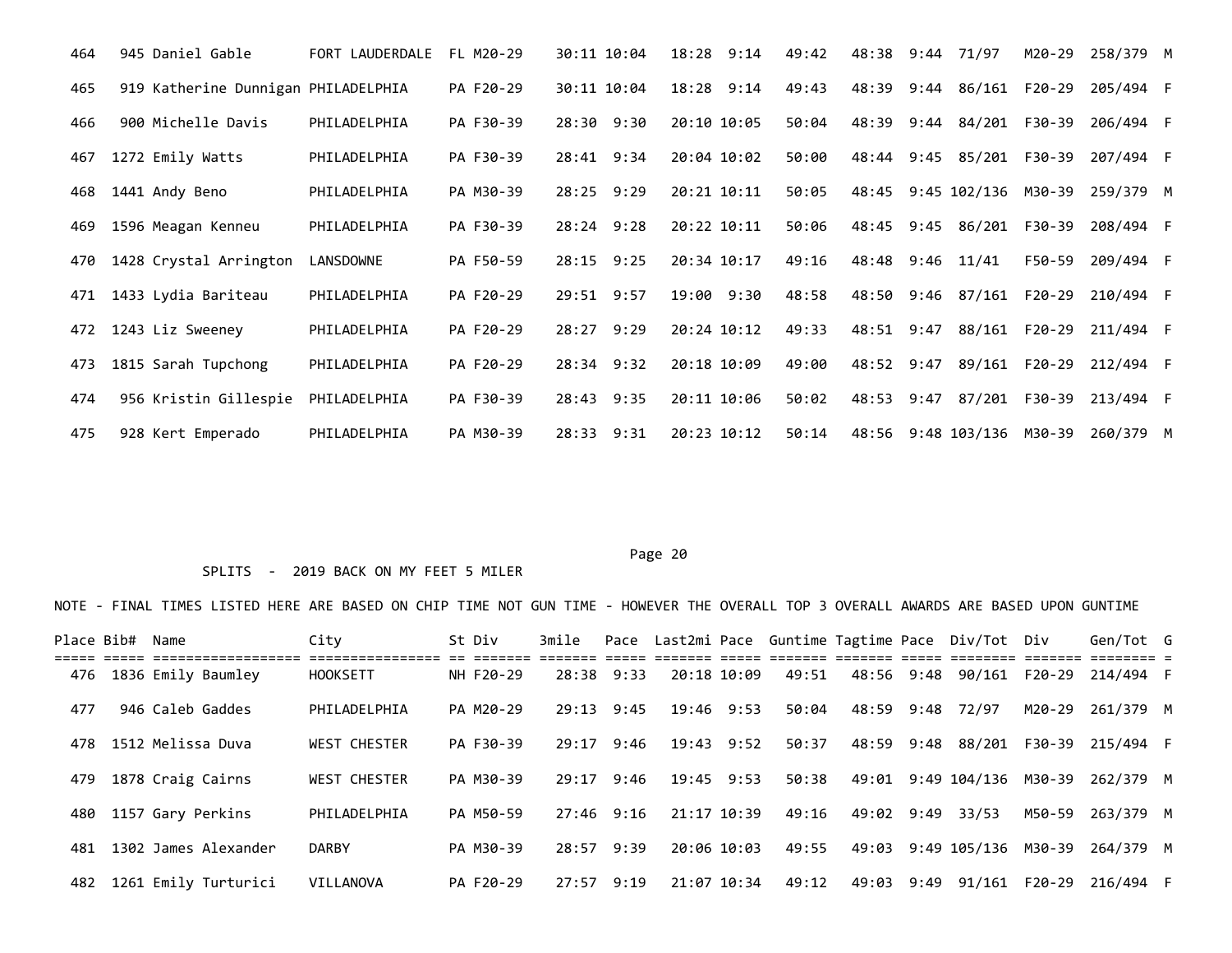| 483 | 1937                              |                   |           | 28:41 9:34  | 20:23 10:12 |       | 49:03 9:49 |      |                     |          |           |  |
|-----|-----------------------------------|-------------------|-----------|-------------|-------------|-------|------------|------|---------------------|----------|-----------|--|
| 484 | 805 Michael Alfred                | BURLINGTON        | NJ M40-49 | 28:58 9:40  | 20:06 10:03 | 49:22 | 49:03      | 9:49 | 38/66               | M40-49   | 265/379 M |  |
| 485 | 1936 Lizbeth Orr                  | <b>SWEDESBORO</b> | NJ F30-39 | 28:41 9:34  | 20:22 10:11 | 50:16 | 49:03      | 9:49 | 89/201 F30-39       |          | 217/494 F |  |
| 486 | 857 Elizabeth Camacho- BURLINGTON |                   | NJ F40-49 | 28:58 9:40  | 20:06 10:03 | 49:22 | 49:03      | 9:49 | 24/74               | F40-49   | 218/494 F |  |
| 487 | 1122 Frank Nash                   | MOUNT HOLLY       | NJ M40-49 | 28:30 9:30  | 20:37 10:19 | 49:45 | 49:06      | 9:50 | 39/66               | M40-49   | 266/379 M |  |
| 488 | 949 Jennifer Gamba                | PHILADELPHIA      | PA F40-49 | 28:23 9:28  | 20:45 10:23 | 50:34 | 49:08      | 9:50 | 25/74               | F40-49   | 219/494 F |  |
| 489 | 1804 Victoria Zerambo             | <b>BRISTOL</b>    | PA F20-29 | 28:58 9:40  | 20:17 10:09 | 50:38 | 49:15      | 9:51 | 92/161              | $F20-29$ | 220/494 F |  |
| 490 | 1286 Kenneth Williams             | PHILADELPHIA      | PA M50-59 | 28:54 9:38  | 20:24 10:12 | 50:52 | 49:18      |      | $9:52$ 34/53        | M50-59   | 267/379 M |  |
| 491 | 1167 Scott Quigley                | PHILADELPHIA      | PA M30-39 | 28:21 9:27  | 20:58 10:29 | 50:36 | 49:19      |      | 9:52 106/136 M30-39 |          | 268/379 M |  |
| 492 | 1606 Jessica Lake                 | <b>BERWYN</b>     | PA F30-39 | 28:46 9:36  | 20:34 10:17 | 50:41 | 49:19      |      | 9:52 90/201 F30-39  |          | 221/494 F |  |
| 493 | 1942 Christine McQuade            | PHILADELPHIA      | PA F20-29 | 30:18 10:06 | 19:02 9:31  | 50:45 | 49:19      |      | 9:52 93/161 F20-29  |          | 222/494 F |  |
| 494 | 1364 Matt Levendusky              | PHILADELPHIA      | PA M30-39 | 28:46 9:36  | 20:36 10:18 | 50:19 | 49:22      |      | 9:53 107/136 M30-39 |          | 269/379 M |  |
| 495 | 1700 Maria Read                   | <b>GLENMOORE</b>  | PA F40-49 | 28:28 9:30  | 20:54 10:27 | 50:07 | 49:22      |      | $9:53$ 26/74        | F40-49   | 223/494 F |  |
| 496 | 1841 Kevin Connelly               | MEDIA             | PA M30-39 | 29:59 10:00 | 19:26 9:43  | 50:55 | 49:24      |      | 9:53 108/136 M30-39 |          | 270/379 M |  |
| 497 | 1424 Sara Aponte                  | PHILADELPHIA      | PA F30-39 | 28:31 9:31  | 20:56 10:28 | 50:06 | 49:27      |      | 9:54 91/201 F30-39  |          | 224/494 F |  |
| 498 | 1415 Jeffrey Weiss                | PHILADELPHIA      | PA M20-29 | 29:15 9:45  | 20:12 10:06 | 50:50 | 49:27      |      | 9:54 73/97          | M20-29   | 271/379 M |  |
| 499 | 1863 Josh Lloyd                   | MARCUS HOOK       | PA M20-29 | 28:37 9:33  | 20:51 10:26 | 50:04 | 49:28      |      | 9:54 74/97          | M20-29   | 272/379 M |  |
| 500 | 1423 Alisha Anders                | PHILADELPHIA      | PA F20-29 | 28:37 9:33  | 20:53 10:27 | 50:05 | 49:29      |      | 9:54 94/161 F20-29  |          | 225/494 F |  |

### SPLITS - 2019 BACK ON MY FEET 5 MILER

NOTE - FINAL TIMES LISTED HERE ARE BASED ON CHIP TIME NOT GUN TIME - HOWEVER THE OVERALL TOP 3 OVERALL AWARDS ARE BASED UPON GUNTIME

Place Bib# Name  $City$  St Div 3mile Pace Last2mi Pace Guntime Tagtime Pace Div/Tot Div Gen/Tot G ===== ===== ================== ================ == ======= ======= ===== ======= ===== ======= ======= ===== ======== ======= ======== = PHILADELPHIA PA F40-49 28:57 9:39 20:33 10:17 50:26 49:29 9:54 27/74 F40-49 226/494 F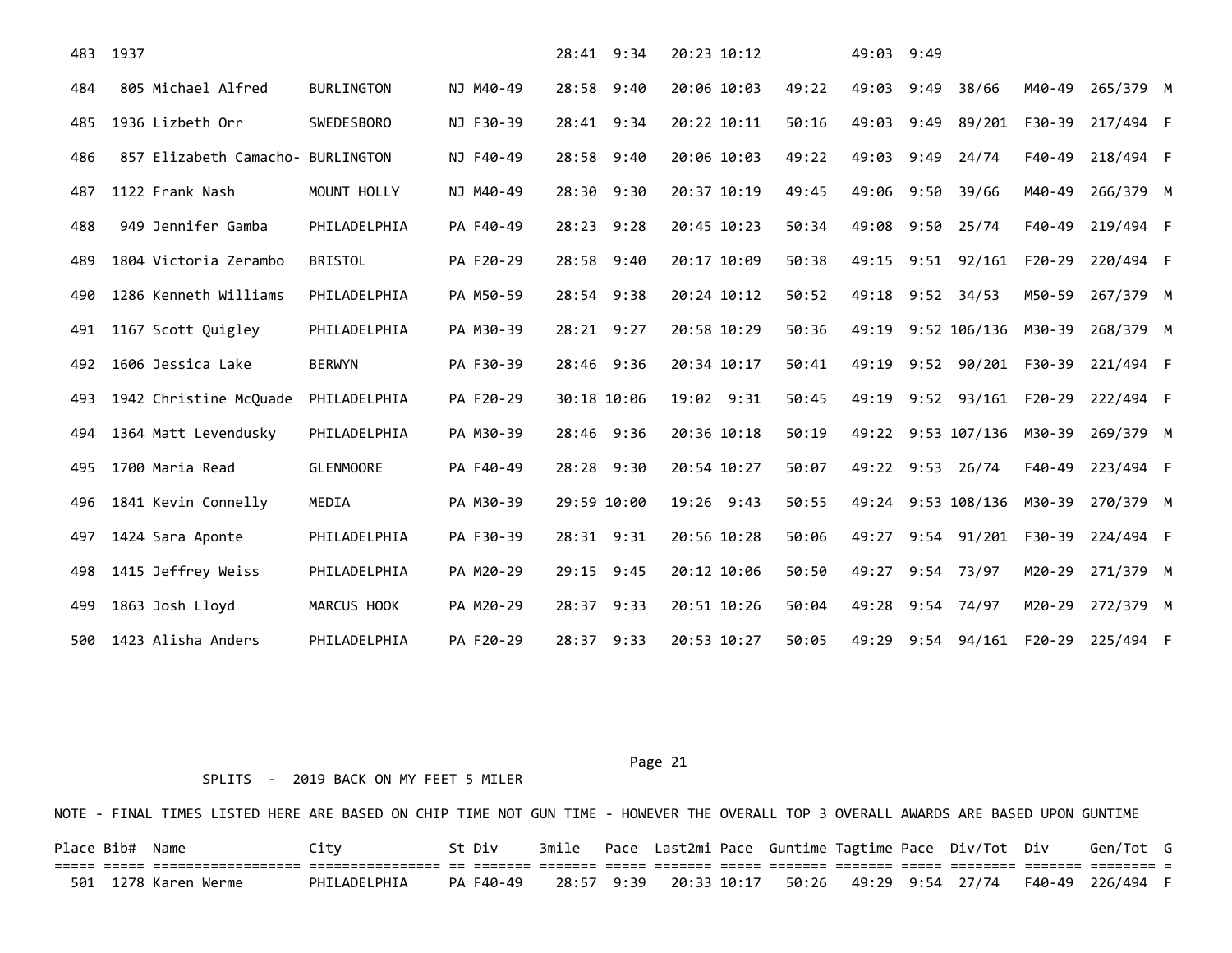| 502 | 1421 Ashley Ainsley                  | <b>FAIRLESS HILLS</b> | PA F20-29  | 28:38 9:33    | 20:52 10:26 | 50:06 | 49:30       |      | 9:54 95/161 F20-29       |               | 227/494 F               |  |
|-----|--------------------------------------|-----------------------|------------|---------------|-------------|-------|-------------|------|--------------------------|---------------|-------------------------|--|
| 503 | 1625 John Martin                     | <b>CLEMENTON</b>      | NJ M40-49  | 28:45 9:35    | 20:46 10:23 | 50:24 | 49:30       |      | $9:54$ 40/66             | M40-49        | 273/379 M               |  |
| 504 | 1564 Courtney Hemsley                | <b>CLEMENTON</b>      | NJ F30-39  | 28:45 9:35    | 20:46 10:23 | 50:23 |             |      | 49:31 9:55 92/201 F30-39 |               | 228/494 F               |  |
| 505 | 1283 Whitney Whitmer                 | PHILADELPHIA          | PA F30-39  | 30:10 10:04   | 19:22 9:41  | 50:49 | 49:31       | 9:55 | 93/201                   | F30-39        | 229/494 F               |  |
| 506 | 1950 Javier Chica                    | PHILADELPHIA          | PA M20-29  | 27:45 9:15    | 21:50 10:55 | 51:08 | 49:34       |      | 9:55 75/97               | M20-29        | 274/379 M               |  |
| 507 | 1603 John Kitzinger                  | PHILADELPHIA          | PA M50-59  | 29:30 9:50    | 20:06 10:03 | 50:22 | 49:35       | 9:55 | 35/53                    | M50-59        | 275/379 M               |  |
| 508 | 1188 Johanna Roebas                  | PHILADELPHIA          | PA F40-49  | 9:54<br>29:40 | 19:56 9:58  | 50:59 | 49:35       | 9:55 | 28/74                    | F40-49        | 230/494 F               |  |
| 509 | 923 Medgine Elie                     | PHILADELPHIA          | PA F20-29  | 29:03 9:41    | 20:34 10:17 | 49:56 | 49:36       |      | 9:56 96/161 F20-29       |               | 231/494 F               |  |
| 510 | 1825 Laura Maddox                    | PHILADELPHIA          | PA F30-39  | 29:28 9:50    | 20:09 10:05 | 50:48 | 49:36       | 9:56 | 94/201                   | F30-39        | 232/494 F               |  |
| 511 | 1291 John Wolfersberger PHILADELPHIA |                       | PA M40-49  | 29:27 9:49    | 20:10 10:05 | 50:48 | 49:37       |      | $9:56$ 41/66             | M40-49        | 276/379 M               |  |
| 512 | 1969 Alison Keffer                   | PHILADELPHIA          | PA F50-59  | 29:24<br>9:48 | 20:14 10:07 | 51:06 | 49:38       | 9:56 | 12/41                    | F50-59        | 233/494 F               |  |
| 513 | 980 Michael Hayes                    | <b>WYNCOTE</b>        | PA M40-49  | 29:24 9:48    | 20:15 10:08 | 51:08 | 49:38       | 9:56 | 42/66                    | M40-49        | 277/379 M               |  |
| 514 | 1720 Lee Rudy                        | MERION STATION        | PA M40-49  | 29:23 9:48    | 20:16 10:08 | 50:06 | 49:39       |      | $9:56$ 43/66             | M40-49        | 278/379 M               |  |
| 515 | 1802 Laura Zeferes                   | <b>MARLTON</b>        | NJ F30-39  | 28:55 9:39    | 20:45 10:23 | 50:09 | 49:39       | 9:56 | 95/201 F30-39            |               | 234/494 F               |  |
| 516 | 1168 Michelle Quirk                  | <b>BRYN MAWR</b>      | PA F30-39  | 30:03 10:01   | 19:37 9:49  | 51:14 | 49:40       | 9:56 |                          |               | 96/201 F30-39 235/494 F |  |
| 517 | 2000 Eliza Rudy                      | PHILADELPHIA          | PA F19&UND | 29:25 9:49    | 20:16 10:08 | 50:06 | 49:41       | 9:57 | 3/3                      |               | F19&UND 236/494 F       |  |
| 518 | 1799 Caitlin Zappas                  | PHILADELPHIA          | PA F20-29  | 29:57 9:59    | 19:50 9:55  | 50:49 | 49:46       | 9:58 |                          | 97/161 F20-29 | 237/494 F               |  |
| 519 | 819 Christine Bater                  | <b>AUDUBON</b>        | NJ F30-39  | 29:39 9:53    | 20:09 10:05 | 50:31 | 49:47       | 9:58 | 97/201 F30-39            |               | 238/494 F               |  |
| 520 | 1050 Jennifer Lesniewsk PHILADELPHIA |                       | PA F30-39  | 29:11 9:44    | 20:39 10:20 | 50:10 | 49:50       | 9:58 |                          | 98/201 F30-39 | 239/494 F               |  |
| 521 | 1120 Allison Nagle                   | PHILADELPHIA          | PA F30-39  | 29:12 9:44    | 20:39 10:20 | 50:09 | 49:50       |      | 9:58 99/201 F30-39       |               | 240/494 F               |  |
| 522 | 1213 Shina Shinkowitz                | MAGNOLIA              | NJ F40-49  | 29:12 9:44    | 20:39 10:20 | 50:21 | 49:51       | 9:59 | 29/74                    | F40-49        | 241/494 F               |  |
| 523 | 1524 Michael Fendo                   | <b>WYNNEWOOD</b>      | PA M40-49  | 28:21 9:27    | 21:35 10:48 | 50:10 | 49:55       | 9:59 | 44/66                    | M40-49        | 279/379 M               |  |
| 524 | 1379 Eric Okdeh                      | PHILADELPHIA          | PA M40-49  | 28:00<br>9:20 | 21:56 10:58 | 50:15 | 49:56       | 9:59 | 45/66                    | M40-49        | 280/379 M               |  |
| 525 | 895 Eric Cushing                     | <b>EXTON</b>          | PA M40-49  | 29:30<br>9:50 | 20:29 10:15 | 50:45 | 49:58 10:00 |      | 46/66                    | M40-49        | 281/379 M               |  |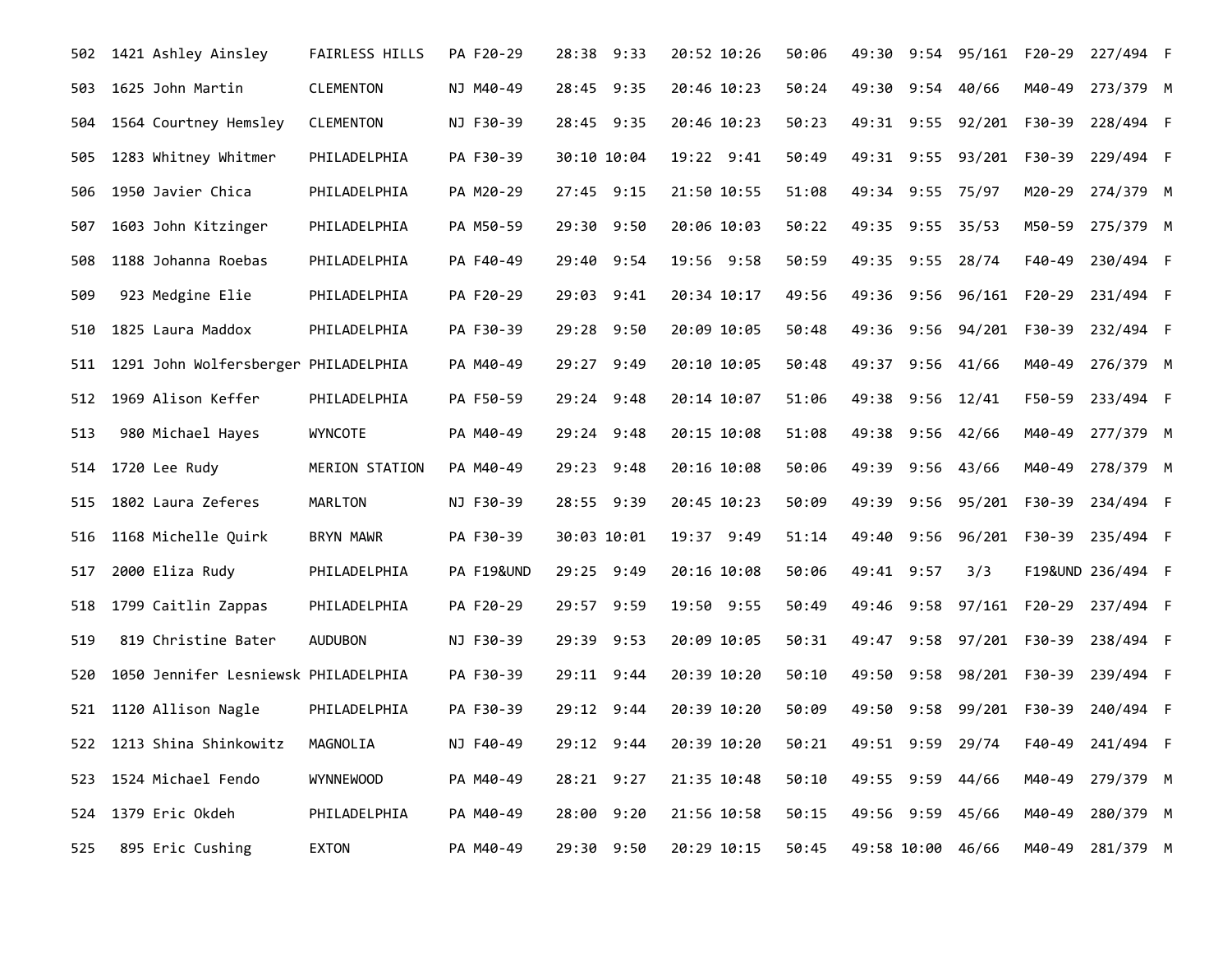## SPLITS - 2019 BACK ON MY FEET 5 MILER

|     | Place Bib# Name |                          | City              | St Div    | 3mile |                |             |       |  | Pace Last2mi Pace Guntime Tagtime Pace Div/Tot Div |        | Gen/Tot G        |  |
|-----|-----------------|--------------------------|-------------------|-----------|-------|----------------|-------------|-------|--|----------------------------------------------------|--------|------------------|--|
|     |                 | 526 1575 Raymond Hoy     | <b>GETTYSBURG</b> | PA M20-29 |       | $29:19$ $9:46$ | 20:41 10:21 | 50:24 |  | 49:59 10:00 76/97                                  | M20-29 | 282/379 M        |  |
| 527 |                 | 1749 Tessa Sontheimer    | <b>GETTYSBURG</b> | PA F20-29 |       | 29:18 9:46     | 20:42 10:21 | 50:25 |  | 50:00 10:00 98/161 F20-29                          |        | 242/494 F        |  |
| 528 |                 | 1259 Emer Turk           | PHILADELPHIA      | PA F30-39 |       | 28:45 9:35     | 21:18 10:39 | 51:31 |  | 50:03 10:01 100/201 F30-39                         |        | 243/494 F        |  |
| 529 |                 | 1073 Linda Martin        | PHILADELPHIA      | PA F40-49 |       | 29:08 9:43     | 20:56 10:28 | 51:08 |  | 50:04 10:01 30/74                                  |        | F40-49 244/494 F |  |
| 530 |                 | 1247 Jamie Thomas        | PHILADELPHIA      | PA F30-39 |       | 29:45 9:55     | 20:24 10:12 | 51:40 |  | 50:09 10:02 101/201 F30-39                         |        | 245/494 F        |  |
| 531 |                 | 943 Katy Frank           | PHILADELPHIA      | PA F30-39 |       | 29:24 9:48     | 20:46 10:23 | 51:07 |  | 50:10 10:02 102/201 F30-39                         |        | 246/494 F        |  |
| 532 |                 | 1858 Brittany Cirotti    | NORRISTOWN        | PA F30-39 |       | 28:55 9:39     | 21:16 10:38 | 50:37 |  | 50:11 10:03 103/201 F30-39                         |        | 247/494 F        |  |
| 533 |                 | 1670 Nathaniel Nucci     | PHILADELPHIA      | PA M30-39 |       | 29:42 9:54     | 20:34 10:17 | 52:13 |  | 50:16 10:03 109/136 M30-39                         |        | 283/379 M        |  |
| 534 |                 | 1314 Hannah Boroff       | PHILADELPHIA      | PA F20-29 |       | 29:24 9:48     | 20:55 10:28 | 50:43 |  | 50:18 10:04 99/161 F20-29                          |        | 248/494 F        |  |
| 535 |                 | 1315 Marcy Boroff        | PHILADELPHIA      | PA F50-59 |       | 29:24 9:48     | 20:55 10:28 | 50:43 |  | 50:19 10:04 13/41                                  | F50-59 | 249/494 F        |  |
| 536 |                 | 1250 Ashley Toal         | PHILADELPHIA      | PA F30-39 |       | 29:38 9:53     | 20:45 10:23 | 51:06 |  | 50:22 10:05 104/201 F30-39                         |        | 250/494 F        |  |
| 537 |                 | 1032 Jay Kelly           | SPRINGFIELD       | PA M60-69 |       | 30:25 10:09    | 20:00 10:00 | 51:48 |  | 50:24 10:05 14/21                                  | M60-69 | 284/379 M        |  |
| 538 |                 | 1193 Sharon Rosenberg    | PHILADELPHIA      | PA F40-49 |       | 29:10 9:44     | 21:15 10:38 | 51:00 |  | 50:24 10:05 31/74                                  | F40-49 | 251/494 F        |  |
| 539 |                 | 1052 Kevan Link          | PHILADELPHIA      | PA M30-39 |       | 32:21 10:47    | 18:05 9:03  | 51:51 |  | 50:25 10:05 110/136 M30-39                         |        | 285/379 M        |  |
| 540 |                 | 1031 Frank Kelly         | SPRINGFIELD       | PA M60-69 |       | 30:26 10:09    | 20:00 10:00 | 51:51 |  | 50:25 10:05 15/21                                  | M60-69 | 286/379 M        |  |
| 541 |                 | 1160 Ken Pheasey         | PHILADELPHIA      | PA M60-69 |       | 29:30 9:50     | 20:56 10:28 | 52:04 |  | 50:25 10:05 16/21                                  | M60-69 | 287/379 M        |  |
| 542 |                 | 811 Eric Anderson        | PHILADELPHIA      | PA M40-49 |       | 30:14 10:05    | 20:12 10:06 | 51:33 |  | 50:25 10:05 47/66                                  | M40-49 | 288/379 M        |  |
| 543 |                 | 868 Laura Carroll        | PHILADELPHIA      | PA F40-49 |       | 29:26 9:49     | 21:00 10:30 | 50:42 |  | 50:25 10:05 32/74                                  | F40-49 | 252/494 F        |  |
| 544 |                 | 990 Claire Higgins       | MERCHANTVILLE     | NJ F20-29 |       | 29:33 9:51     | 20:53 10:27 | 51:23 |  | 50:26 10:06 100/161 F20-29                         |        | 253/494 F        |  |
|     |                 | 545 1697 Michele Radatti | HARLEYSVILLE      | PA F50-59 |       | 29:40 9:54     | 20:48 10:24 | 51:24 |  | 50:27 10:06 14/41                                  |        | F50-59 254/494 F |  |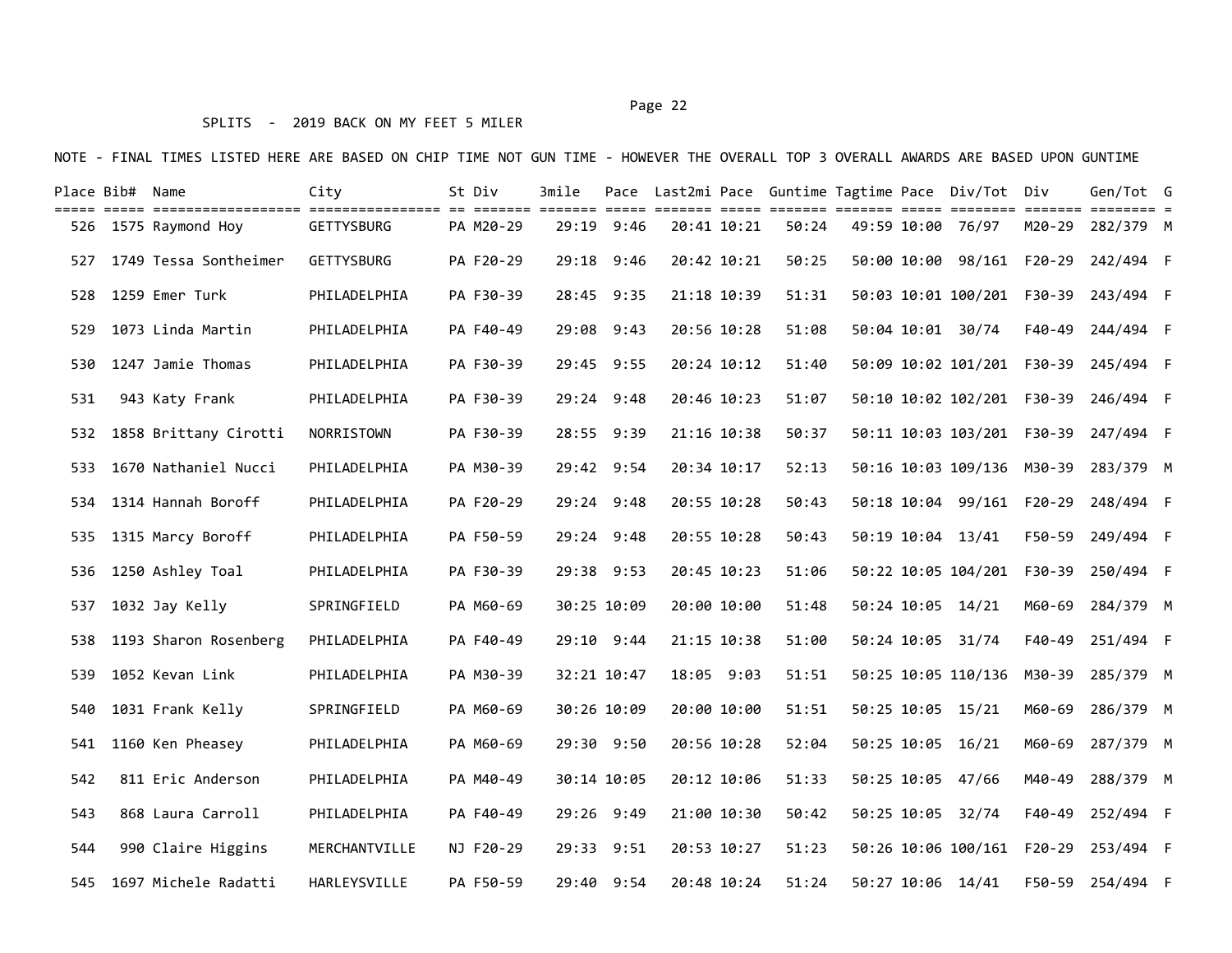| 546 | 1481 Megan Connors       | PHILADELPHIA | PA F20-29 | 30:20 10:07 | 20:13 10:07 | 51:31 |                                               |        |           |  |
|-----|--------------------------|--------------|-----------|-------------|-------------|-------|-----------------------------------------------|--------|-----------|--|
|     | 547 1539 William Gaynord | BETHLEHEM    | PA M20-29 | 30:20 10:07 | 20:13 10:07 | 51:31 | 50:32 10:07<br>77/97                          | M20-29 | 289/379 M |  |
|     | 548 1130 Jane O'Connor   | PHILADELPHIA | PA F30-39 | 30:03 10:01 | 20:35 10:18 | 52:24 | 50:38 10:08 105/201    F30-39    256/494    F |        |           |  |
| 549 | 1662 Paul Myslinski      | PHILADELPHIA | PA M30-39 | 31:02 10:21 | 19:39 9:50  | 52:29 | 50:40 10:08 111/136 M30-39                    |        | 290/379 M |  |
| 550 | 989 Ryan Hetzko          | PHILADELPHIA | PA M30-39 | 30:13 10:05 | 20:29 10:15 | 51:59 | 50:42 10:09 112/136 M30-39                    |        | 291/379 M |  |

### SPLITS - 2019 BACK ON MY FEET 5 MILER

| Place Bib# | Name                                 | City           | St Div    | 3mile | Pace        |                 |       |             | Last2mi Pace Guntime Tagtime Pace Div/Tot Div |        | Gen/Tot G |  |
|------------|--------------------------------------|----------------|-----------|-------|-------------|-----------------|-------|-------------|-----------------------------------------------|--------|-----------|--|
| 551        | 1831 Kristy Delmuto                  | PHILADELPHIA   | PA F30-39 |       | 29:56 9:59  | 20:48 10:24     | 52:05 |             | 50:43 10:09 106/201 F30-39                    |        | 257/494 F |  |
| 552        | 1552 Christina Grube                 | PIPERSVILLE    | PA F40-49 |       | 30:28 10:10 | 20:17 10:09     | 52:26 | 50:45 10:09 | 33/74                                         | F40-49 | 258/494 F |  |
| 553        | 1660 Beth Mullen                     | <b>NEWTOWN</b> | PA F40-49 |       | 30:27 10:09 | $20:19$ $10:10$ | 52:26 | 50:45 10:09 | 34/74                                         | F40-49 | 259/494 F |  |
| 554        | 1036 Ian Kiernan                     | PHILADELPHIA   | PA M50-59 |       | 30:29 10:10 | 20:16 10:08     | 52:25 | 50:45 10:09 | 36/53                                         | M50-59 | 292/379 M |  |
| 555        | 1089 Anna McDonough                  | PHILADELPHIA   | PA F40-49 |       | 30:27 10:09 | 20:18 10:09     | 52:26 | 50:45 10:09 | 35/74                                         | F40-49 | 260/494 F |  |
| 556        | 1691 Diane Plack                     | PIPERSVILLE    | PA F50-59 |       | 30:27 10:09 | 20:19 10:10     | 52:26 |             | 50:45 10:09 15/41                             | F50-59 | 261/494 F |  |
| 557        | 1174 Camila Reel                     | PHILADELPHIA   | PA F30-39 |       | 30:15 10:05 | 20:35 10:18     | 52:06 |             | 50:50 10:10 107/201 F30-39                    |        | 262/494 F |  |
| 558        | 1864 Emma Brumbaugh                  | PHILADELPHIA   | PA F30-39 |       | 29:29 9:50  | 21:24 10:42     | 52:20 |             | 50:53 10:11 108/201 F30-39                    |        | 263/494 F |  |
| 559        | 1175 Mary Reilley                    | PHILADELPHIA   | PA F20-29 |       | 29:37 9:53  | 21:16 10:38     | 52:31 |             | 50:53 10:11 102/161 F20-29                    |        | 264/494 F |  |
| 560        | 901 Theresa Deangelis                | PHILADELPHIA   | PA F40-49 |       | 29:44 9:55  | 21:12 10:36     | 51:40 | 50:55 10:11 | 36/74                                         | F40-49 | 265/494 F |  |
| 561        | 1049 Kate Lesko                      | PHILADELPHIA   | PA F20-29 |       | 29:44 9:55  | 21:11 10:36     | 51:39 |             | 50:55 10:11 103/161 F20-29                    |        | 266/494 F |  |
| 562        | 1801 Anthony Zeferes                 | MARLTON        | NJ M30-39 |       | 30:01 10:01 | 20:55 10:28     | 51:25 |             | 50:56 10:12 113/136 M30-39                    |        | 293/379 M |  |
| 563        | 1165 Fiona Purce                     | MADISON        | NJ F20-29 |       | 29:34 9:52  | 21:24 10:42     | 51:43 |             | 50:57 10:12 104/161 F20-29                    |        | 267/494 F |  |
| 564        | 1370 Samantha Mercanti- COLLINGSWOOD |                | NJ F30-39 |       | 29:48 9:56  | 21:19 10:40     | 52:26 |             | 51:06 10:14 109/201 F30-39                    |        | 268/494 F |  |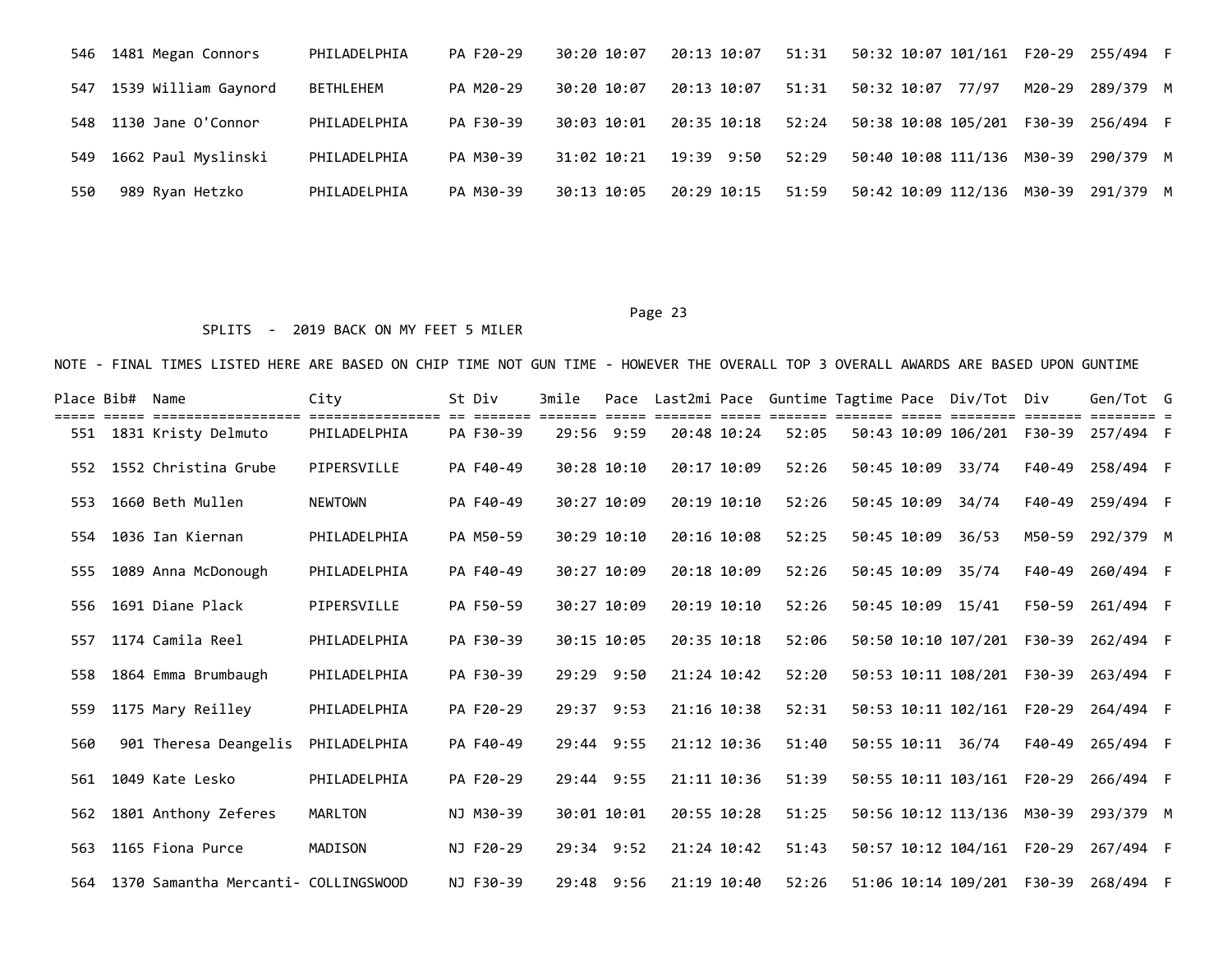| 1611 Kelly Layfield<br>565  | PHILADELPHIA        | PA F20-29 | 9:48<br>29:24  | 21:48 10:54 | 51:43 | 51:11 10:15 105/161 F20-29 |        | 269/494 F |  |
|-----------------------------|---------------------|-----------|----------------|-------------|-------|----------------------------|--------|-----------|--|
| 1654 Taylor Morgis<br>566   | SELLERSVILLE        | PA F20-29 |                |             | 52:27 | 51:13 10:15 106/161 F20-29 |        | 270/494 F |  |
| 1058 Lindsay Loftus<br>567  | PHILADELPHIA        | PA F30-39 | 29:29 9:50     | 21:46 10:53 | 52:15 | 51:14 10:15 110/201 F30-39 |        | 271/494 F |  |
| 1277 Erinn Welsh<br>568     | SPRINGFIELD         | PA F20-29 | 29:19 9:47     | 22:00 11:00 | 52:15 | 51:18 10:16 107/161 F20-29 |        | 272/494 F |  |
| 1527 Christa Fisher<br>569  | PHOENIXVILLE        | PA F30-39 |                |             | 51:22 | 51:22 10:17 111/201 F30-39 |        | 273/494 F |  |
| 1928 Beth Sporer<br>570     | PHILADELPHIA        | PA F30-39 | $29:25$ $9:49$ | 22:08 11:04 | 51:57 | 51:33 10:19 112/201 F30-39 |        | 274/494 F |  |
| 1427 Jessica Arends<br>571  | RARITAN             | NJ F20-29 | 30:43 10:15    | 20:54 10:27 | 52:21 | 51:36 10:20 108/161 F20-29 |        | 275/494 F |  |
| 1452 Katie Brough<br>572    | PHILADELPHIA        | PA F20-29 | 29:53 9:58     | 21:43 10:52 | 52:33 | 51:36 10:20 109/161 F20-29 |        | 276/494 F |  |
| 896 Amy Datil<br>573        | <b>WEST CHESTER</b> | PA F40-49 | 30:29 10:10    | 21:08 10:34 | 53:01 | 51:37 10:20<br>37/74       | F40-49 | 277/494 F |  |
| 870 Yolanda Carrozza<br>574 | MOUNT LAUREL        | NJ F50-59 | 30:20 10:07    | 21:18 10:39 | 52:17 | 51:38 10:20<br>16/41       | F50-59 | 278/494 F |  |
| 1365 Eve Nora Litt<br>575   | PHILADELPHIA        | PA F30-39 | 9:48<br>29:24  | 22:24 11:12 | 52:32 | 51:48 10:22 113/201        | F30-39 | 279/494 F |  |

## SPLITS - 2019 BACK ON MY FEET 5 MILER

| Place Bib# | Name                     | City             | St Div    | 3mile      |                 |             |       |             | Pace Last2mi Pace Guntime Tagtime Pace Div/Tot Div |        | Gen/Tot G |  |
|------------|--------------------------|------------------|-----------|------------|-----------------|-------------|-------|-------------|----------------------------------------------------|--------|-----------|--|
|            | 576 1551 Julie Greenwald | BRYN MAWR        | PA F20-29 |            | 30:43 10:15     | 21:07 10:34 | 52:46 |             | 51:49 10:22 110/161                                | F20-29 | 280/494 F |  |
| 577        | 1840 Amanda Mancuso      | PHILADELPHIA     | PA F30-39 |            | 31:12 10:24     | 20:41 10:21 | 53:24 |             | 51:53 10:23 114/201 F30-39                         |        | 281/494 F |  |
| 578        | 1839 Alexandra Hale      | PHOENIXVILLE     | PA F30-39 |            | 31:12 10:24     | 20:41 10:21 | 53:24 |             | 51:53 10:23 115/201 F30-39                         |        | 282/494 F |  |
| 579        | 1521 Gina Fanelli        | <b>HAVERTOWN</b> | PA F30-39 |            | $31:14$ $10:25$ | 20:44 10:22 | 53:29 |             | 51:57 10:24 116/201 F30-39                         |        | 283/494 F |  |
| 580        | 1639 Katherine Meigs     | ARDMORE          | PA F20-29 |            | 31:06 10:22     | 20:53 10:27 | 53:25 |             | 51:58 10:24 111/161 F20-29                         |        | 284/494 F |  |
| 581        | 1638 Bobby Meigs         | ARDMORE          | PA M20-29 |            | 31:06 10:22     | 20:53 10:27 | 53:25 | 51:58 10:24 | 78/97                                              | M20-29 | 294/379 M |  |
| 582        | 1400 Bria Smith          | PHILADELPHIA     | PA F20-29 | 29:48 9:56 |                 | 22:11 11:06 | 52:32 |             | 51:59 10:24 112/161 F20-29                         |        | 285/494 F |  |
| 583        | 1086 Benjamin McCool     | PHILADELPHIA     | PA M30-39 |            | 30:45 10:15     | 21:15 10:38 | 53:37 |             | 51:59 10:24 114/136                                | M30-39 | 295/379 M |  |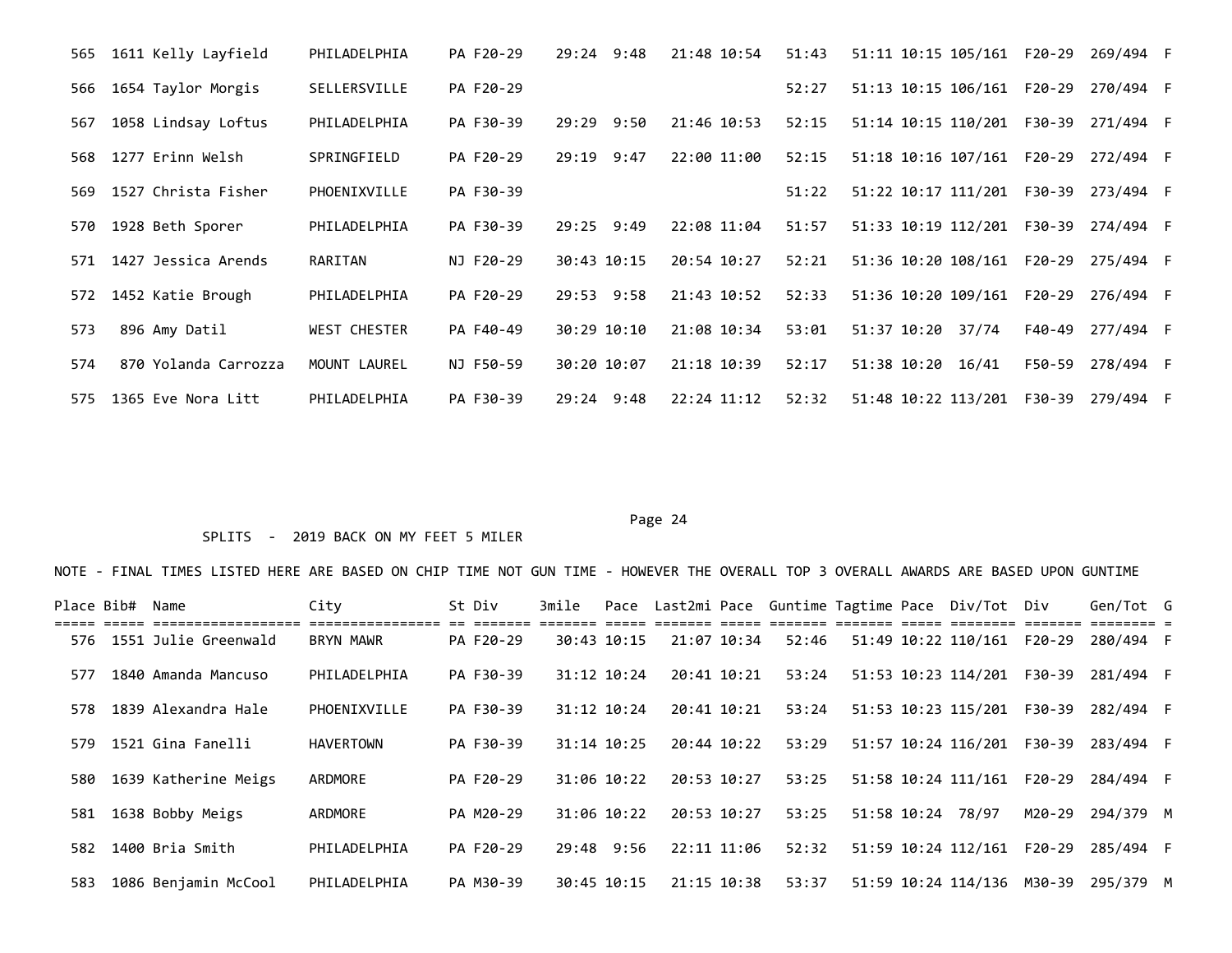| 584 | 903 Andrew Dela Merced PHILADELPHIA  |                  | PA M30-39 | 30:45 10:15    | 21:15 10:38 | 53:37 | 51:59 10:24 115/136 M30-39                    |        | 296/379 M |  |
|-----|--------------------------------------|------------------|-----------|----------------|-------------|-------|-----------------------------------------------|--------|-----------|--|
| 585 | 1818 Amy Azorandia                   | MEDIA            | PA F30-39 | 30:46 10:16    | 21:14 10:37 | 53:30 | 52:00 10:24 117/201 F30-39                    |        | 286/494 F |  |
| 586 | 986 Caroline Henley                  | PHILADELPHIA     | PA F20-29 | 30:51 10:17    | 21:16 10:38 | 53:23 | 52:07 10:26 113/161 F20-29                    |        | 287/494 F |  |
| 587 | 806 Heather Allcorn                  | PHILADELPHIA     | PA F30-39 | 30:40 10:14    | 21:29 10:45 | 53:38 | 52:09 10:26 118/201 F30-39                    |        | 288/494 F |  |
| 588 | 961 Sarah Green                      | PHILADELPHIA     | PA F20-29 | 31:04 10:22    | 21:07 10:34 | 53:12 | 52:11 10:27 114/161 F20-29                    |        | 289/494 F |  |
| 589 | 1077 Diane Mastrull                  | PHILADELPHIA     | PA F50-59 | 31:04 10:22    | 21:07 10:34 | 53:13 | 52:11 10:27 17/41                             | F50-59 | 290/494 F |  |
| 590 | 1862 Jessica Visniskie               | WALLINGFORD      | PA F30-39 | 30:09 10:03    | 22:10 11:05 | 52:51 | 52:18 10:28 119/201 F30-39                    |        | 291/494 F |  |
| 591 | 1321 Janette Chien                   | PHILADELPHIA     | PA F20-29 | 30:52 10:18    | 21:33 10:47 | 53:40 | 52:24 10:29 115/161 F20-29                    |        | 292/494 F |  |
| 592 | 1255 Dana Trigg                      | <b>DARBY</b>     | PA F40-49 | 31:00 10:20    | 21:35 10:48 | 53:21 | 52:34 10:31 38/74                             | F40-49 | 293/494 F |  |
| 593 | 1098 Alexander McKibben PHILADELPHIA |                  | PA M20-29 | $29:10$ $9:44$ | 23:27 11:44 | 53:01 | 52:37 10:32 79/97                             | M20-29 | 297/379 M |  |
| 594 | 1075 Savannah Martinez               | PHILADELPHIA     | PA F20-29 | 32:40 10:54    | 20:01 10:01 | 52:58 | 52:40 10:32 116/161 F20-29                    |        | 294/494 F |  |
| 595 | 1494 John Davis                      | PHILADELPHIA     | PA M40-49 | 30:17 10:06    | 22:24 11:12 | 53:15 | 52:41 10:33 48/66                             | M40-49 | 298/379 M |  |
| 596 | 890 Carlos Cruz                      | CLIVE            | IA M30-39 | 31:19 10:27    | 21:24 10:42 | 53:43 | 52:42 10:33 116/136 M30-39                    |        | 299/379 M |  |
| 597 | 1376 Micael Navarro Lop EL CERRITO   |                  | CA F30-39 | 32:47 10:56    | 19:56 9:58  | 54:11 | 52:42 10:33 120/201 F30-39                    |        | 295/494 F |  |
| 598 | 1282 Alicia White                    | HAINESPORT       | NJ F40-49 | 30:40 10:14    | 22:03 11:02 | 53:30 | 52:42 10:33 39/74                             | F40-49 | 296/494 F |  |
| 599 | 1991 Jessica Alexander               | PHILADELPHIA     | PA F30-39 | 31:14 10:25    | 21:29 10:45 | 54:27 | 52:43 10:33 121/201 F30-39                    |        | 297/494 F |  |
| 600 | 1948 Amanda Brickner                 | <b>BLACKWOOD</b> | NJ F30-39 | 30:11 10:04    | 22:46 11:23 | 53:40 | 52:57 10:36 122/201    F30-39    298/494    F |        |           |  |

Page 25 and the state of the state of the state of the state of the state of the state of the state of the state of the state of the state of the state of the state of the state of the state of the state of the state of th

SPLITS - 2019 BACK ON MY FEET 5 MILER

NOTE - FINAL TIMES LISTED HERE ARE BASED ON CHIP TIME NOT GUN TIME - HOWEVER THE OVERALL TOP 3 OVERALL AWARDS ARE BASED UPON GUNTIME Place Bib# Name  $City$  St Div 3mile Pace Last2mi Pace Guntime Tagtime Pace Div/Tot Div Gen/Tot G ===== ===== ================== ================ == ======= ======= ===== ======= ===== ======= ======= ===== ======== ======= ======== = 601 1738 Igor Sikavica WAYNE PA M40-49 30:14 10:05 22:43 11:22 53:40 52:57 10:36 49/66 M40-49 300/379 M

602 1806 Danielle Zinar PHILADELPHIA PA F20-29 30:36 10:12 22:21 11:11 53:38 52:57 10:36 117/161 F20-29 299/494 F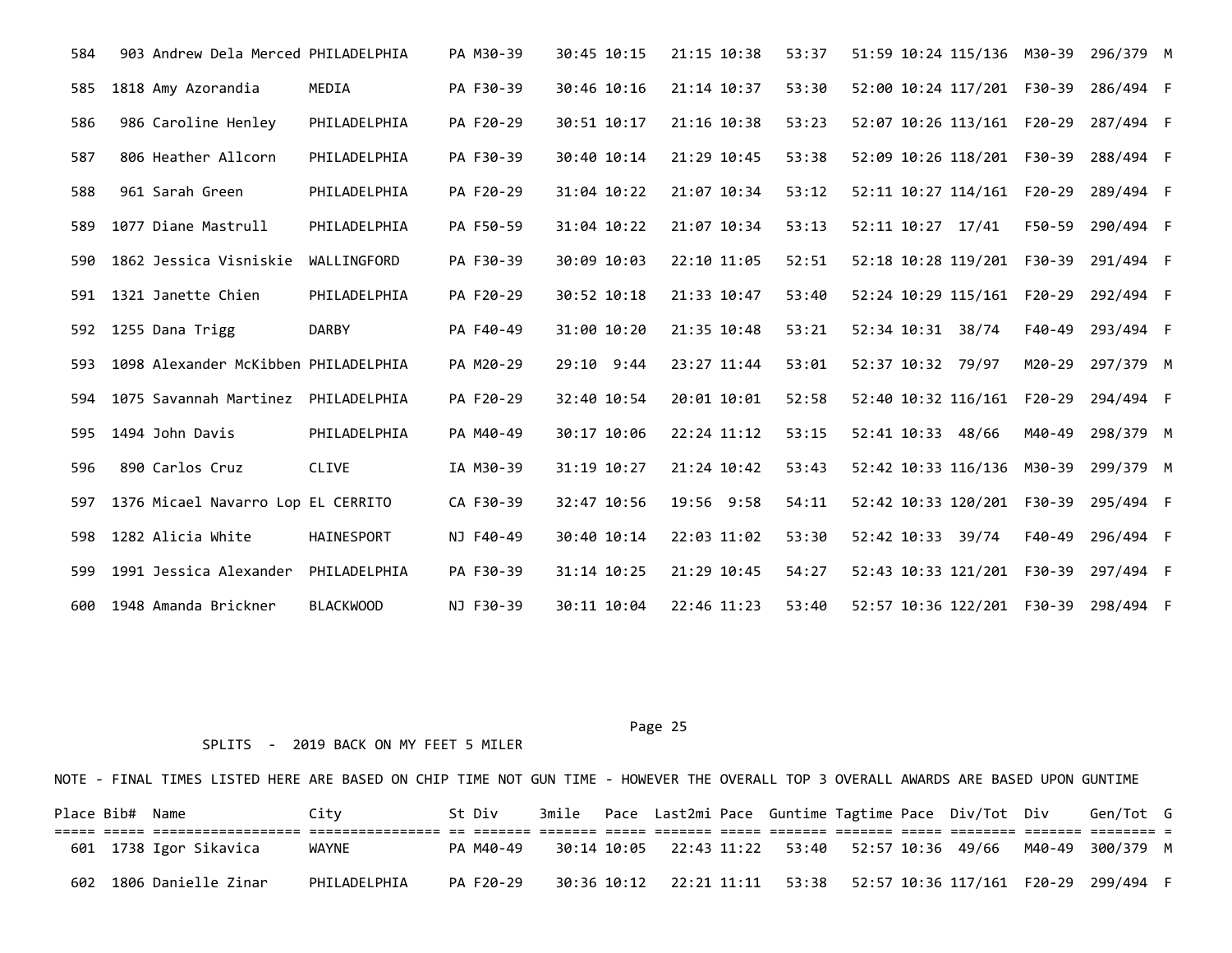| 603 | 1091 Mary McDyer                     | <b>ASTON</b>      | PA F20-29   | 31:20 10:27 | 21:38 10:49 | 53:19 | 52:58 10:36 118/161 F20-29 |        | 300/494 F |  |
|-----|--------------------------------------|-------------------|-------------|-------------|-------------|-------|----------------------------|--------|-----------|--|
| 604 | 1064 Leena Malik                     | PHILADELPHIA      | PA F20-29   | 30:19 10:07 | 22:44 11:22 | 53:21 | 53:03 10:37 119/161 F20-29 |        | 301/494 F |  |
| 605 | 1740 Amelia Siwa                     | PHILADELPHIA      | PA F20-29   | 32:26 10:49 | 20:42 10:21 | 54:18 | 53:08 10:38 120/161 F20-29 |        | 302/494 F |  |
| 606 | 1644 Pete Mills                      |                   | $-- M50-59$ | 32:27 10:49 | 20:42 10:21 | 54:18 | 53:09 10:38 37/53          | M50-59 | 301/379 M |  |
| 607 | 1642 Elizabeth Messineo PHILADELPHIA |                   | PA F20-29   | 31:07 10:23 | 22:06 11:03 | 54:07 | 53:13 10:39 121/161 F20-29 |        | 303/494 F |  |
| 608 | 1752 Matt Stewart                    |                   | $-- M30-39$ | 31:08 10:23 | 22:06 11:03 | 54:07 | 53:13 10:39 117/136 M30-39 |        | 302/379 M |  |
| 609 | 1368 Lynn McCullough                 | NARBERTH          | PA F50-59   | 31:08 10:23 | 22:06 11:03 | 54:06 | 53:14 10:39 18/41          | F50-59 | 304/494 F |  |
| 610 | 1447 Alexandria Brake                | PHILADELPHIA      | PA F20-29   | 31:31 10:31 | 21:47 10:54 | 54:31 | 53:18 10:40 122/161 F20-29 |        | 305/494 F |  |
| 611 | 1137 Tim O'Shaughnessy               | WEST CHESTER      | PA M50-59   | 31:04 10:22 | 22:17 11:09 | 54:56 | 53:20 10:40 38/53          | M50-59 | 303/379 M |  |
|     | 612 1367 Michael McBride             | CHERRY HILL       | NJ M40-49   | 31:32 10:31 | 21:55 10:58 | 53:49 | 53:27 10:42 50/66          | M40-49 | 304/379 M |  |
| 613 | 1448 Carrie Brennan                  | DREXEL HILL       | PA F40-49   | 31:35 10:32 | 21:57 10:59 | 54:44 | 53:31 10:43 40/74          | F40-49 | 306/494 F |  |
| 614 | 856 Susan Callanen                   | PHILADELPHIA      | PA F40-49   | 31:04 10:22 | 22:29 11:15 | 54:23 | 53:32 10:43 41/74          | F40-49 | 307/494 F |  |
| 615 | 1397 Ann Schuster                    | PHILADELPHIA      | PA F30-39   | 31:19 10:27 | 22:20 11:10 | 54:01 | 53:38 10:44 123/201 F30-39 |        | 308/494 F |  |
| 616 | 1676 Nana Opoku                      | PHILADELPHIA      | PA M30-39   | 31:02 10:21 | 22:37 11:19 | 55:28 | 53:38 10:44 118/136 M30-39 |        | 305/379 M |  |
| 617 | 1187 Nilka Rodriguez                 | PHILADELPHIA      | PA F30-39   | 31:04 10:22 | 22:35 11:18 | 54:11 | 53:39 10:44 124/201 F30-39 |        | 309/494 F |  |
| 618 | 1929 Sarah Tampio                    | PHILADELPHIA      | PA F30-39   | 30:34 10:12 | 23:06 11:33 | 54:53 | 53:40 10:44 125/201 F30-39 |        | 310/494 F |  |
| 619 | 1900 Gene Coletta                    | PHILADELPHIA      | PA M30-39   | 30:35 10:12 | 23:07 11:34 | 54:54 | 53:41 10:45 119/136 M30-39 |        | 306/379 M |  |
| 620 | 1949 Maryalice Nevaduns RUNNEMEDE    |                   | NJ F20-29   | 30:16 10:06 | 23:26 11:43 | 54:22 |                            |        |           |  |
| 621 | 942 Jessica Frame                    | PHILADELPHIA      | PA F30-39   | 30:35 10:12 | 23:08 11:34 | 54:54 | 53:42 10:45 126/201 F30-39 |        | 312/494 F |  |
| 622 | 1657 Ray Motlasz                     | <b>BURLINGTON</b> | NJ M50-59   | 30:42 10:14 | 23:05 11:33 | 54:34 | 53:46 10:46 39/53          | M50-59 | 307/379 M |  |
| 623 | 1141 Isabella Pagana                 | PHILADELPHIA      | PA F20-29   | 32:14 10:45 | 21:37 10:49 | 54:07 |                            |        |           |  |
| 624 | 1531 Liz Gallelli                    | DREXEL HILL       | PA F30-39   | 31:04 10:22 | 22:50 11:25 | 54:23 | 53:53 10:47 127/201 F30-39 |        | 314/494 F |  |
|     | 625 1390 Caitlin Reynolds            | PHILADELPHIA      | PA F30-39   | 31:53 10:38 | 22:01 11:01 | 55:34 |                            |        |           |  |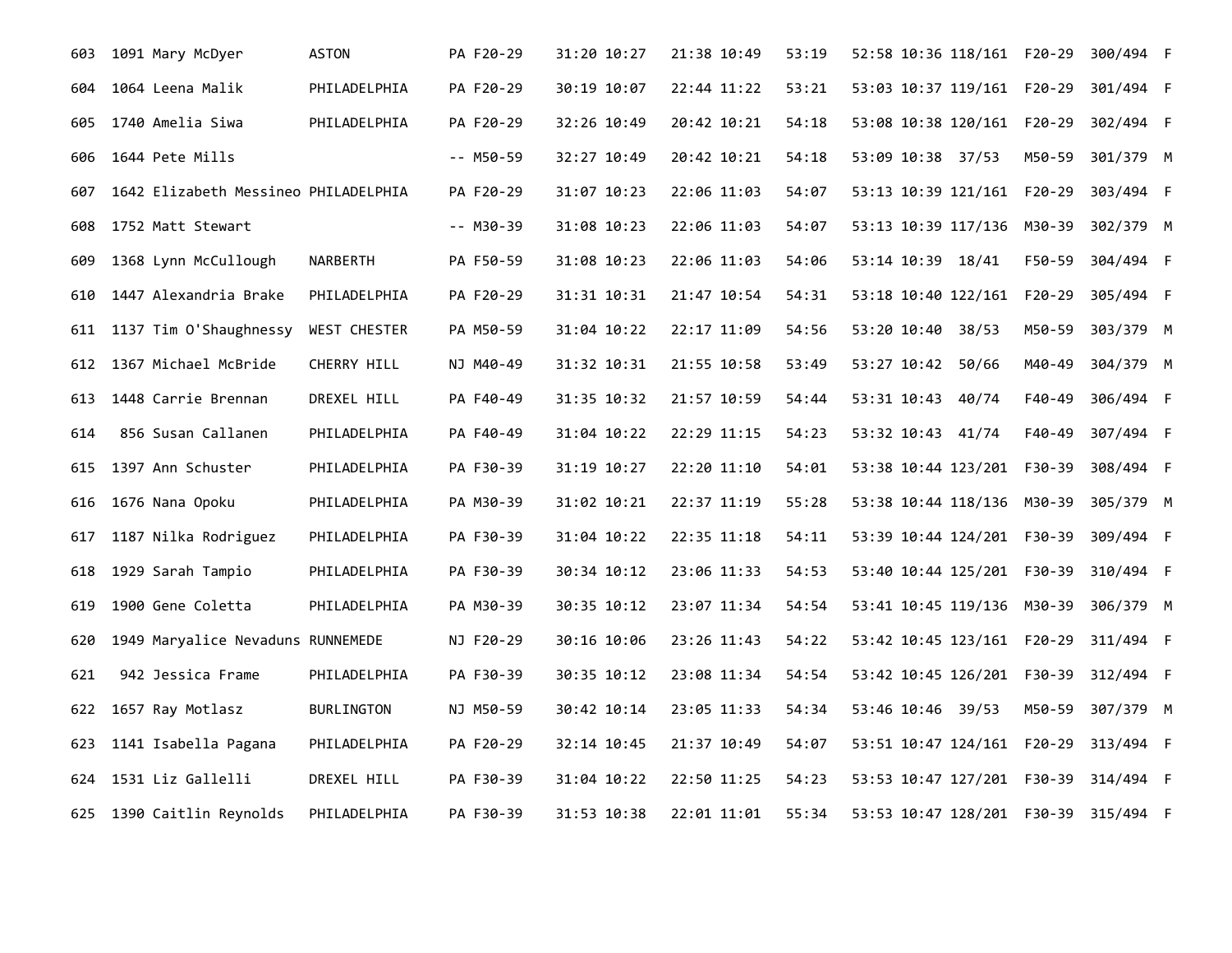## SPLITS - 2019 BACK ON MY FEET 5 MILER

NOTE - FINAL TIMES LISTED HERE ARE BASED ON CHIP TIME NOT GUN TIME - HOWEVER THE OVERALL TOP 3 OVERALL AWARDS ARE BASED UPON GUNTIME

|     | Place Bib# Name |                                    | City             | St Div    | 3mile |             |             |       |             | Pace Last2mi Pace Guntime Tagtime Pace Div/Tot Div |        | Gen/Tot G                                  |  |
|-----|-----------------|------------------------------------|------------------|-----------|-------|-------------|-------------|-------|-------------|----------------------------------------------------|--------|--------------------------------------------|--|
|     |                 | 626 1353 Bailea Hoetmer            | PHILADELPHIA     | PA F20-29 |       | 31:53 10:38 | 22:01 11:01 | 55:34 |             |                                                    |        |                                            |  |
| 627 | 1947            |                                    |                  |           |       | 31:04 10:22 | 22:53 11:27 |       | 53:56 10:48 |                                                    |        |                                            |  |
| 628 |                 | 940 Stephanie Foster               | PHILADELPHIA     | PA F40-49 |       | 31:12 10:24 | 22:47 11:24 | 54:38 |             | 53:58 10:48 42/74                                  |        | F40-49 317/494 F                           |  |
| 629 |                 | 840 Rachael Britt                  | PHILADELPHIA     | PA F20-29 |       | 31:40 10:34 | 22:26 11:13 | 54:40 |             |                                                    |        | 54:06 10:50 126/161  F20-29 318/494  F     |  |
| 630 |                 | 1131 Jessica Oconor                | PHILADELPHIA     | PA F30-39 |       | 31:47 10:36 | 22:20 11:10 | 55:39 |             | 54:07 10:50 129/201 F30-39                         |        | 319/494 F                                  |  |
| 631 |                 | 1509 Dave Drahovsky                | LEBANON          | PA M40-49 |       | 31:00 10:20 | 23:11 11:36 | 55:10 |             | 54:10 10:50 51/66                                  |        | M40-49 308/379 M                           |  |
|     |                 | 632 1357 Jen Jolles                | PHILADELPHIA     | PA F20-29 |       | 31:41 10:34 | 22:30 11:15 | 54:25 |             |                                                    |        | 54:11 10:51 127/161  F20-29  320/494  F    |  |
| 633 |                 | 1139 Calli Padilla                 | PHILADELPHIA     | PA F30-39 |       | 31:16 10:26 | 22:56 11:28 | 55:55 |             | 54:12 10:51 130/201 F30-39                         |        | 321/494 F                                  |  |
| 634 |                 | 1140 Evan Padilla                  | PHILADELPHIA     | PA M30-39 |       | 31:15 10:25 | 22:58 11:29 | 55:55 |             | 54:12 10:51 120/136 M30-39                         |        | 309/379 M                                  |  |
| 635 |                 | 1301 Emmanuel Acheampon ABSECON    |                  | NJ M20-29 |       | 30:47 10:16 | 23:33 11:47 | 54:33 |             | 54:19 10:52 80/97                                  |        | M20-29 310/379 M                           |  |
| 636 |                 | 1923 Nevan Soumilas                | HADDONFIELD      | NJ F40-49 |       | 31:42 10:34 | 22:48 11:24 | 54:58 |             | 54:29 10:54 43/74                                  | F40-49 | 322/494 F                                  |  |
| 637 |                 | 1354 John Holland                  | PHILADELPHIA     | PA M50-59 |       | 31:50 10:37 | 22:41 11:21 | 55:41 |             | 54:30 10:54 40/53                                  | M50-59 | 311/379 M                                  |  |
| 638 |                 | 1355 Terinae Holland               | PHILADELPHIA     | PA F30-39 |       | 31:49 10:37 | 22:42 11:21 | 55:40 |             |                                                    |        |                                            |  |
| 639 |                 | 1812 Bert Greener                  | SICKLERVILLE     | NJ M60-69 |       | 32:20 10:47 | 22:15 11:08 | 55:25 |             | 54:34 10:55 17/21                                  |        | M60-69 312/379 M                           |  |
| 640 |                 | 1459 Erin Burbules                 | <b>THORNDALE</b> | PA F30-39 |       | 31:24 10:28 | 23:12 11:36 | 57:37 |             |                                                    |        | 54:35 10:55 132/201    F30-39 324/494    F |  |
| 641 |                 | 1687 Jennifer Peters               | CHALFONT         | PA F40-49 |       | 31:20 10:27 | 23:17 11:39 | 55:39 |             | 54:36 10:56 44/74                                  | F40-49 | 325/494 F                                  |  |
| 642 |                 | 1383 Marina Perepelyuk             | PHILADELPHIA     | PA F30-39 |       | 31:13 10:25 | 23:24 11:42 | 55:13 |             |                                                    |        |                                            |  |
| 643 |                 | 1053 Alex Linn                     | PHILADELPHIA     | PA F20-29 |       | 31:58 10:40 | 22:52 11:26 | 56:25 |             |                                                    |        | 54:50 10:58 128/161  F20-29  327/494  F    |  |
| 644 |                 | 858 Andy Cameron                   | PHILADELPHIA     | PA M20-29 |       | 31:59 10:40 | 22:51 11:26 | 56:26 |             | 54:50 10:58 81/97                                  |        | M20-29 313/379 M                           |  |
| 645 |                 | 823 Jenson Benjamin                | PHILADELPHIA     | PA M20-29 |       | 31:33 10:31 | 23:21 11:41 | 55:11 | 54:54 10:59 | 82/97                                              | M20-29 | 314/379 M                                  |  |
|     |                 | 646 1497 Stephanie Dececco ARDMORE |                  | PA F30-39 |       | 31:48 10:36 | 23:10 11:35 | 55:51 |             |                                                    |        | 54:57 11:00 134/201    F30-39 328/494    F |  |

# Page 26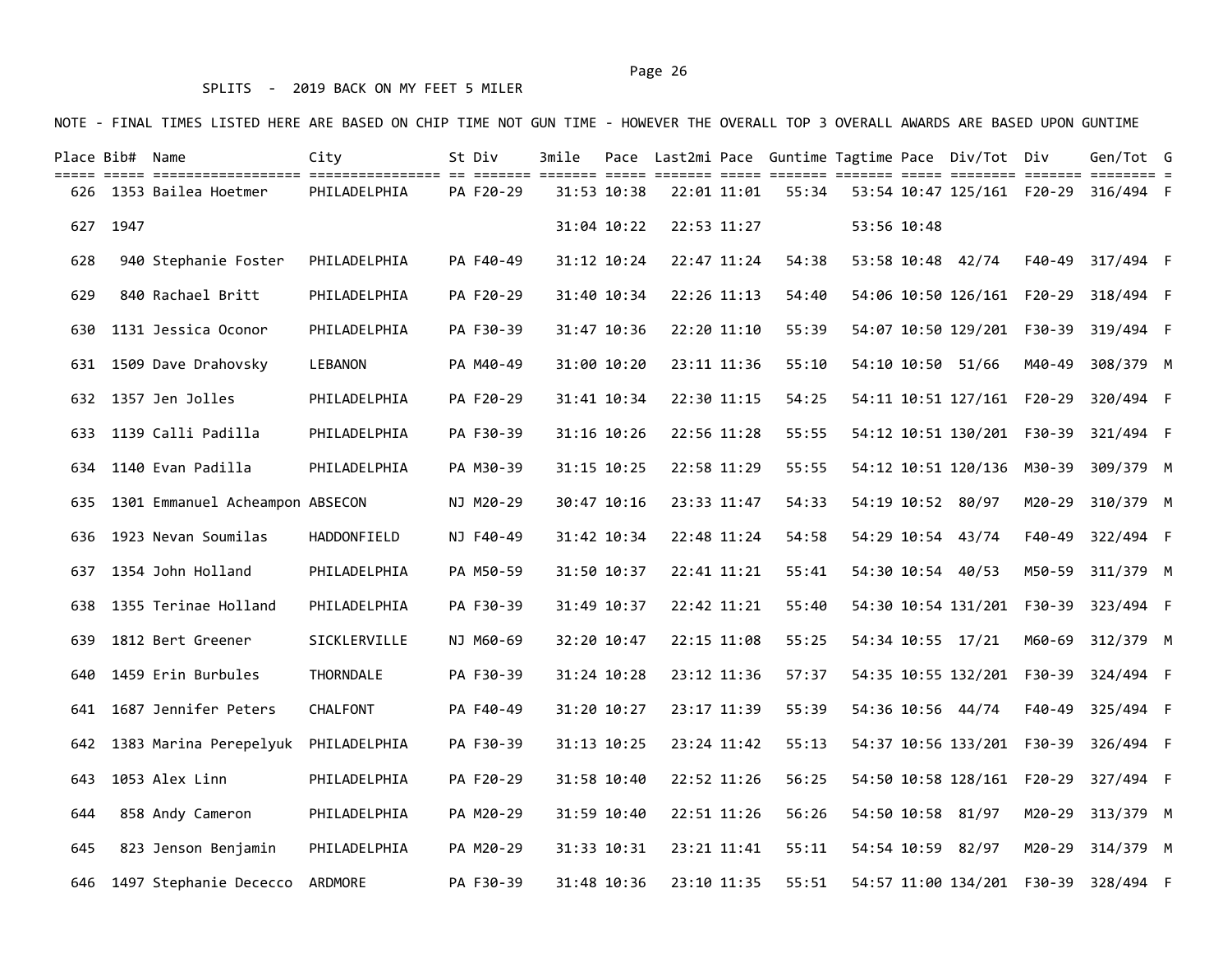| 647 | 820 Kat Battaglia          | NOTTINGHAM   | MD F20-29 |             |  | 31:22 10:28  23:36 11:48  55:44  54:58  11:00  129/161  F20-29  329/494  F  |                  |  |
|-----|----------------------------|--------------|-----------|-------------|--|-----------------------------------------------------------------------------|------------------|--|
|     | 648 1385 Ha Pham           | PHILADELPHIA | PA F30-39 |             |  | 31:48 10:36  23:10 11:35  55:51  54:58  11:00  135/201  F30-39  330/494  F  |                  |  |
|     | 649 1498 Kristen Delgrippo | NORRISTOWN   | PA F30-39 | 32:09 10:43 |  | 22:49 11:25    56:17    54:58    11:00    136/201    F30-39    331/494    F |                  |  |
|     | 650 1518 Shannon Elliott   | SWARTHMORE   | PA F40-49 | 31:50 10:37 |  | 23:10 11:35    55:51    55:00    11:00    45/74                             | F40-49 332/494 F |  |

## SPLITS - 2019 BACK ON MY FEET 5 MILER

| Place Bib# | Name                                 | City                              | St Div<br>----- | 3mile |             |             |             |       |             | Pace Last2mi Pace Guntime Tagtime Pace Div/Tot Div |        | Gen/Tot G |  |
|------------|--------------------------------------|-----------------------------------|-----------------|-------|-------------|-------------|-------------|-------|-------------|----------------------------------------------------|--------|-----------|--|
| 651        | ==================<br>1703 Paul Renn | =================<br>PHILADELPHIA | PA M30-39       |       | 31:27 10:29 |             | 23:40 11:50 | 56:14 |             | 55:06 11:02 121/136 M30-39                         |        | 315/379 M |  |
| 652        | 1204 Joani Schmeling                 | PHILADELPHIA                      | PA F30-39       |       | 32:22 10:48 |             | 22:51 11:25 | 56:05 |             | 55:12 11:03 137/201 F30-39                         |        | 333/494 F |  |
| 653        | 1097 Lorrie McKenna                  | PHILADELPHIA                      | PA F60-69       |       | 30:53 10:18 |             | 24:32 12:16 | 56:20 | 55:25 11:05 | 2/14                                               | F60-69 | 334/494 F |  |
| 654        | 1349 Ann Hedges                      | <b>BRYN MAWR</b>                  | PA F40-49       |       | 32:22 10:48 |             | 23:06 11:33 | 56:09 |             | 55:28 11:06 46/74                                  | F40-49 | 335/494 F |  |
| 655        | 1010 Mikey Ilagan                    | COLLINGSWOOD                      | NJ M30-39       |       | 33:05 11:02 |             | 22:23 11:12 | 57:22 |             | 55:28 11:06 122/136 M30-39                         |        | 316/379 M |  |
| 656        | 1356 Matt Hunn                       | <b>BENSALEM</b>                   | PA M40-49       |       | 33:06 11:02 |             | 22:25 11:13 | 57:25 |             | 55:30 11:06 52/66                                  | M40-49 | 317/379 M |  |
| 657        | 909 Clare Diamond                    | PHILADELPHIA                      | PA F20-29       |       | 32:36 10:52 |             | 22:55 11:28 | 56:40 |             | 55:30 11:06 130/161 F20-29                         |        | 336/494 F |  |
| 658        | 1351 Rachael Hendricks               | PHILADELPHIA                      | PA F30-39       |       | 33:06 11:02 |             | 22:26 11:13 | 57:26 |             | 55:31 11:07 138/201 F30-39                         |        | 337/494 F |  |
| 659        | 1776 Mercedes Valero                 | PHILADELPHIA                      | PA F20-29       |       | 32:39 10:53 | 22:54 11:27 |             | 56:40 |             | 55:32 11:07 131/161 F20-29                         |        | 338/494 F |  |
| 660        | 964 Megan Griesser                   | PHILADELPHIA                      | PA F20-29       |       | 32:38 10:53 |             | 22:56 11:28 | 56:40 |             | 55:33 11:07 132/161 F20-29                         |        | 339/494 F |  |
| 661        | 1938 Deborah Farrar                  | PHILADELPHIA                      | PA F60-69       |       | 31:50 10:37 |             | 23:44 11:52 | 56:08 | 55:34 11:07 | 3/14                                               | F60-69 | 340/494 F |  |
| 662        | 1536 Clark Garland                   |                                   | $-- M50-59$     |       | 32:39 10:53 |             | 22:56 11:28 | 56:40 | 55:34 11:07 | 41/53                                              | M50-59 | 318/379 M |  |
| 663        | 1866 Luke Little                     | WASHINGTON                        | DC M20-29       |       | 33:02 11:01 |             | 22:37 11:19 | 57:23 | 55:39 11:08 | 83/97                                              | M20-29 | 319/379 M |  |
| 664        | 1293 Jennifer Young                  | PHILADELPHIA                      | PA F20-29       |       | 32:16 10:46 |             | 23:24 11:42 | 56:52 |             | 55:40 11:08 133/161 F20-29                         |        | 341/494 F |  |
|            | 665 1867 Alex Miles                  | WASHINGTON                        | DC F20-29       |       | 33:03 11:01 |             | 22:38 11:19 | 57:24 |             | 55:40 11:08 134/161 F20-29                         |        | 342/494 F |  |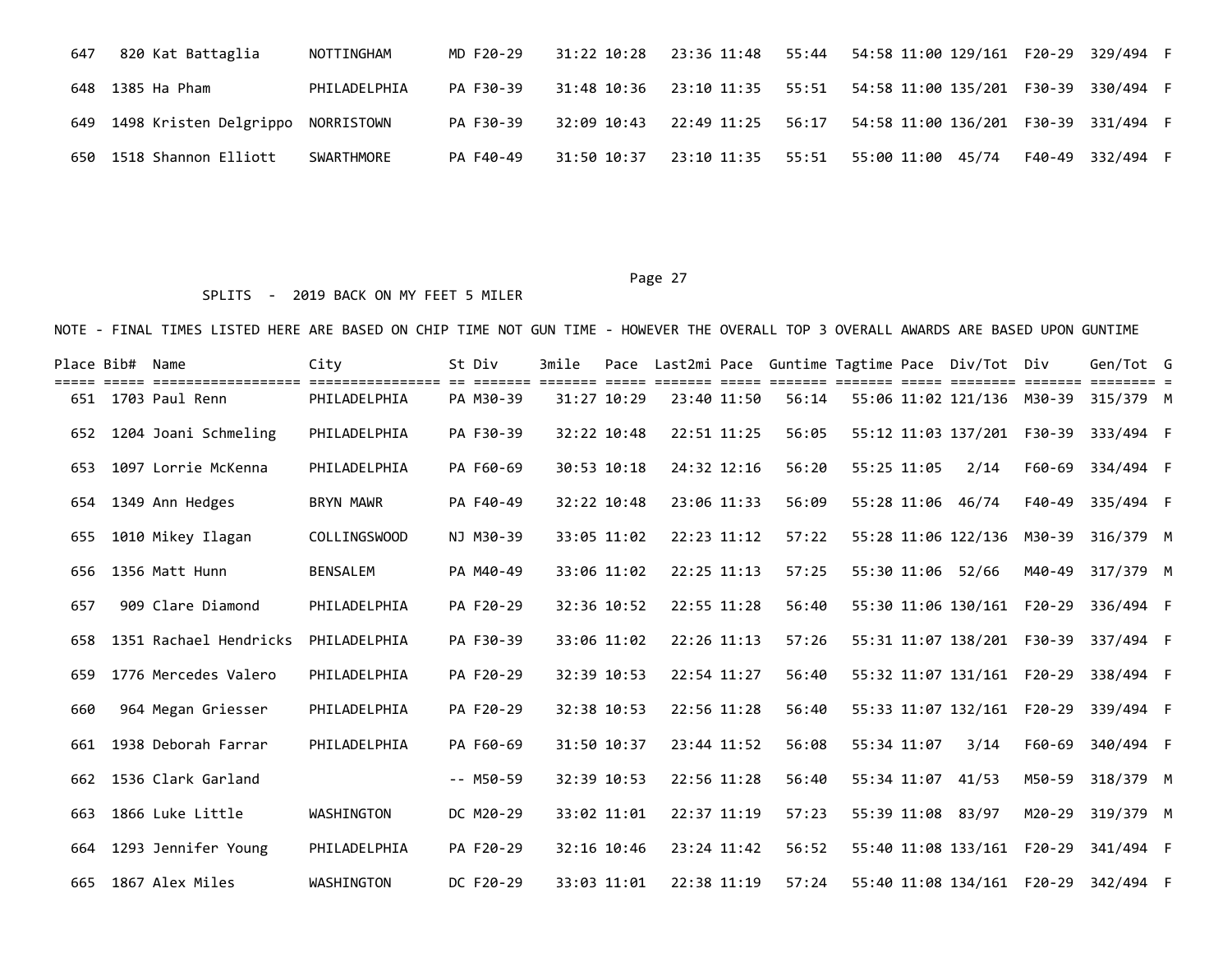| 666 | 1125 Thao Nguyen       | PHILADELPHIA       | PA F30-39 | 31:49 10:37   | 23:53 11:57   | 56:28 | 55:41 11:09 139/201 F30-39 |        | 343/494 F |  |
|-----|------------------------|--------------------|-----------|---------------|---------------|-------|----------------------------|--------|-----------|--|
| 667 | 934 Ed Fink            | PHILADELPHIA       | PA M30-39 | 32:54 10:58   | $22:52$ 11:26 | 56:35 | 55:45 11:09 123/136 M30-39 |        | 320/379 M |  |
| 668 | 1294 Diana Zalewski    | PHILADELPHIA       | PA F30-39 | 32:54 10:58   | 22:53 11:27   | 56:36 | 55:46 11:10 140/201 F30-39 |        | 344/494 F |  |
| 669 | 911 Bridget Dougherty  | PHILADELPHIA       | PA F40-49 | 32:47 10:56   | 23:05 11:33   | 57:06 | 47/74<br>55:51 11:11       | F40-49 | 345/494 F |  |
| 670 | 1457 Danielle Buckius  | PHILADELPHIA       | PA F30-39 | 32:27 10:49   | $23:25$ 11:43 | 56:48 | 55:52 11:11 141/201 F30-39 |        | 346/494 F |  |
| 671 | 1024 Shloka Joshi      | NORTH WALES        | PA F30-39 | 31:39 10:33   | 24:17 12:09   | 56:20 | 55:55 11:11 142/201 F30-39 |        | 347/494 F |  |
| 672 | 1401 Lisa Span         | PHILADELPHIA       | PA F30-39 | 32:49 10:57   | 23:09 11:35   | 57:31 | 55:58 11:12 143/201        | F30-39 | 348/494 F |  |
| 673 | 1273 Catherine Weigley | PHILADELPHIA       | PA F40-49 | 33:07 11:03   | 22:53 11:27   | 56:55 | 56:00 11:12<br>48/74       | F40-49 | 349/494 F |  |
| 674 | 1605 Matt Koch         | <b>DOWNINGTOWN</b> | PA M40-49 | 32:18 10:46   | 23:52 11:56   | 57:33 | 53/66<br>56:09 11:14       | M40-49 | 321/379 M |  |
| 675 | 905 Nalin Deshpande    | HAVERFORD          | PA M20-29 | $32:22$ 10:48 | 23:50 11:55   | 57:19 | $56:12$ $11:15$<br>84/97   | M20-29 | 322/379 M |  |

## SPLITS - 2019 BACK ON MY FEET 5 MILER

| Place Bib# | Name                     | City             | St Div         | 3mile |             |              |               |       |                 | Pace Last2mi Pace Guntime Tagtime Pace Div/Tot Div |        | Gen/Tot G |  |
|------------|--------------------------|------------------|----------------|-------|-------------|--------------|---------------|-------|-----------------|----------------------------------------------------|--------|-----------|--|
|            | 676 1824 Marylin Heffron | NORTH WALES      | PA F60-69      |       | 32:42 10:54 | access coss. | 23:39 11:50   | 57:29 | 56:21 11:17     | ependen endenen denen endenene<br>4/14             | F60-69 | 350/494 F |  |
| 677        | 1631 Eleni McCready      | <b>HAVERTOWN</b> | PA F30-39      |       | 32:55 10:59 |              | 23:31 11:46   | 57:49 |                 | 56:25 11:17 144/201 F30-39                         |        | 351/494 F |  |
| 678        | 1789 Kealan Warner       | HADDONFIELD      | NJ F40-49      |       | 38:03 12:41 |              | $18:26$ 9:13  | 57:35 | 56:28 11:18     | 49/74                                              | F40-49 | 352/494 F |  |
| 679        | 1649 Anthony Moore       |                  | $- - M30 - 39$ |       | 38:03 12:41 |              | $18:27$ 9:14  | 57:36 |                 | 56:29 11:18 124/136 M30-39                         |        | 323/379 M |  |
| 680        | 1271 Kelsey Warren       | PHILADELPHIA     | PA F20-29      |       | 33:23 11:08 |              | 23:11 11:36   | 58:04 |                 | 56:34 11:19 135/161 F20-29                         |        | 353/494 F |  |
| 681        | 1768 Melissa Tomasic     | <b>GLENMOORE</b> | PA F40-49      |       | 32:26 10:49 | 24:09 12:05  |               | 57:21 | $56:35$ $11:19$ | 50/74                                              | F40-49 | 354/494 F |  |
| 682        | 1238 Liza Strauch        | PHILADELPHIA     | PA F20-29      |       | 33:23 11:08 | 23:13 11:37  |               | 58:04 |                 | 56:36 11:20 136/161 F20-29                         |        | 355/494 F |  |
| 683        | 1877 Kevin Bennett       | MOORESTOWN       | NJ M20-29      |       | 33:23 11:08 | 23:14 11:37  |               | 58:06 | 56:37 11:20     | 85/97                                              | M20-29 | 324/379 M |  |
|            | 684 1206 Jeff Schmidt    | PHILADELPHIA     | PA M20-29      |       | 33:24 11:08 |              | $23:15$ 11:38 | 58:06 | 56:38 11:20     | 86/97                                              | M20-29 | 325/379 M |  |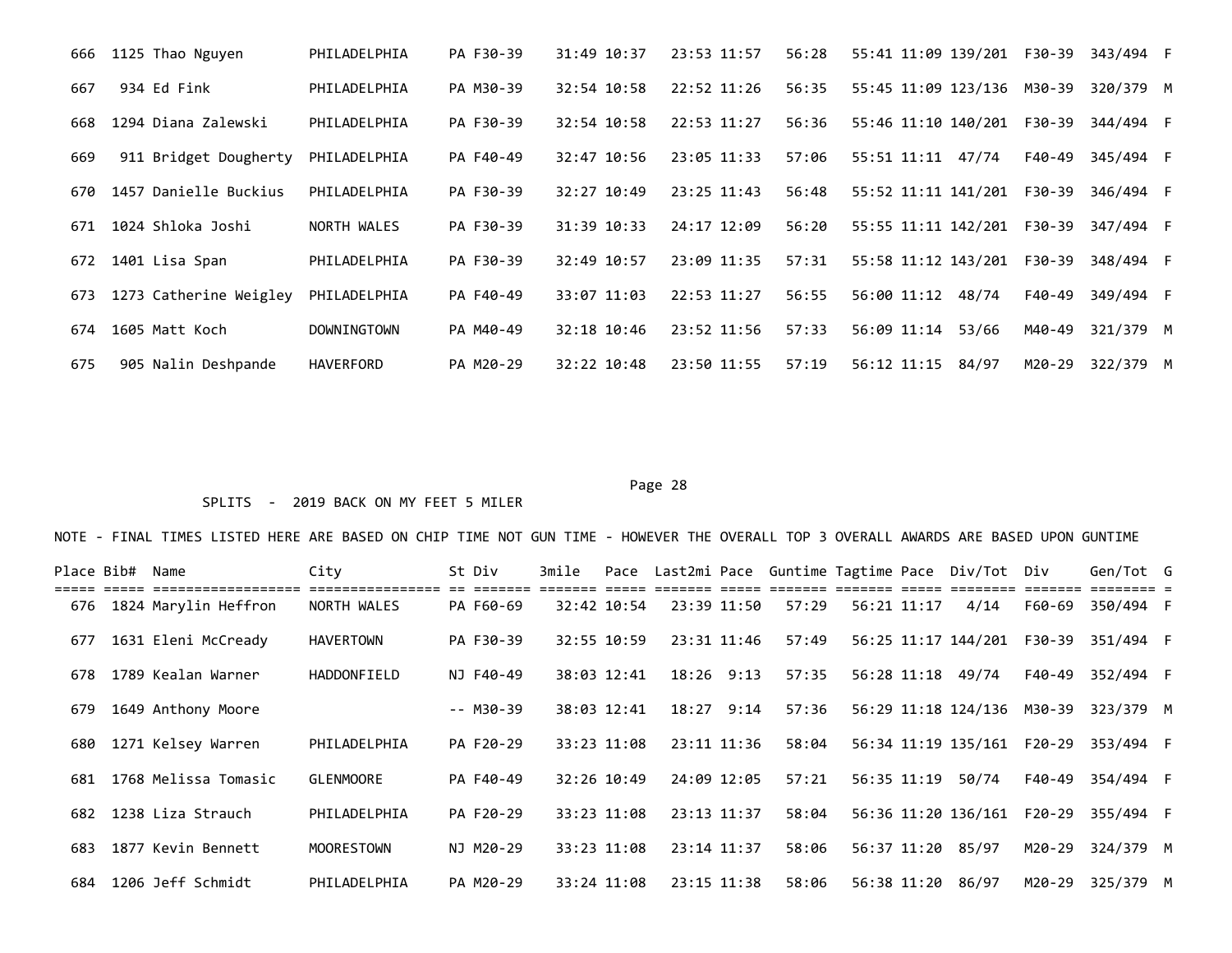| 685 | 1303 Dana Allison      | PHILADELPHIA        | PA F40-49 | 32:42 10:54 | 23:58 11:59         | 57:24 | 56:40 11:20 51/74          |       | F40-49 | 356/494 F |  |
|-----|------------------------|---------------------|-----------|-------------|---------------------|-------|----------------------------|-------|--------|-----------|--|
| 686 | 1673 John O'Brien      | SICKLERVILLE        | NJ M40-49 | 32:37 10:53 | 24:09 12:05         | 57:35 | 56:45 11:21                | 54/66 | M40-49 | 326/379 M |  |
| 687 | 882 Samantha Collinge  | PHILADELPHIA        | PA F20-29 | 33:38 11:13 | 23:14 11:37         | 58:03 | 56:52 11:23 137/161 F20-29 |       |        | 357/494 F |  |
| 688 | 1331 Emily Delisle     | PHILADELPHIA        | PA F20-29 |             |                     | 56:54 | 56:54 11:23 138/161 F20-29 |       |        | 358/494 F |  |
| 689 | 921 Cedric Edwards     | GLENSIDE            | PA M50-59 | 33:09 11:03 | 23:57 11:59 1:01:39 |       | 57:05 11:25 42/53          |       | M50-59 | 327/379 M |  |
| 690 | 889 Joanna Craney      | GLENSIDE            | PA F30-39 | 33:13 11:05 | 23:55 11:58 1:01:40 |       | 57:07 11:26 145/201 F30-39 |       |        | 359/494 F |  |
| 691 | 1000 Jane Horstmann    | PHILADELPHIA        | PA F30-39 | 32:42 10:54 | 24:30 12:15         | 58:10 | 57:11 11:27 146/201 F30-39 |       |        | 360/494 F |  |
| 692 | 1648 Meghan Minton     | SICKLERVILLE        | NJ F30-39 | 34:27 11:29 | 22:46 11:23         | 58:47 | 57:13 11:27 147/201 F30-39 |       |        | 361/494 F |  |
| 693 | 1990 Avryl Klich       | PHILADELPHIA        | PA F30-39 | 33:23 11:08 | 23:51 11:56         | 58:58 | 57:14 11:27 148/201 F30-39 |       |        | 362/494 F |  |
| 694 | 1154 Andrew Pellegrino | NORRISTOWN          | PA M50-59 | 32:30 10:50 | 24:48 12:24         | 57:42 | 57:18 11:28 43/53          |       | M50-59 | 328/379 M |  |
| 695 | 1153 Andrea Pellegrino | NORRISTOWN          | PA F50-59 | 32:31 10:51 | 24:48 12:24         | 57:42 | 57:19 11:28 19/41          |       | F50-59 | 363/494 F |  |
| 696 | 1939 Rory McQuade      | <b>RYE</b>          | NY M20-29 | 32:21 10:47 | 25:00 12:30         | 58:46 | 57:21 11:29                | 87/97 | M20-29 | 329/379 M |  |
| 697 | 1917 Stephen Fernands  | HADDONFIELD         | NJ M40-49 | 32:54 10:58 | 24:28 12:14         | 58:27 | 57:22 11:29                | 55/66 | M40-49 | 330/379 M |  |
| 698 | 1847 Vinayak Walimbe   | PHILADELPHIA        | PA M40-49 | 32:54 10:58 | 24:29 12:15         | 58:28 | 57:23 11:29                | 56/66 | M40-49 | 331/379 M |  |
| 699 | 1262 Labre Tyler       | PHILADELPHIA        | PA F30-39 | 33:30 11:10 | 23:55 11:58         | 58:34 | 57:25 11:29 149/201        |       | F30-39 | 364/494 F |  |
| 700 | 1643 Jessica Miller    | <b>CONSHOHOCKEN</b> | PA F30-39 | 34:15 11:25 | 23:11 11:36         | 58:36 | 57:25 11:29 150/201 F30-39 |       |        | 365/494 F |  |

## SPLITS - 2019 BACK ON MY FEET 5 MILER

| Place Bib# Name |                         | City         | St Div    |  |  |  | 3mile Pace Last2mi Pace Guntime Tagtime Pace Div/Tot Div | Gen/Tot G                                                                   |  |
|-----------------|-------------------------|--------------|-----------|--|--|--|----------------------------------------------------------|-----------------------------------------------------------------------------|--|
|                 | 701 1482 Marquis Conrow |              | -- M20-29 |  |  |  |                                                          | 39:10 13:04  18:26  9:13  57:35  57:35  11:31  88/97  M20-29  332/379  M    |  |
|                 | 702 1106 Leslie Minora  | PHILADELPHIA | PA F30-39 |  |  |  |                                                          | 33:13 11:05  24:31  12:16  58:45  57:44  11:33  151/201  F30-39  366/494  F |  |
|                 | 703 1634 Bryn McDonough | PHILADELPHIA | PA F30-39 |  |  |  |                                                          | 33:15 11:05  24:30  12:15  58:46  57:45  11:33  152/201  F30-39  367/494  F |  |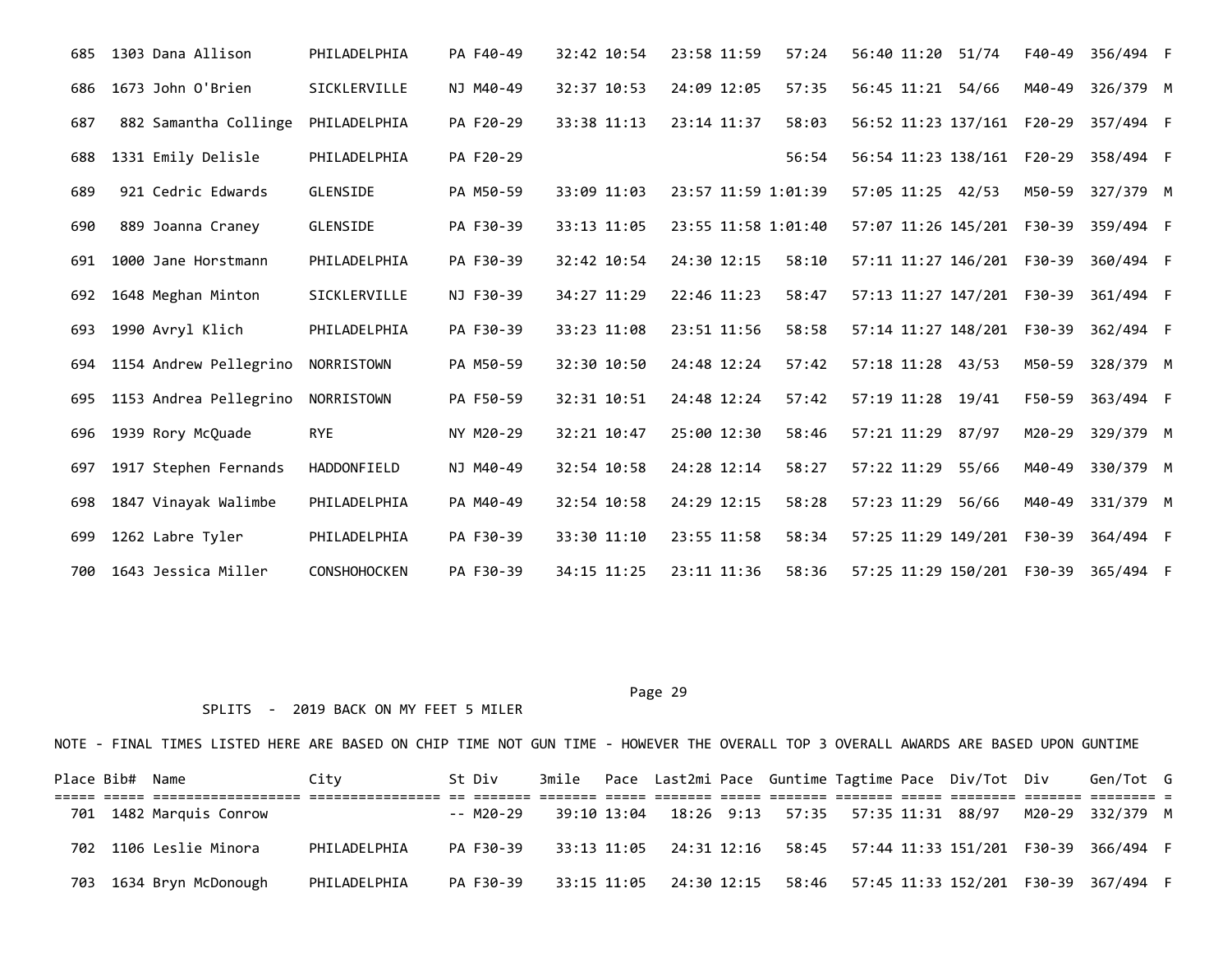| 704 | 1136 Marianne O'Shaughn WEST CHESTER |                  | PA F50-59 | 33:00 11:00 | 24:59 12:30<br>59:33 | 57:58 11:36 20/41                             | F50-59 | 368/494 F        |  |
|-----|--------------------------------------|------------------|-----------|-------------|----------------------|-----------------------------------------------|--------|------------------|--|
| 705 | 832 Trino Boix                       | PHILADELPHIA     | PA M50-59 | 32:51 10:57 | 25:11 12:36<br>58:50 | 58:02 11:37 44/53                             | M50-59 | 333/379 M        |  |
| 706 | 1234 Kaitlyn Sniffen                 | PHILADELPHIA     | PA F30-39 | 32:50 10:57 | 25:14 12:37<br>58:32 | 58:03 11:37 153/201 F30-39                    |        | 369/494 F        |  |
| 707 | 1276 Lisa Wells                      | <b>PAULSBORO</b> | NJ F30-39 | 34:23 11:28 | 23:45 11:53<br>59:43 | 58:08 11:38 154/201    F30-39    370/494    F |        |                  |  |
| 708 | 1280 Katherine Weston                | <b>TOWNSEND</b>  | DE F50-59 | 33:19 11:07 | 24:57 12:29<br>59:22 | 58:16 11:40 21/41                             | F50-59 | 371/494 F        |  |
| 709 | 958 Lacey Ama                        | PHILADELPHIA     | PA F20-29 | 33:46 11:16 | 24:31 12:16<br>59:48 | 58:17 11:40 139/161 F20-29                    |        | 372/494 F        |  |
| 710 | 1680 Dawn Patterson                  | ROEBLING         | NJ F40-49 | 33:56 11:19 | 24:22 12:11<br>58:56 | 58:17 11:40 52/74                             | F40-49 | 373/494 F        |  |
| 711 | 1440 Nicole Benner                   | GLENSIDE         | PA F40-49 | 33:57 11:19 | 24:22 12:11<br>58:57 | 58:18 11:40 53/74                             | F40-49 | 374/494 F        |  |
| 712 | 1920 Mohamed Tidiane Ko PHILADELPHIA |                  | PA M30-39 | 34:32 11:31 | 23:47 11:54 1:00:06  | 58:19 11:40 125/136 M30-39                    |        | 334/379 M        |  |
| 713 | 1396 Makini Rush                     | PHILADELPHIA     | PA F40-49 | 33:15 11:05 | 25:07 12:34<br>58:40 | 58:22 11:41 54/74                             | F40-49 | 375/494 F        |  |
| 714 | 1009 Gralin Hughes                   | GLENSIDE         | PA M40-49 | 34:23 11:28 | 59:23<br>24:01 12:01 | 58:23 11:41 57/66                             | M40-49 | 335/379 M        |  |
| 715 | 1374 Jessica Morlock                 | PHILADELPHIA     | PA F30-39 | 35:02 11:41 | 59:52<br>23:26 11:43 | 58:28 11:42 155/201 F30-39                    |        | 376/494 F        |  |
| 716 | 1185 Erin Robinson                   | PHILADELPHIA     | PA F30-39 | 35:03 11:41 | 23:26 11:43<br>59:52 | 58:29 11:42 156/201 F30-39                    |        | 377/494 F        |  |
| 717 | 1251 Chi Tran                        | COLLINGSWOOD     | NJ F30-39 | 33:22 11:08 | 25:10 12:35 1:00:12  | 58:31 11:43 157/201 F30-39                    |        | 378/494 F        |  |
|     | 718 1399 John Sharkey                | COLLEGEVILLE     | PA M50-59 | 34:34 11:32 | 24:02 12:01 1:00:00  | 58:35 11:43 45/53                             |        | M50-59 336/379 M |  |
| 719 | 1307 Rebecca Baranowski PHILADELPHIA |                  | PA F60-69 | 34:24 11:28 | 24:22 12:11 1:00:20  | 58:45 11:45<br>5/14                           | F60-69 | 379/494 F        |  |
| 720 | 828 Jennifer Bevan                   | PHILADELPHIA     | PA F40-49 | 33:55 11:19 | 24:52 12:26<br>59:20 | 58:47 11:46 55/74                             | F40-49 | 380/494 F        |  |
| 721 | 941 Tiffany Foster                   | PHILADELPHIA     | PA F30-39 | 33:56 11:19 | 24:52 12:26<br>59:20 | 58:48 11:46 158/201 F30-39                    |        | 381/494 F        |  |
| 722 | 1555 Abigail Hansell                 | AMBLER           | PA F20-29 | 35:04 11:42 | 23:47 11:54 1:00:04  | 58:50 11:46 140/161 F20-29                    |        | 382/494 F        |  |
| 723 | 1734 Beenash Sheikh                  | AMBLER           | PA F30-39 | 35:04 11:42 | 23:47 11:54 1:00:04  | 58:51 11:47 159/201 F30-39                    |        | 383/494 F        |  |
|     | 724 1568 Theresa Hobson              | COATESVILLE      | PA F40-49 | 35:18 11:46 | 23:34 11:47<br>59:30 | 58:51 11:47 56/74                             | F40-49 | 384/494 F        |  |
|     | 725 1110 Marianne Mondt              | PHILADELPHIA     | PA F30-39 | 33:26 11:09 | 25:28 12:44<br>59:58 | 58:54 11:47 160/201    F30-39    385/494    F |        |                  |  |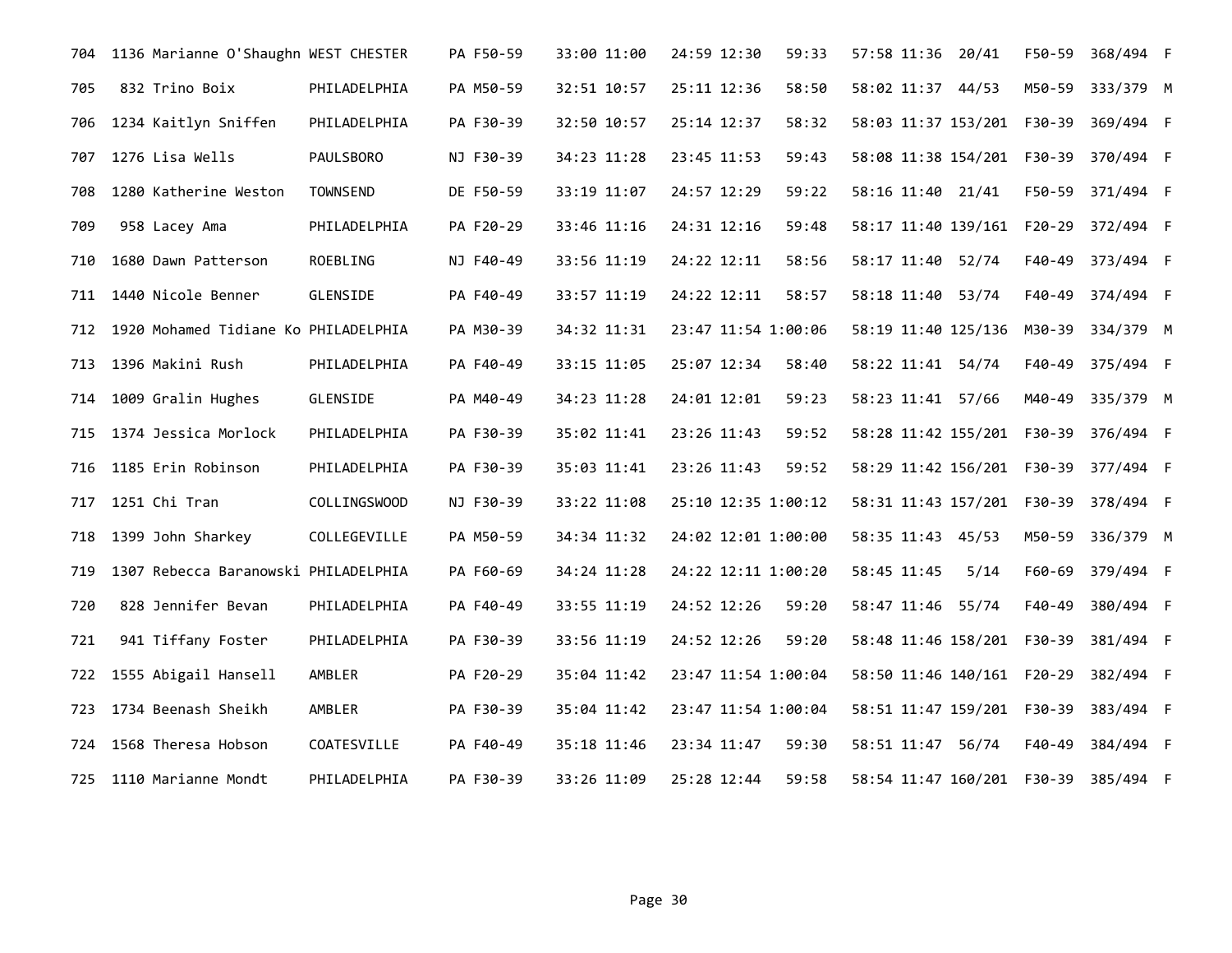## SPLITS - 2019 BACK ON MY FEET 5 MILER

|     | Place Bib# Name |                                  | City           | St Div    | 3mile |             |             |                                         |             | Pace  Last2mi Pace  Guntime Tagtime Pace  Div/Tot  Div |        | Gen/Tot G                                                           |  |
|-----|-----------------|----------------------------------|----------------|-----------|-------|-------------|-------------|-----------------------------------------|-------------|--------------------------------------------------------|--------|---------------------------------------------------------------------|--|
|     |                 | 726 1699 Luisa Ramondo           | BRYN MAWR      | PA F40-49 |       | 32:01 10:41 | 26:54 13:27 | 59:04                                   |             | 58:55 11:47 57/74                                      | F40-49 | 386/494 F                                                           |  |
| 727 |                 | 1442 Andrea Berger               | PHILADELPHIA   | PA F40-49 |       | 32:40 10:54 | 26:19 13:10 | 59:33                                   |             | 58:59 11:48 58/74                                      | F40-49 | 387/494 F                                                           |  |
| 728 |                 | 1384 Dave Peterson               | PHILADELPHIA   | PA M60-69 |       | 35:09 11:43 |             | 23:52 11:56 1:00:24                     |             | 59:00 11:48 18/21                                      | M60-69 | 337/379 M                                                           |  |
| 729 |                 | 1241 Sheila Sutton               | ROYERSFORD     | PA F30-39 |       | 33:32 11:11 | 25:29 12:45 | 59:38                                   |             | 59:01 11:49 161/201 F30-39                             |        | 388/494 F                                                           |  |
| 730 |                 | 914 Noelle Drago                 | PHILADELPHIA   | PA F30-39 |       | 34:59 11:40 |             | 24:12 12:06 1:00:34                     |             |                                                        |        | 59:11 11:51 162/201    F30-39    389/494    F                       |  |
|     |                 | 731 1586 Doris Jones             | DOWNINGTOWN    | PA F60-69 |       | 35:20 11:47 | 23:52 11:56 | 59:52                                   | 59:11 11:51 | 6/14                                                   | F60-69 | 390/494 F                                                           |  |
|     |                 | 732 1013 Genise Ivins            | WESTVILLE      | NJ F30-39 |       | 35:09 11:43 |             | 24:15 12:08 1:00:58                     |             |                                                        |        |                                                                     |  |
| 733 |                 | 1378 Madeline O                  | PHILADELPHIA   | PA F20-29 |       | 35:05 11:42 |             | 24:20 12:10 1:00:21                     |             |                                                        |        |                                                                     |  |
| 734 |                 | 1756 Morgan Sullivan             | SPARTA         | NJ F20-29 |       | 33:34 11:12 |             | 25:54 12:57 1:00:13                     |             |                                                        |        | 59:28 11:54 142/161  F20-29  393/494  F                             |  |
| 735 |                 | 1852 Donnell Price               | PHILADELPHIA   | PA M20-29 |       | 32:39 10:53 | 26:54 13:27 | 59:56                                   |             | 59:33 11:55 89/97                                      | M20-29 | 338/379 M                                                           |  |
|     | 736 1946        |                                  |                |           |       | 36:00 12:00 | 23:33 11:47 |                                         | 59:33 11:55 |                                                        |        |                                                                     |  |
| 737 |                 | 1333 Nora Donahue                | PHILADELPHIA   | PA F20-29 |       | 35:05 11:42 |             | 24:35 12:18 1:00:37                     |             |                                                        |        |                                                                     |  |
| 738 |                 | 1762 Joan Tapken                 | PITMAN         | NJ F40-49 |       | 33:42 11:14 |             | 26:09 13:05 1:00:21                     |             | 59:51 11:59 59/74                                      | F40-49 | 395/494 F                                                           |  |
| 739 |                 | 887 Derrick Cosby                | HATFIELD       | PA M40-49 |       | 37:13 12:24 |             | 22:51 11:26 1:01:41 1:00:03 12:01 58/66 |             |                                                        |        | M40-49 339/379 M                                                    |  |
| 740 |                 | 1004 Trish Houck                 | PHILADELPHIA   | PA F50-59 |       | 35:05 11:42 |             | 25:03 12:32 1:01:34 1:00:08 12:02 22/41 |             |                                                        | F50-59 | 396/494 F                                                           |  |
| 741 |                 | 987 Angela Henry                 | PHILADELPHIA   | PA F50-59 |       | 34:27 11:29 |             | 25:44 12:52 1:01:22 1:00:10 12:02 23/41 |             |                                                        | F50-59 | 397/494 F                                                           |  |
| 742 |                 | 1722 Barry Sagalow               | BRYN MAWR      | PA M60-69 |       | 36:18 12:06 |             | 23:57 11:59 1:02:01 1:00:15 12:03 19/21 |             |                                                        | M60-69 | 340/379 M                                                           |  |
| 743 |                 | 1252 Heng Tran                   | PHILADELPHIA   | PA F30-39 |       | 35:32 11:51 |             |                                         |             | 24:46 12:23 1:00:44 1:00:17 12:04 164/201 F30-39       |        | 398/494 F                                                           |  |
| 744 |                 | 1411 John Ungar                  | MERION STATION | PA M50-59 |       | 36:59 12:20 |             | 23:20 11:40 1:00:30 1:00:19 12:04 46/53 |             |                                                        | M50-59 | 341/379 M                                                           |  |
|     |                 | 745 1363 Meimei Le               | PHILADELPHIA   | PA F30-39 |       | 35:32 11:51 |             |                                         |             |                                                        |        | 24:48 12:24 1:00:46 1:00:19 12:04 165/201    F30-39    399/494    F |  |
| 746 |                 | 1763 Frank Taylor                |                | -- M60-69 |       | 34:44 11:35 |             | 25:42 12:51 1:01:20 1:00:26 12:06 20/21 |             |                                                        | M60-69 | 342/379 M                                                           |  |
| 747 |                 | 1793 Stephanie Wilrigs RUNNEMEDE |                | NJ F30-39 |       | 35:16 11:46 |             |                                         |             |                                                        |        | 25:28 12:44 1:01:37 1:00:44 12:09 166/201    F30-39    400/494    F |  |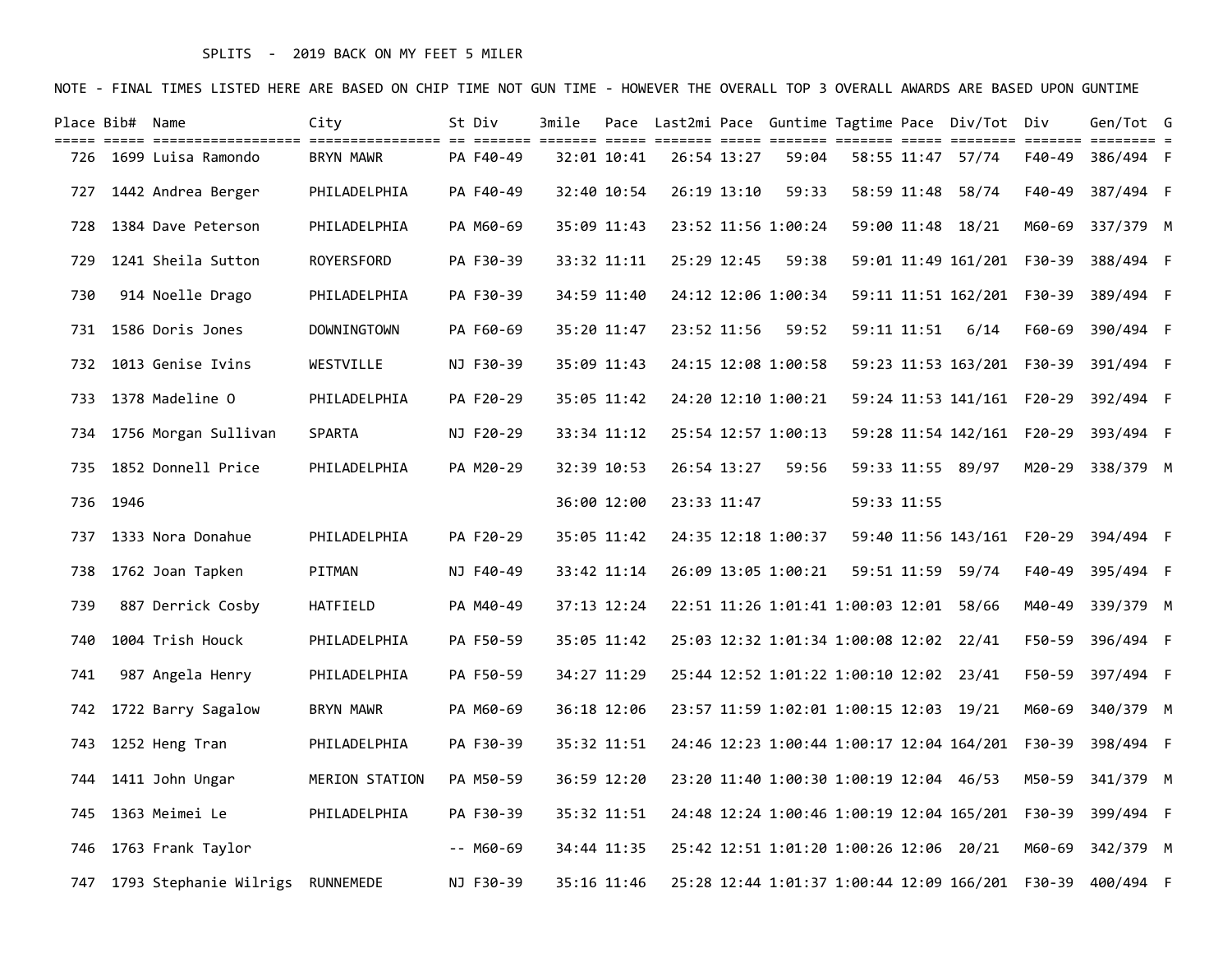|  | 748  1542 Marla Gerber  | CHERRY HILL              | NJ F50-59 | 35:16 11:46    25:29 12:45 1:01:38 1:00:45 12:09    24/41                | F50-59 401/494 F |  |
|--|-------------------------|--------------------------|-----------|--------------------------------------------------------------------------|------------------|--|
|  | 749 1736 Nani Shin      | KENNETT SOUARE PA F50-59 |           |                                                                          | F50-59 402/494 F |  |
|  | 750 1510 Danielle Dunne | MANAHAWKIN               | NJ F30-39 | 33:38 11:13   27:17 13:39 1:02:28 1:00:54 12:11 167/201 F30-39 403/494 F |                  |  |

### SPLITS - 2019 BACK ON MY FEET 5 MILER

| Place Bib# Name |                                          | City             | St Div    | 3mile |             |  |                                         |  | Pace Last2mi Pace Guntime Tagtime Pace Div/Tot Div |             | Gen/Tot G                                                           |  |
|-----------------|------------------------------------------|------------------|-----------|-------|-------------|--|-----------------------------------------|--|----------------------------------------------------|-------------|---------------------------------------------------------------------|--|
|                 | 751 1437 Jill Beccaris-Pesc PHILADELPHIA |                  | PA F50-59 |       | 34:19 11:27 |  | 26:41 13:21 1:01:29 1:00:59 12:12 26/41 |  | <u> -- ----- ------- ------- ----- -----</u>       | eeessee ees | F50-59 404/494 F                                                    |  |
| 752             | 1635 Kerry Anne McGeary SKILLMAN         |                  | NJ F50-59 |       | 34:20 11:27 |  | 26:41 13:21 1:01:29 1:01:00 12:12 27/41 |  |                                                    | F50-59      | 405/494 F                                                           |  |
| 753             | 938 Hillary Flouris                      | PHILADELPHIA     | PA F30-39 |       | 35:16 11:46 |  |                                         |  | 25:48 12:54 1:01:36 1:01:03 12:13 168/201          | F30-39      | 406/494 F                                                           |  |
| 754             | 969 Rich Haelig                          | PHILADELPHIA     | PA M30-39 |       | 35:12 11:44 |  |                                         |  |                                                    |             | 25:57 12:59 1:02:59 1:01:09 12:14 126/136 M30-39 343/379 M          |  |
| 755             | 968 Catie Haelig                         | PHILADELPHIA     | PA F30-39 |       | 35:13 11:45 |  |                                         |  | 25:56 12:58 1:02:59 1:01:09 12:14 169/201 F30-39   |             | 407/494 F                                                           |  |
| 756             | 1677 Edwin Padilla                       | <b>BRYN MAWR</b> | PA M20-29 |       | 35:55 11:59 |  | 25:21 12:41 1:05:07 1:01:15 12:15       |  | 90/97                                              | M20-29      | 344/379 M                                                           |  |
| 757             | 1557 Patricia Harkins                    | NEW HOPE         | PA F50-59 |       | 36:07 12:03 |  | 25:16 12:38 1:02:41 1:01:22 12:17       |  | 28/41                                              | F50-59      | 408/494 F                                                           |  |
|                 | 758 1529 Jodi Friedman                   | ARDMORE          | PA F50-59 |       | 36:07 12:03 |  | 25:15 12:38 1:02:41 1:01:22 12:17 29/41 |  |                                                    |             | F50-59 409/494 F                                                    |  |
| 759             | 1618 Amy Lyon                            | PHILADELPHIA     | PA F20-29 |       | 32:47 10:56 |  |                                         |  | 28:42 14:21 1:02:18 1:01:28 12:18 144/161          | F20-29      | 410/494 F                                                           |  |
| 760             | 1775 Nelida Valentin                     | <b>TRENTON</b>   | NJ F50-59 |       | 36:14 12:05 |  | 25:23 12:42 1:02:28 1:01:37 12:20 30/41 |  |                                                    | F50-59      | 411/494 F                                                           |  |
| 761             | 1352 Megan Hightower                     | PHILADELPHIA     | PA F30-39 |       | 34:19 11:27 |  |                                         |  | 27:18 13:39 1:02:01 1:01:37 12:20 170/201          | F30-39      | 412/494 F                                                           |  |
|                 | 762 1240 Lauren Stroud                   | PHILADELPHIA     | PA F30-39 |       | 34:19 11:27 |  |                                         |  |                                                    |             | 27:18 13:39 1:02:01 1:01:37 12:20 171/201    F30-39    413/494    F |  |
| 763             | 1594 Dj Kelbaugh                         | <b>VOORHEES</b>  | NJ M20-29 |       | 33:41 11:14 |  | 27:59 14:00 1:02:15 1:01:39 12:20 91/97 |  |                                                    | M20-29      | 345/379 M                                                           |  |
| 764             | 816 Nicola Barnes                        | PHILADELPHIA     | PA F20-29 |       | 33:41 11:14 |  |                                         |  | 27:59 14:00 1:02:15 1:01:40 12:20 145/161          | F20-29      | 414/494 F                                                           |  |
| 765             | 1935 Sarah Ritter                        | PHILADELPHIA     | PA F20-29 |       | 36:16 12:06 |  |                                         |  | 25:27 12:44 1:02:02 1:01:42 12:21 146/161          | F20-29      | 415/494 F                                                           |  |
| 766             | 822 Janine Beale                         | PHILADELPHIA     | PA F50-59 |       | 35:29 11:50 |  | 26:18 13:09 1:02:08 1:01:46 12:22 31/41 |  |                                                    |             | F50-59 416/494 F                                                    |  |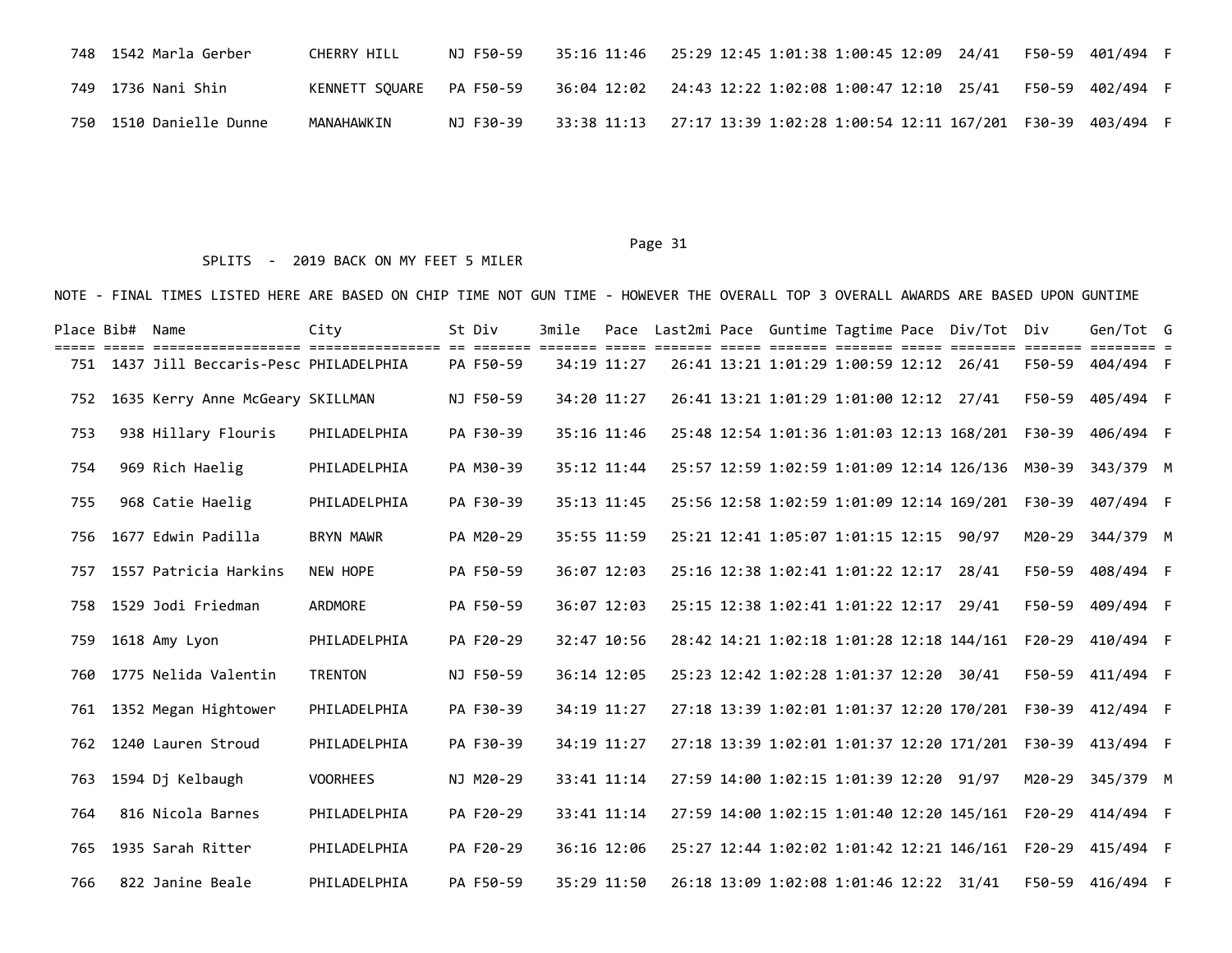| 767 | 1198 Lesley Sagalow                  | PHILADELPHIA     | PA F20-29 | 37:54 12:38 | 23:57 11:59 1:02:01 1:01:50 12:22 147/161 F20-29 |  |       |        | 417/494 F |  |
|-----|--------------------------------------|------------------|-----------|-------------|--------------------------------------------------|--|-------|--------|-----------|--|
| 768 | 1212 Crystal Shephard                | PHILADELPHIA     | PA F30-39 | 36:12 12:04 | 25:41 12:51 1:02:16 1:01:53 12:23 172/201 F30-39 |  |       |        | 418/494 F |  |
| 769 | 1386 A. Nicole Phillips GLENSIDE     |                  | PA F40-49 | 36:37 12:13 | 25:24 12:42 1:03:44 1:02:00 12:24                |  | 60/74 | F40-49 | 419/494 F |  |
| 770 | 1843 Brittany Anderson               | PHILADELPHIA     | PA F30-39 | 36:53 12:18 | 25:10 12:35 1:03:34 1:02:02 12:25 173/201 F30-39 |  |       |        | 420/494 F |  |
| 771 | 1317 Ivery Callaway                  | RIVERTON         | NJ M70+   | 37:19 12:27 | 24:47 12:24 1:03:04 1:02:05 12:25                |  | 2/3   | M70+   | 346/379 M |  |
| 772 | 1791 Janine Waters                   | <b>HAVERTOWN</b> | PA F40-49 | 35:37 11:53 | 26:55 13:28 1:04:18 1:02:32 12:31                |  | 61/74 | F40-49 | 421/494 F |  |
| 773 | 1854 Madelyn McDonnell               | PHILADELPHIA     | PA F20-29 | 36:02 12:01 | 26:31 13:16 1:03:33 1:02:32 12:31 148/161 F20-29 |  |       |        | 422/494 F |  |
| 774 | 1402 Cordelia Springstu PHILADELPHIA |                  | PA F30-39 | 36:34 12:12 | 26:03 13:02 1:03:34 1:02:36 12:32 174/201 F30-39 |  |       |        | 423/494 F |  |
| 775 | 1874 Esther Bourdeau                 | PHILADELPHIA     | PA F30-39 | 36:24 12:08 | 26:26 13:13 1:04:09 1:02:49 12:34 175/201 F30-39 |  |       |        | 424/494 F |  |

## SPLITS - 2019 BACK ON MY FEET 5 MILER

| Place Bib# | Name                                  | City                             | St Div    | 3mile |             |  |                                         |  | Pace Last2mi Pace Guntime Tagtime Pace Div/Tot Div |        | Gen/Tot G |  |
|------------|---------------------------------------|----------------------------------|-----------|-------|-------------|--|-----------------------------------------|--|----------------------------------------------------|--------|-----------|--|
| 776        | ==================<br>930 Phil Farber | ================<br>PHILADELPHIA | PA M40-49 |       | 37:25 12:29 |  | 25:33 12:47 1:04:33 1:02:57 12:36 59/66 |  |                                                    | M40-49 | 347/379 M |  |
| 777        | 1550 Tashima Goode                    | PHILADELPHIA                     | PA F30-39 |       | 36:23 12:08 |  |                                         |  | 26:35 13:18 1:04:19 1:02:58 12:36 176/201 F30-39   |        | 425/494 F |  |
| 778        | 1814 Kevin Murray                     | PHILADELPHIA                     | PA M40-49 |       | 36:28 12:10 |  | 26:37 13:19 1:03:15 1:03:04 12:37       |  | 60/66                                              | M40-49 | 348/379 M |  |
| 779        | 1439 Kelly Bender                     | KENNETT SOUARE                   | PA F50-59 |       | 36:05 12:02 |  | 27:02 13:31 1:04:26 1:03:06 12:38       |  | 32/41                                              | F50-59 | 426/494 F |  |
| 780        | 963 Carolyn Gregory                   | PHILADELPHIA                     | PA F60-69 |       | 36:12 12:04 |  | 27:04 13:32 1:04:15 1:03:15 12:39       |  | 7/14                                               | F60-69 | 427/494 F |  |
| 781        | 1107 Antoinette Mitchel PHILADELPHIA  |                                  | PA F60-69 |       | 36:42 12:14 |  | 26:36 13:18 1:03:55 1:03:18 12:40       |  | 8/14                                               | F60-69 | 428/494 F |  |
| 782        | 1322 Adrienne Clark                   | PHILADELPHIA                     | PA F30-39 |       | 36:24 12:08 |  |                                         |  |                                                    |        | 429/494 F |  |
| 783        | 1392 Nikele Riek                      | PHILADELPHIA                     | PA M30-39 |       | 34:32 11:31 |  |                                         |  | 28:50 14:25 1:04:49 1:03:21 12:41 127/136 M30-39   |        | 349/379 M |  |
| 784        | 1391 Jennifer Riek                    | PHILADELPHIA                     | PA F30-39 |       | 34:32 11:31 |  |                                         |  | 28:50 14:25 1:04:49 1:03:21 12:41 178/201 F30-39   |        | 430/494 F |  |
| 785        | 1587 Marcelous Jones                  | LANGHORNE                        | PA M30-39 |       | 35:23 11:48 |  |                                         |  | 28:02 14:01 1:04:08 1:03:24 12:41 128/136 M30-39   |        | 350/379 M |  |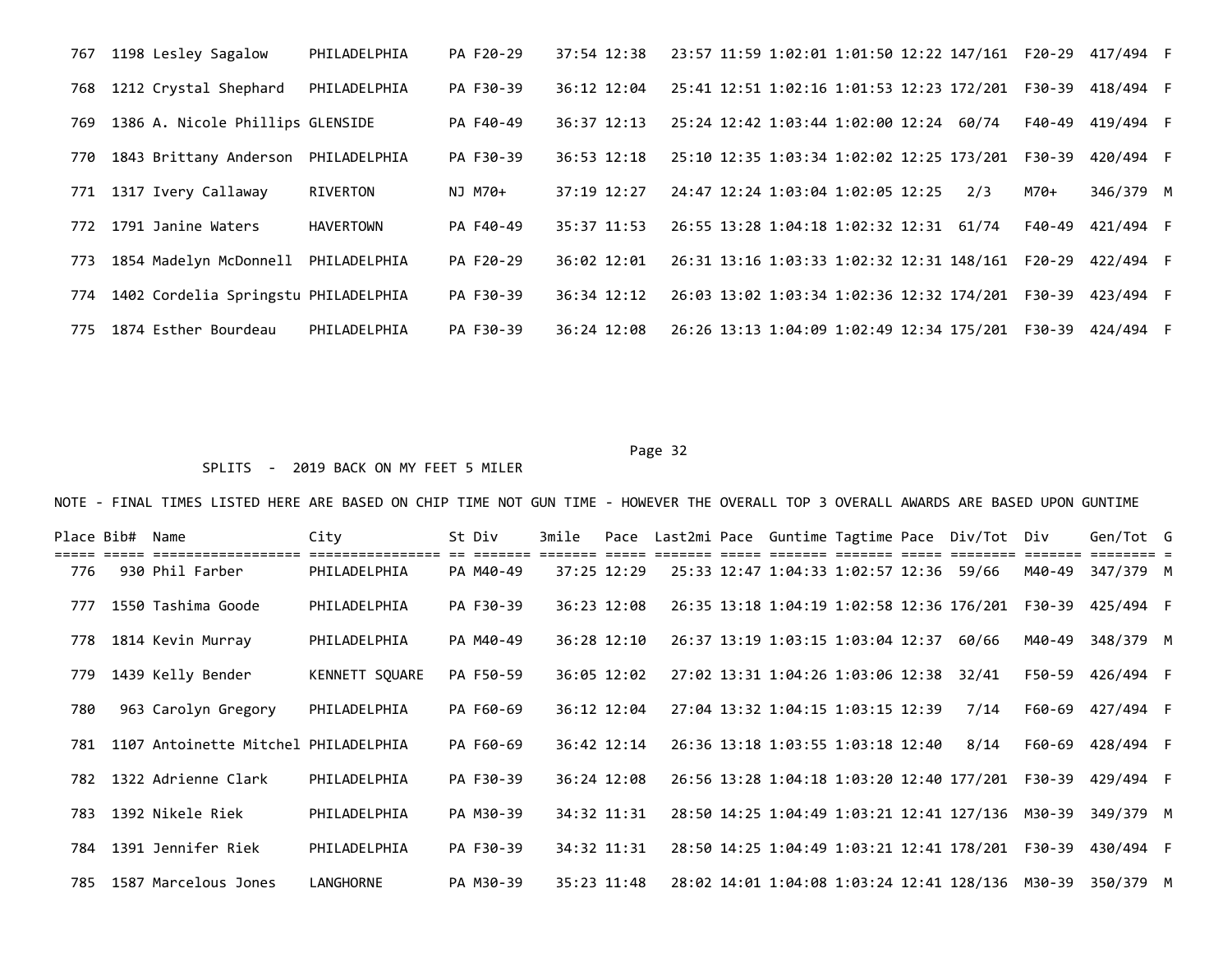|     | 786 1340 Celia Gaertig               | PHILADELPHIA          | PA F30-39 | 37:39 12:33 | 26:07 13:04 1:04:57 1:03:45 12:45 179/201    F30-39    431/494    F |  |      |        |                  |  |
|-----|--------------------------------------|-----------------------|-----------|-------------|---------------------------------------------------------------------|--|------|--------|------------------|--|
| 787 | 1504 Lisa Dipietropolo               | MARLTON               | NJ F30-39 | 35:52 11:58 | 27:57 13:59 1:04:17 1:03:49 12:46 180/201 F30-39                    |  |      |        | 432/494 F        |  |
| 788 | 1445 Melissa Bozzuto                 | SPRINGFIELD           | PA F40-49 | 37:27 12:29 | 26:32 13:16 1:05:00 1:03:59 12:48 62/74                             |  |      | F40-49 | 433/494 F        |  |
| 789 | 1270 Stephanie Warakoms PHILADELPHIA |                       | PA F60-69 | 37:45 12:35 | 26:29 13:15 1:05:32 1:04:13 12:51                                   |  | 9/14 | F60-69 | 434/494 F        |  |
| 790 | 1170 Lynn Raevsky                    | SOUTHAMPTON           | PA F50-59 | 37:43 12:35 | 26:35 13:18 1:04:46 1:04:18 12:52 33/41                             |  |      | F50-59 | 435/494 F        |  |
| 791 | 1664 Crystal Nelson                  | DOWNINGTOWN           | PA F40-49 | 36:59 12:20 | 27:22 13:41 1:05:00 1:04:20 12:52 63/74                             |  |      | F40-49 | 436/494 F        |  |
| 792 | 1406 Shirlene Sturgis-J NORRISTOWN   |                       | PA F50-59 | 36:59 12:20 | 27:23 13:42 1:05:01 1:04:21 12:53 34/41                             |  |      | F50-59 | 437/494 F        |  |
| 793 | 1045 Tia Larese                      | PHILADELPHIA          | PA F30-39 | 38:05 12:42 | 26:33 13:17 1:05:30 1:04:37 12:56 181/201                           |  |      | F30-39 | 438/494 F        |  |
| 794 | 1412 Tanya Ungar                     | <b>MERION STATION</b> | PA F50-59 | 36:59 12:20 | 27:48 13:54 1:04:58 1:04:46 12:58 35/41                             |  |      | F50-59 | 439/494 F        |  |
| 795 | 1537 Devon Garrett                   | PHILADELPHIA          | PA M20-29 | 39:07 13:03 | 25:57 12:59 1:06:52 1:05:03 13:01 92/97                             |  |      | M20-29 | 351/379 M        |  |
| 796 | 817 Amy Bartosh                      | PHILADELPHIA          | PA F40-49 | 37:33 12:31 | 27:36 13:48 1:05:32 1:05:09 13:02 64/74                             |  |      | F40-49 | 440/494 F        |  |
| 797 | 1716 Susan Rossman                   | CHERRY HILL           | NJ F30-39 | 37:22 12:28 | 27:48 13:54 1:06:03 1:05:09 13:02 182/201 F30-39                    |  |      |        | 441/494 F        |  |
| 798 | 1619 Megan Maguire                   | <b>HOBOKEN</b>        | NJ F30-39 | 37:58 12:40 | 27:12 13:36 1:06:04 1:05:10 13:02 183/201 F30-39                    |  |      |        | 442/494 F        |  |
| 799 | 1620 Molly Maguire                   | DREXEL HILL           | PA F30-39 | 37:57 12:39 | 27:14 13:37 1:06:04 1:05:10 13:02 184/201 F30-39                    |  |      |        | 443/494 F        |  |
| 800 | 1617 Renata Luczak                   | <b>NEW YORK</b>       | NY F40-49 | 38:51 12:57 | 26:35 13:18 1:06:24 1:05:25 13:05 65/74                             |  |      |        | F40-49 444/494 F |  |

## SPLITS - 2019 BACK ON MY FEET 5 MILER

|     | Place Bib# Name |                        | City                      | St Div    |             |  |                                                     |  | 3mile Pace Last2mi Pace Guntime Tagtime Pace Div/Tot Div | Gen/Tot G                                                                  |  |
|-----|-----------------|------------------------|---------------------------|-----------|-------------|--|-----------------------------------------------------|--|----------------------------------------------------------|----------------------------------------------------------------------------|--|
|     |                 | 801 1724 Jenee Sampson | CLIFTON HEIGHTS PA F30-39 |           |             |  |                                                     |  |                                                          | 37:53 12:38  27:43 13:52 1:06:38 1:05:36 13:08 185/201  F30-39  445/494  F |  |
| 802 |                 | 992 Victoria Hill      | PHILADELPHIA              | PA F60-69 |             |  | 37:43 12:35 28:22 14:11 1:07:25 1:06:04 13:13 10/14 |  |                                                          | F60-69 446/494 F                                                           |  |
|     |                 | 803 1741 Charles Smith |                           | -- M50-59 |             |  | 38:24 12:48 27:42 13:51 1:07:16 1:06:06 13:14 47/53 |  |                                                          | M50-59 352/379 M                                                           |  |
| 804 |                 | 1462 Christine Carlin  | ATGLEN                    | PA F20-29 | 38:26 12:49 |  |                                                     |  |                                                          |                                                                            |  |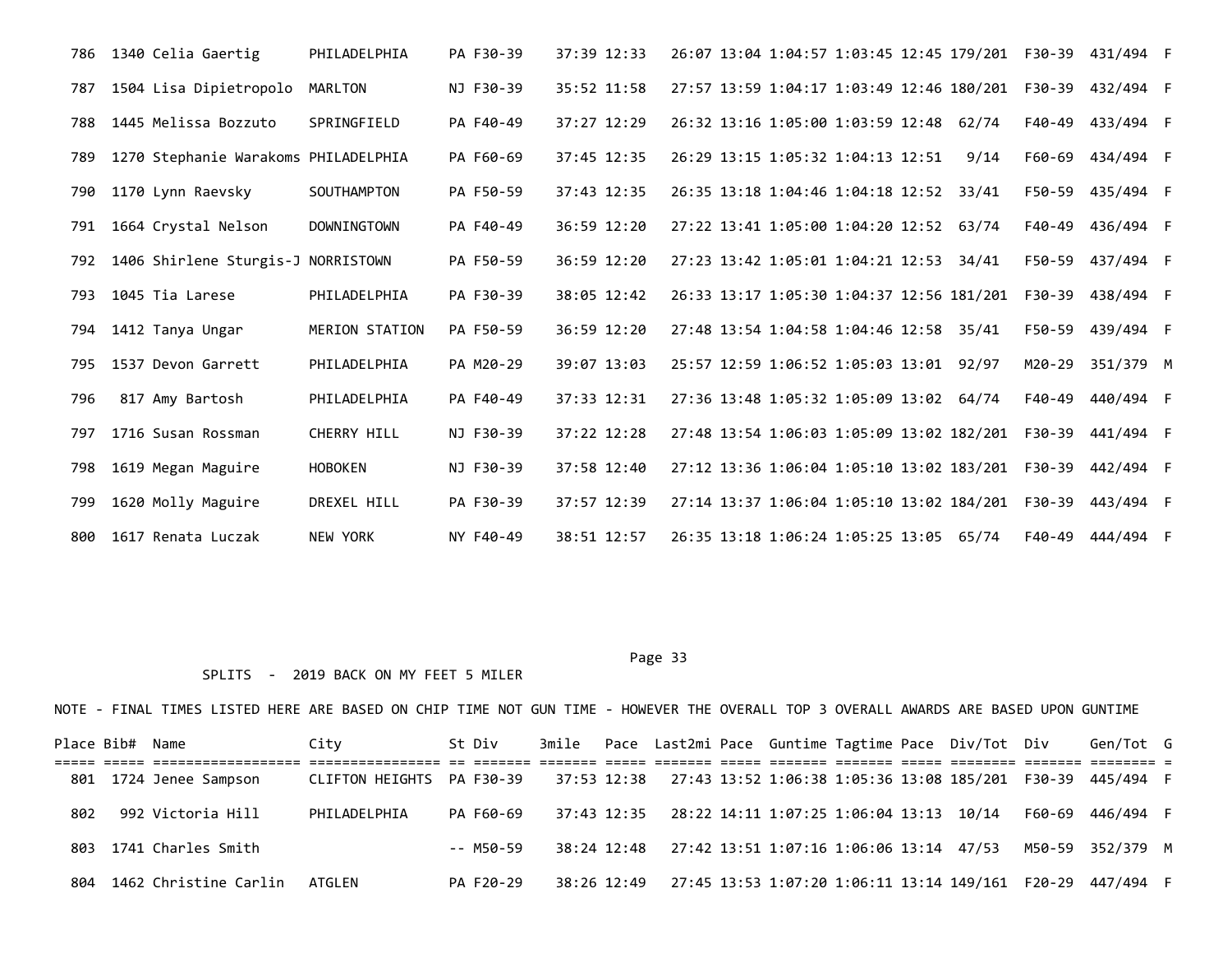| 805 | 1018 Valerie Johnson                | PHILADELPHIA    | PA F30-39 | 32:39 10:53 | 33:33 16:47 1:07:19 1:06:11 13:15 186/201    F30-39    448/494    F |     |        |           |  |
|-----|-------------------------------------|-----------------|-----------|-------------|---------------------------------------------------------------------|-----|--------|-----------|--|
| 806 | 933 Sara Figueroa                   | PHILADELPHIA    | PA F20-29 | 36:55 12:19 | 29:19 14:40 1:07:19 1:06:13 13:15 150/161 F20-29                    |     |        | 449/494 F |  |
| 807 | 878 Jon Chucas                      | COLLINGSWOOD    | NJ M50-59 | 38:24 12:48 | 27:50 13:55 1:07:25 1:06:14 13:15 48/53                             |     | M50-59 | 353/379 M |  |
| 808 | 1610 Bob Law                        | <b>MANTUA</b>   | NJ M50-59 | 36:54 12:18 | 29:22 14:41 1:07:24 1:06:16 13:16 49/53                             |     | M50-59 | 354/379 M |  |
| 809 | 1461 Rob Carfagno                   | PHILADELPHIA    | PA M40-49 | 36:55 12:19 | 29:23 14:42 1:07:24 1:06:17 13:16 61/66                             |     | M40-49 | 355/379 M |  |
| 810 | 1679 Claire Patterson               | PHILADELPHIA    | PA F20-29 | 36:56 12:19 | 29:22 14:41 1:07:24 1:06:18 13:16 151/161    F20-29    450/494    F |     |        |           |  |
| 811 | 1132 Kara Lynne Ogawa               | PHILADELPHIA    | PA F20-29 | 38:29 12:50 |                                                                     |     |        |           |  |
| 812 | 1209 Astrid Schrier                 | PHILADELPHIA    | PA F30-39 | 37:03 12:21 | 29:18 14:39 1:07:19 1:06:20 13:16 187/201 F30-39                    |     |        | 452/494 F |  |
| 813 | 1237 Andy Stitt                     | PHILADELPHIA    | PA M30-39 | 37:02 12:21 | 29:23 14:42 1:07:25 1:06:24 13:17 129/136 M30-39                    |     |        | 356/379 M |  |
|     | 814 1418 Robert Wright              | PHILADELPHIA    | PA M40-49 | 39:26 13:09 | 27:05 13:33 1:08:19 1:06:31 13:19 62/66                             |     | M40-49 | 357/379 M |  |
| 815 | 831 Mark Block                      | <b>BROOKLYN</b> | NY M50-59 | 39:33 13:11 | 27:07 13:34 1:08:19 1:06:39 13:20 50/53                             |     | M50-59 | 358/379 M |  |
| 816 | 1361 Mike Lamb                      | PHILADELPHIA    | PA M30-39 | 36:26 12:09 | 30:14 15:07 1:07:39 1:06:40 13:20 130/136 M30-39                    |     |        | 359/379 M |  |
| 817 | 1438 George Beerschank PHILADELPHIA |                 | PA M30-39 | 38:50 12:57 | 27:54 13:57 1:07:05 1:06:43 13:21 131/136 M30-39                    |     |        | 360/379 M |  |
| 818 | 912 Mary Anne Doughert PHILADELPHIA |                 | PA F60-69 | 37:39 12:33 | 29:06 14:33 1:08:00 1:06:44 13:21 11/14                             |     | F60-69 | 453/494 F |  |
| 819 | 1008 Ryan Hudak                     | PHILADELPHIA    | PA M30-39 | 38:03 12:41 | 29:04 14:32 1:07:33 1:07:06 13:26 132/136 M30-39                    |     |        | 361/379 M |  |
| 820 | 1581 Chrystall Jenkins              | <b>EASTON</b>   | PA F30-39 | 33:05 11:02 | 34:15 17:08 1:07:36 1:07:20 13:28 188/201 F30-39                    |     |        | 454/494 F |  |
| 821 | 979 Dwight Hayden                   | <b>FOLCROFT</b> | PA M70+   | 38:43 12:55 | 28:47 14:24 1:07:59 1:07:29 13:30                                   | 3/3 | M70+   | 362/379 M |  |
|     | 822 1931 Erin Dowling               | PHILADELPHIA    | PA F30-39 | 39:02 13:01 | 28:29 14:15 1:08:03 1:07:30 13:30 189/201 F30-39                    |     |        | 455/494 F |  |
| 823 | 1784 Jennifer Vrana                 | PHILADELPHIA    | PA F40-49 | 38:21 12:47 | 29:16 14:38 1:08:00 1:07:37 13:32 66/74                             |     | F40-49 | 456/494 F |  |
|     | 824 1713 Kathy Romeu                | <b>OAKS</b>     | PA F50-59 | 37:48 12:36 | 30:58 15:29 1:09:41 1:08:45 13:45 36/41                             |     | F50-59 | 457/494 F |  |
|     | 825 1265 Hoai-Quoc Vinh             | PHILADELPHIA    | PA M20-29 | 40:25 13:29 | 28:38 14:19 1:10:52 1:09:03 13:49 93/97                             |     | M20-29 | 363/379 M |  |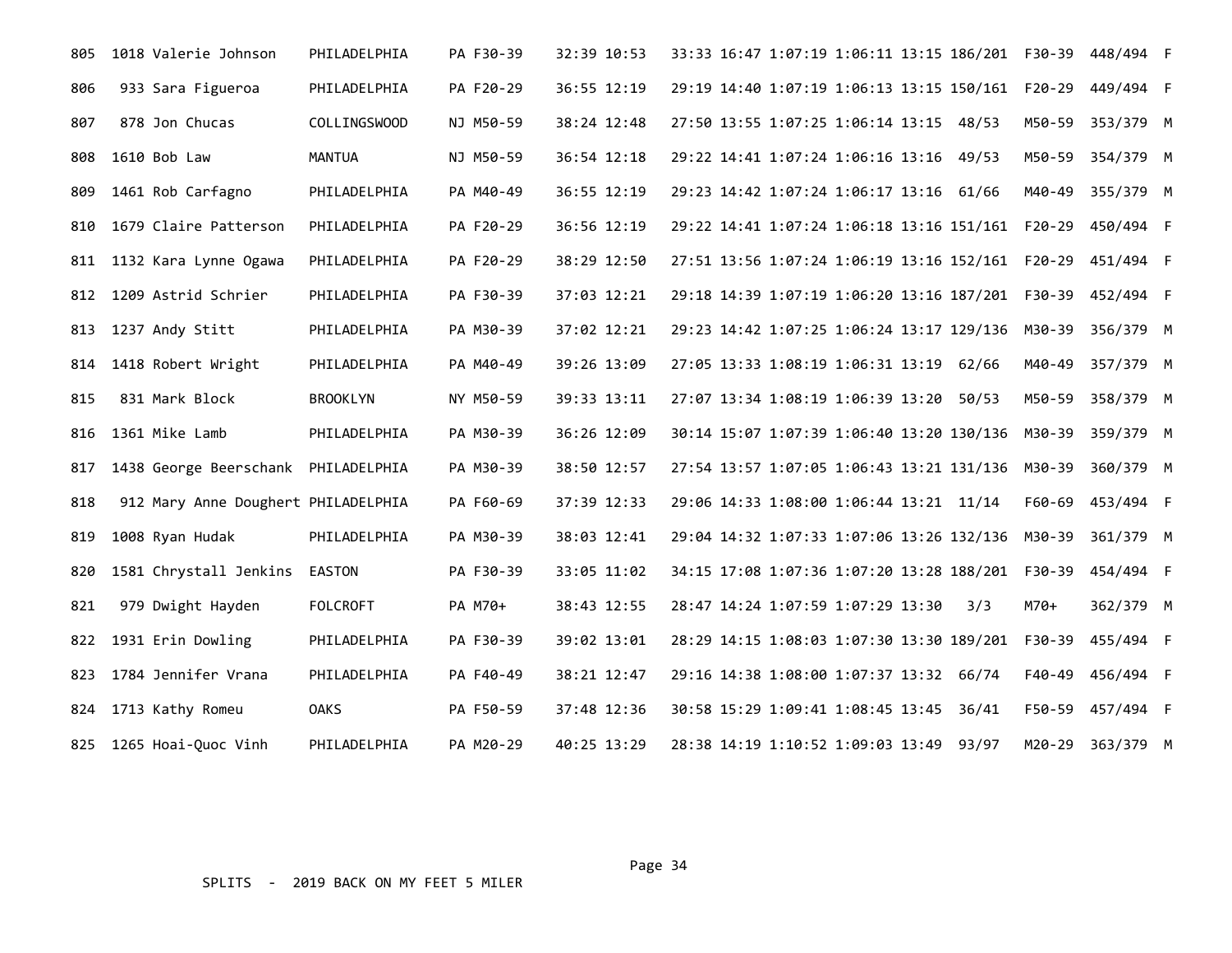| Place Bib# Name |                                      | City               | St Div    | 3mile |             |  |                                           | Pace Last2mi Pace Guntime Tagtime Pace Div/Tot Div |        | Gen/Tot G                                                           |  |
|-----------------|--------------------------------------|--------------------|-----------|-------|-------------|--|-------------------------------------------|----------------------------------------------------|--------|---------------------------------------------------------------------|--|
|                 | 826 1266 Kristen Vinh                | PHILADELPHIA       | PA F20-29 |       | 40:27 13:29 |  |                                           |                                                    |        |                                                                     |  |
| 827             | 1989 Elaine Tran Weigel PHILADELPHIA |                    | PA F20-29 |       | 40:06 13:22 |  |                                           |                                                    |        | 28:59 14:30 1:09:52 1:09:04 13:49 154/161 F20-29 459/494 F          |  |
| 828             | 1922 Tammy Walker                    | PHILADELPHIA       | PA F40-49 |       |             |  | 1:10:50 1:09:07 13:50 67/74               |                                                    | F40-49 | 460/494 F                                                           |  |
| 829             | 1416 Samantha Wend                   | PHILADELPHIA       | PA F20-29 |       | 40:09 13:23 |  |                                           |                                                    |        | 28:59 14:30 1:09:52 1:09:07 13:50 155/161    F20-29    461/494    F |  |
| 830             | 1924 Cynthia Allen                   | PHILADELPHIA       | PA F40-49 |       | 37:39 12:33 |  | 31:29 15:45 1:10:50 1:09:08 13:50 68/74   |                                                    | F40-49 | 462/494 F                                                           |  |
| 831             | 1765 Terrence Thomas                 |                    | -- M30-39 |       | 40:09 13:23 |  |                                           | 28:59 14:30 1:09:53 1:09:08 13:50 133/136          | M30-39 | 364/379 M                                                           |  |
| 832             | 1873 Shaisha Burroughs               | WARMINSTER         | PA F30-39 |       | 36:45 12:15 |  |                                           |                                                    |        |                                                                     |  |
| 833             | 1675 Robert Opiola                   | PHILADELPHIA       | PA M60-69 |       | 40:16 13:26 |  | 29:44 14:52 1:11:29 1:09:59 14:00 21/21   |                                                    | M60-69 | 365/379 M                                                           |  |
| 834             | 825 Carol Berger                     | PHILADELPHIA       | PA F50-59 |       | 41:15 13:45 |  | 28:47 14:24 1:11:24 1:10:01 14:01 37/41   |                                                    | F50-59 | 464/494 F                                                           |  |
| 835             | 1295 Chuck Zerambo                   | PHILADELPHIA       | PA M50-59 |       | 41:15 13:45 |  | 28:46 14:23 1:11:24 1:10:01 14:01 51/53   |                                                    | M50-59 | 366/379 M                                                           |  |
| 836             | 1803 Robert Zeiger                   | <b>BRISTOL</b>     | PA M40-49 |       | 41:30 13:50 |  | 28:31 14:16 1:11:24 1:10:01 14:01 63/66   |                                                    | M40-49 | 367/379 M                                                           |  |
| 837             | 1199 Desiree Salera                  | PHILADELPHIA       | PA F40-49 |       | 40:45 13:35 |  | 29:35 14:48 1:10:41 1:10:19 14:04 69/74   |                                                    | F40-49 | 465/494 F                                                           |  |
| 838             | 1228 Jane Smith                      | PHILADELPHIA       | PA F60-69 |       | 40:37 13:33 |  | 30:02 15:01 1:11:17 1:10:38 14:08 12/14   |                                                    | F60-69 | 466/494 F                                                           |  |
| 839             | 1035 Sandra Kerstetter               | PHILADELPHIA       | PA F30-39 |       | 39:44 13:15 |  |                                           | 30:59 15:30 1:12:35 1:10:43 14:09 191/201          |        | F30-39 467/494 F                                                    |  |
| 840             | 1281 Rebecca Wetzler                 | <b>WYNNEWOOD</b>   | PA F30-39 |       | 40:57 13:39 |  | 29:49 14:55 1:12:31 1:10:46 14:10 192/201 |                                                    | F30-39 | 468/494 F                                                           |  |
| 841             | 888 Joe Costello                     | <b>WYNNEWOOD</b>   | PA M30-39 |       | 40:58 13:40 |  |                                           | 29:49 14:55 1:12:31 1:10:46 14:10 134/136 M30-39   |        | 368/379 M                                                           |  |
| 842             | 1426 Laura Arendacs                  | <b>HUMMELSTOWN</b> | PA F30-39 |       | 40:20 13:27 |  |                                           |                                                    |        |                                                                     |  |
| 843             | 812 Bree Archambault                 | PHILADELPHIA       | PA F40-49 |       | 40:24 13:28 |  | 30:52 15:26 1:12:43 1:11:16 14:16 70/74   |                                                    | F40-49 | 470/494 F                                                           |  |
| 844             | 1653 Donna Morgis                    | SELLERSVILLE       | PA F50-59 |       | 40:17 13:26 |  | 31:08 15:34 1:12:40 1:11:25 14:17 38/41   |                                                    |        | F50-59 471/494 F                                                    |  |
| 845             | 1287 Elizabeth Wingfiel PHILADELPHIA |                    | PA F20-29 |       | 41:31 13:51 |  |                                           | 30:02 15:01 1:13:15 1:11:32 14:19 156/161          | F20-29 | 472/494 F                                                           |  |
| 846             | 1715 Karron Ross                     | WILMINGTON         | DE F50-59 |       | 41:47 13:56 |  | 30:06 15:03 1:13:01 1:11:53 14:23 39/41   |                                                    |        | F50-59 473/494 F                                                    |  |
| 847             | 916 Aakanksha Dubey                  | HAVERFORD          | PA F20-29 |       | 41:43 13:55 |  |                                           |                                                    |        |                                                                     |  |
| 848             | 1014 Umlaut James                    | FRANKLINVILLE      | NJ M40-49 |       | 41:10 13:44 |  | 31:57 15:59 1:13:25 1:13:06 14:38 64/66   |                                                    |        | M40-49 369/379 M                                                    |  |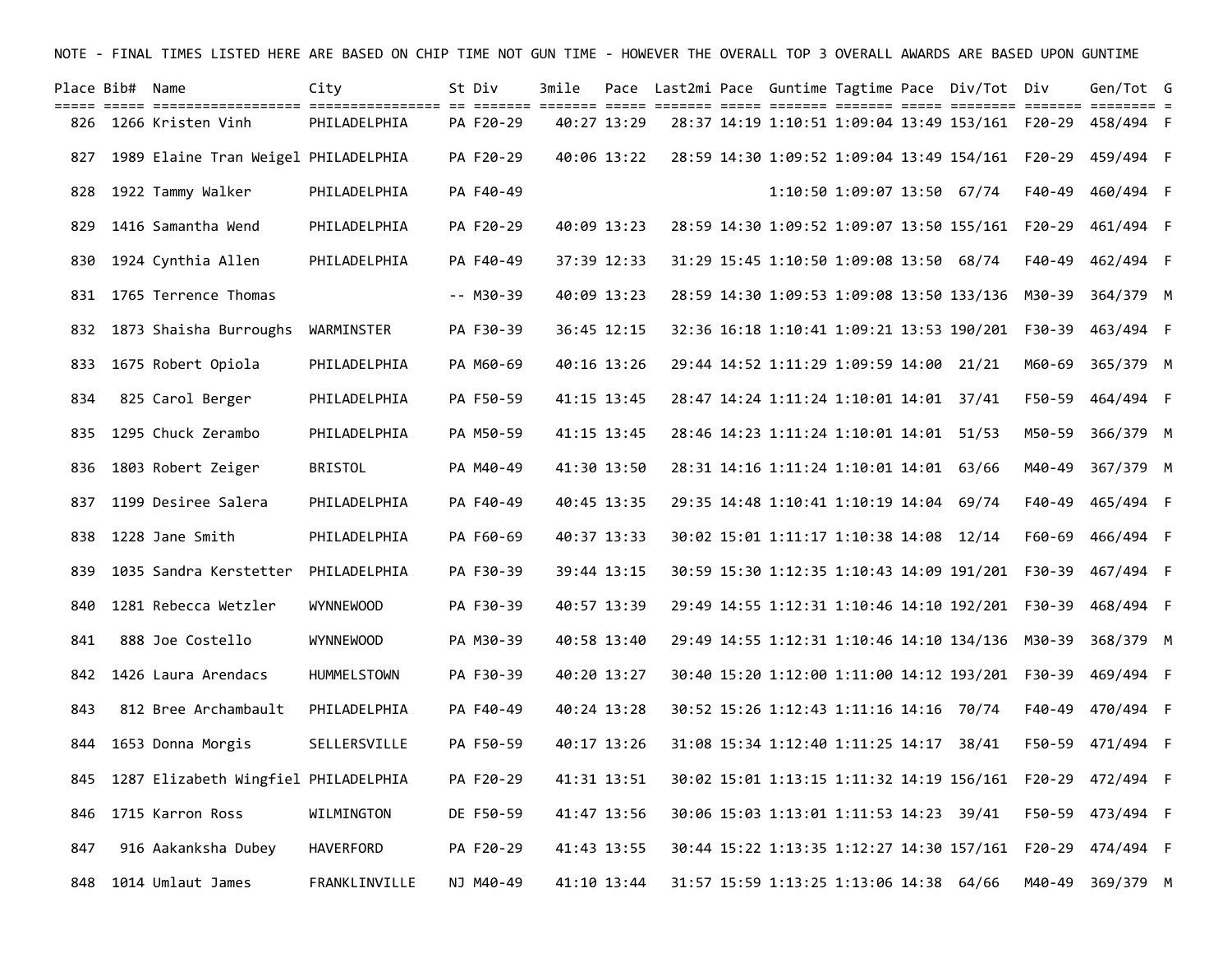| 849  1119 Lisa Murray   | SICKLERVILLE | NJ F50-59 | 42:17 14:06   30:50 15:25 1:14:50 1:13:06 14:38 40/41   F50-59 475/494   F |  |
|-------------------------|--------------|-----------|----------------------------------------------------------------------------|--|
| 850  1072 Dorrie Martin | PHILADELPHIA | PA F60-69 | 43:01 14:21  30:07 15:04 1:14:21 1:13:07 14:38 13/14  F60-69 476/494  F    |  |

### SPLITS - 2019 BACK ON MY FEET 5 MILER

|     | Place Bib# Name |                                          | City         | St Div    | 3mile | Pace        |  |                                         |  | Last2mi Pace Guntime Tagtime Pace Div/Tot Div    |        | Gen/Tot G                                                           |  |
|-----|-----------------|------------------------------------------|--------------|-----------|-------|-------------|--|-----------------------------------------|--|--------------------------------------------------|--------|---------------------------------------------------------------------|--|
|     |                 | 851 1100 Veronica McNeish                | HAVERTOWN    | PA F30-39 |       | 41:11 13:44 |  |                                         |  |                                                  |        | 32:01 16:01 1:13:31 1:13:11 14:39 194/201    F30-39    477/494    F |  |
|     |                 | 852 1046 Marisol Latimer                 | CHELTENHAM   | PA F40-49 |       | 42:02 14:01 |  | 31:13 15:37 1:14:38 1:13:14 14:39 71/74 |  |                                                  |        | F40-49 478/494 F                                                    |  |
| 853 |                 | 1011 Mimi In                             | PHILADELPHIA | PA F40-49 |       | 39:46 13:15 |  | 33:59 17:00 1:15:38 1:13:44 14:45 72/74 |  |                                                  | F40-49 | 479/494 F                                                           |  |
|     |                 | 854 1577 Avery Hunter-Brook PHILADELPHIA |              | PA M20-29 |       | 47:26 15:49 |  | 26:39 13:20 1:15:54 1:14:05 14:49 94/97 |  |                                                  |        | M20-29 370/379 M                                                    |  |
| 855 |                 | 1622 Lauren Manzi                        | PHILADELPHIA | PA F20-29 |       | 47:27 15:49 |  |                                         |  | 26:42 13:21 1:15:56 1:14:09 14:50 158/161 F20-29 |        | 480/494 F                                                           |  |
| 856 |                 | 1761 Steven Sztenderowi PHILADELPHIA     |              | PA M20-29 |       | 42:49 14:17 |  | 31:26 15:43 1:16:01 1:14:14 14:51 95/97 |  |                                                  | M20-29 | 371/379 M                                                           |  |
| 857 |                 | 1558 Caitlin Harvey                      | PHILADELPHIA | PA F30-39 |       | 42:50 14:17 |  |                                         |  | 31:26 15:43 1:16:02 1:14:15 14:51 195/201 F30-39 |        | 481/494 F                                                           |  |
| 858 |                 | 1560 Tashanna Hatten                     | PHILADELPHIA | PA F30-39 |       | 42:16 14:06 |  |                                         |  | 32:06 16:03 1:14:57 1:14:21 14:53 196/201 F30-39 |        | 482/494 F                                                           |  |
|     |                 | 859 1515 Patrick Eddis                   | GLENSIDE     | PA M40-49 |       | 42:43 14:15 |  | 31:58 15:59 1:15:14 1:14:41 14:57 65/66 |  |                                                  | M40-49 | 372/379 M                                                           |  |
| 860 |                 | 1640 Eddie Melendez                      | PHILADELPHIA | PA M20-29 |       | 47:27 15:49 |  | 27:47 13:54 1:17:03 1:15:14 15:03 96/97 |  |                                                  |        | M20-29 373/379 M                                                    |  |
|     |                 | 861 1615 Seth Linder                     | PHILADELPHIA | PA M20-29 |       | 47:28 15:50 |  | 27:48 13:54 1:17:03 1:15:16 15:03 97/97 |  |                                                  |        | M20-29 374/379 M                                                    |  |
| 862 |                 | 1468 Scott Catron                        | PHILADELPHIA | PA M40-49 |       | 47:29 15:50 |  | 27:47 13:54 1:17:02 1:15:16 15:04       |  | 66/66                                            | M40-49 | 375/379 M                                                           |  |
| 863 |                 | 1417 Margo Willis                        | PHILADELPHIA | PA F50-59 |       | 44:58 15:00 |  | 33:23 16:42 1:20:11 1:18:21 15:41 41/41 |  |                                                  | F50-59 | 483/494 F                                                           |  |
| 864 |                 | 854 Michael Butler                       | PHILADELPHIA | PA M50-59 |       | 45:50 15:17 |  | 34:05 17:03 1:21:08 1:19:55 15:59 52/53 |  |                                                  | M50-59 | 376/379 M                                                           |  |
| 865 |                 | 1382 Michelle Patterson PHILADELPHIA     |              | PA F40-49 |       | 46:30 15:30 |  | 33:51 16:56 1:22:02 1:20:20 16:04 73/74 |  |                                                  | F40-49 | 484/494 F                                                           |  |
|     |                 | 866 1658 Lawanda Moultrie                | <b>DARBY</b> | PA F30-39 |       | 43:37 14:33 |  |                                         |  |                                                  |        | 38:05 19:03 1:23:18 1:21:41 16:21 197/201    F30-39    485/494    F |  |
|     |                 | 867 1023 Natasha Jones                   | PHILADELPHIA | PA F30-39 |       | 43:36 14:32 |  |                                         |  |                                                  |        |                                                                     |  |